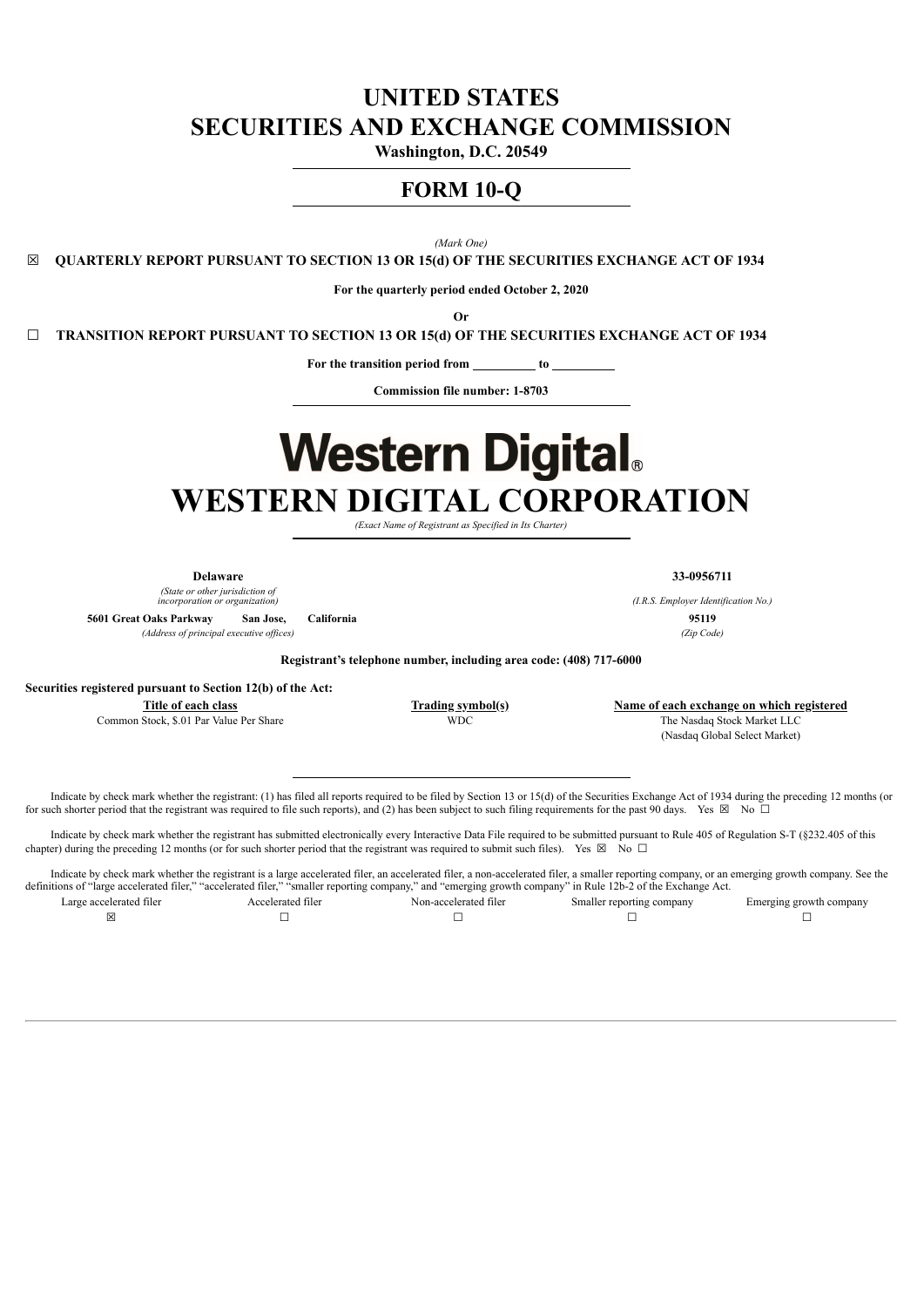If an emerging growth company, indicate by check mark if the registrant has elected not to use the extended transition period for complying with any new or revised financial accounting standards provided pursuant to Section 13(a) of the Exchange Act.  $\Box$ 

Indicate by check mark whether the registrant is a shell company (as defined in Rule 12b-2 of the Exchange Act). Yes  $\Box$  No  $\boxtimes$ 

<span id="page-1-0"></span>As of the close of business on October 30, 2020, 304,245,045 shares of common stock, par value \$0.01 per share, were outstanding.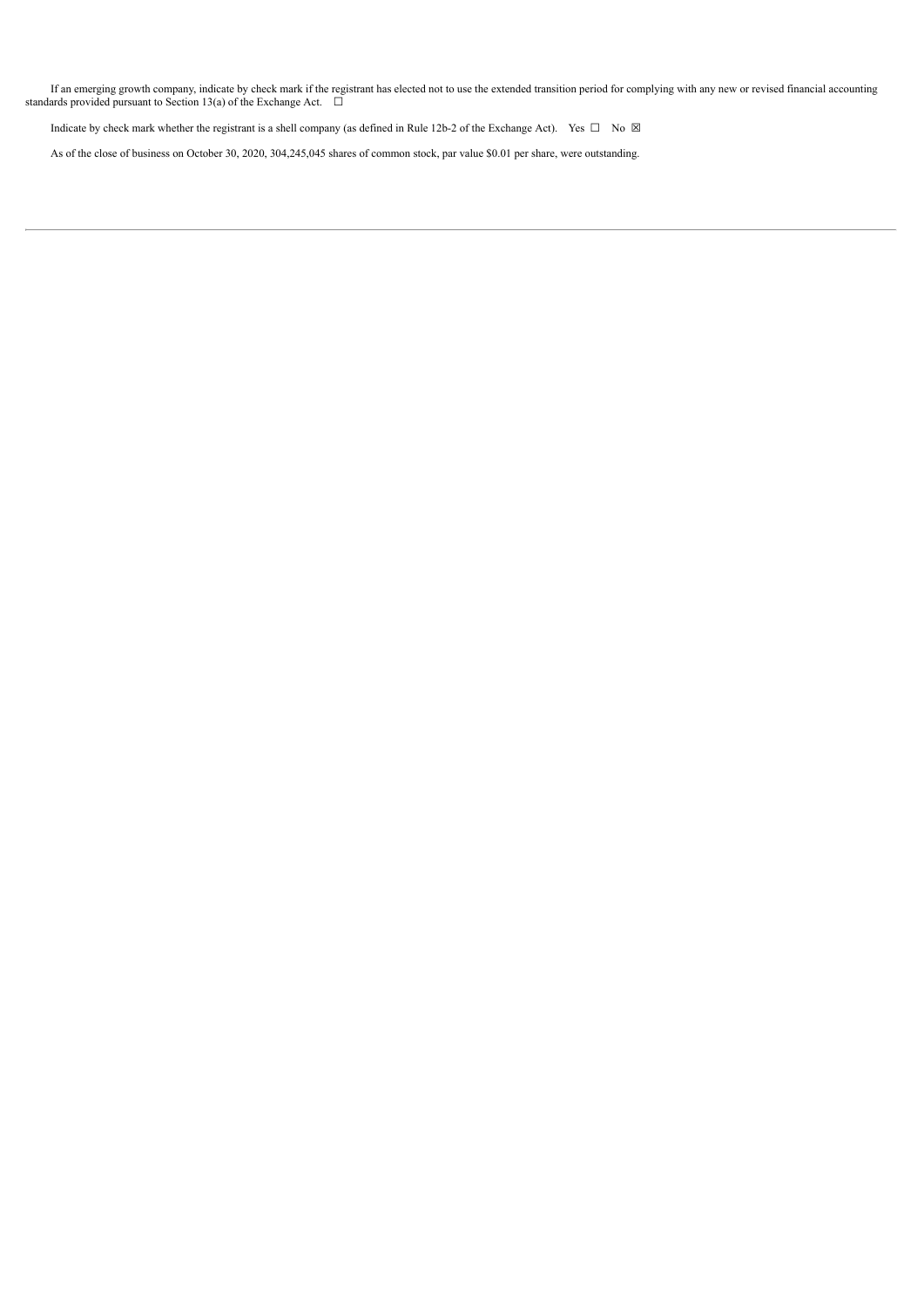# **WESTERN DIGITAL CORPORATION**

# **INDEX**

# **PAGE NO.**

# **PART I. FINANCIAL INFORMATION**

# **PART II. OTHER INFORMATION**

|         | <b>Item 1.</b> Legal Proceedings |                |
|---------|----------------------------------|----------------|
|         | <b>Item 1A.</b> Risk Factors     | $\frac{48}{1}$ |
| Item 6. | Exhibits                         |                |

Unless otherwise indicated, references herein to specific years and quarters are to our fiscal years and fiscal quarters, and references to financial information are on a consolidated basis. As used herein, the terms "we," "us," "our," the "Company," "WDC" and "Western Digital" refer to Western Digital Corporation and its subsidiaries, unless we state, or the context indicates, otherwise.

WDC, a Delaware corporation, is the parent company of our data storage business. Our principal executive offices are located at 5601 Great Oaks Parkway, San Jose, California 95119. Our telephone number is (408) 717-6000.

Western Digital, the Western Digital logo, G-Technology, SanDisk and WD are registered trademarks or trademarks of Western Digital or its affiliates in the U.S. and/or other countries. All other trademarks, registered trademarks and/or service marks, indicated or otherwise, are the property of their respective owners.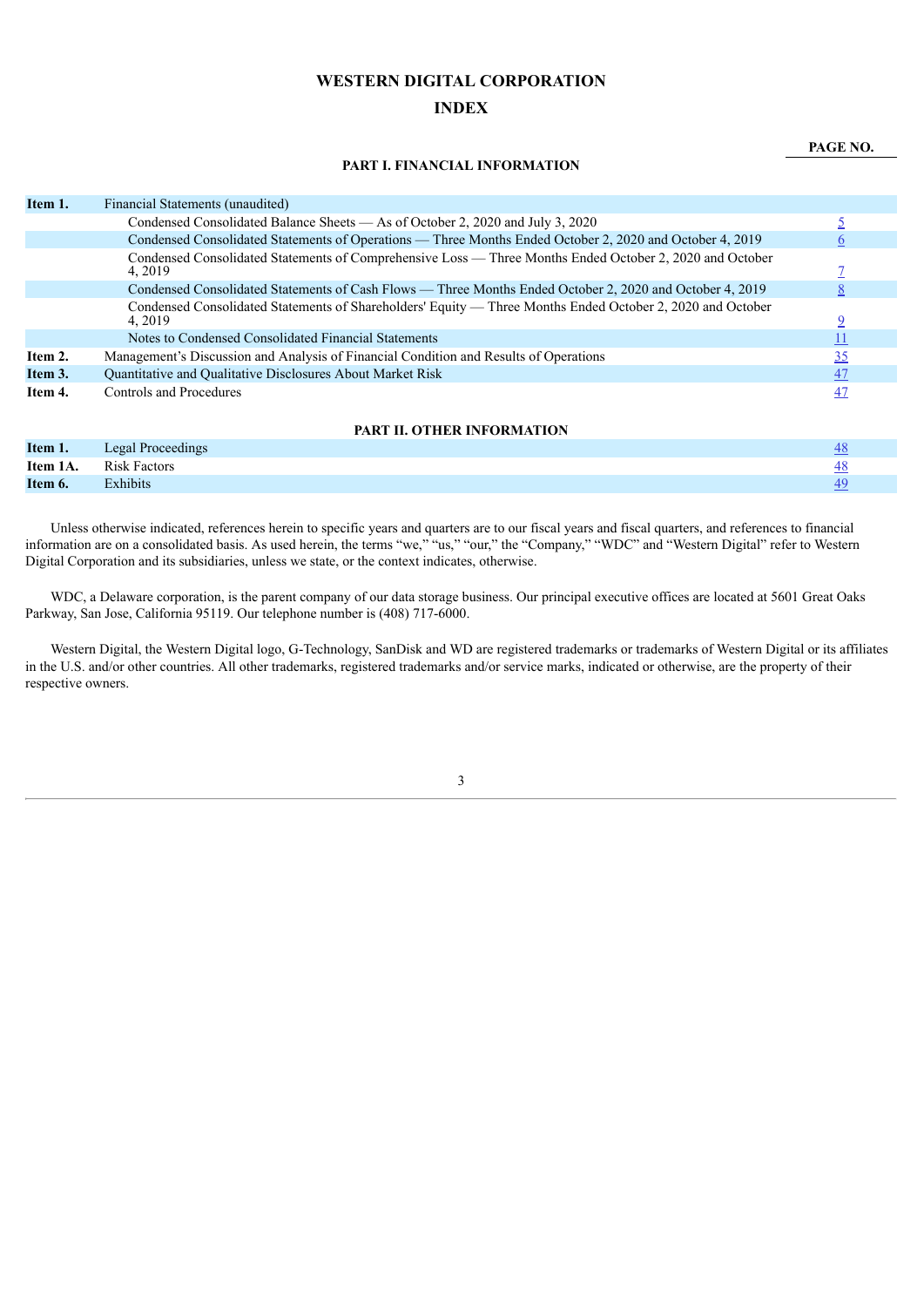# **FORWARD-LOOKING STATEMENTS**

This document contains forward-looking statements within the meaning of the federal securities laws. Any statements that do not relate to historical or current facts or matters are forward-looking statements. You can identify some of the forward-looking statements by the use of forward-looking words, such as "may," "will," "could," "would," "project," "believe," "anticipate," "expect," "estimate," "continue," "potential," "plan," "forecast," and the like, or the use of future tense. Statements concerning current conditions may also be forward-looking if they imply a continuation of current conditions. *Examples of forward-looking statements include, but are not limited to, statements concerning:*

- *• expectations regarding the ef ects of the COVID-19 pandemic and measures intended to reduce its spread;*
- expectations regarding our Flash Ventures joint venture with Kioxia Corporation, the flash industry and our flash wafer output plans;
- *• expectations regarding the outcome of legal proceedings in which we are involved;*
- *• our reinvestment in the business and ongoing deleveraging ef orts;*
- our beliefs regarding tax benefits and the timing of future payments, if any, relating to the unrecognized tax benefits, and the adequacy of our tax *provisions;*
- *expectations regarding capital investments and sources of funding for those investments; and*
- our beliefs regarding the sufficiency of our available liquidity to meet our working capital, debt and capital expenditure needs as well as our *dividend plans.*

These forward-looking statements are based on information available to the Company as of the date of this Quarterly Report on Form 10-Q and are based on management's current views and assumptions. They are conditioned upon and involve a number of risks, uncertainties and other factors that could cause actual results or performance to differ materially from those expressed in the forward-looking statements. These risks and uncertainties *include, but are not limited to:*

- *future responses to and ef ects of the COVID-19 pandemic;*
- *volatility in global economic conditions;*
- *impact of business and market conditions;*
- *impact of competitive products and pricing;*
- our development and introduction of products based on new technologies and expansion into new data storage markets;
- risks associated with cost saving initiatives, restructurings, acquisitions, divestitures, mergers, joint ventures and our strategic relationships;
- *dif iculties or delays in manufacturing or other supply chain disruptions;*
- *hiring and retention of key employees;*
- *our high level of debt and other financial obligations;*
- *changes to our relationships with key customers;*
- *disruptions in operations from cyberattacks or other system security risks;*
- *actions by competitors; and*
- risks associated with compliance with changing legal and regulatory requirements and the outcome of legal proceedings.

You are urged to carefully review the disclosures we make concerning these risks and review the additional disclosures we make concerning material risks and other factors that may affect the outcome of our forward-looking statements and our business and operating results, including those made in Part I. Item 1A of our Annual Report on Form 10-K for the fiscal vear ended July 3, 2020 (the "2020 Annual Report on Form 10-K") and any of those made in our other reports filed with the Securities and Exchange Commission, including under "Risk Factors" in Item 1A of subsequent Annual Reports on Form 10-K and Ouarterly Reports on Form 10-O that may from time to time amend, supplement or supersede the risks and uncertainties disclosed in the 2020 Annual Report on Form 10-K. You are cautioned not to place undue reliance on the forward-looking statements included in this Quarterly Report on Form 10-O, which speak only as of the date of this document. We do not intend, and undertake no obligation, to update or revise these forward-looking statements to reflect events or circumstances after the date of this document or to reflect the occurrence of unanticipated events, except as required by law.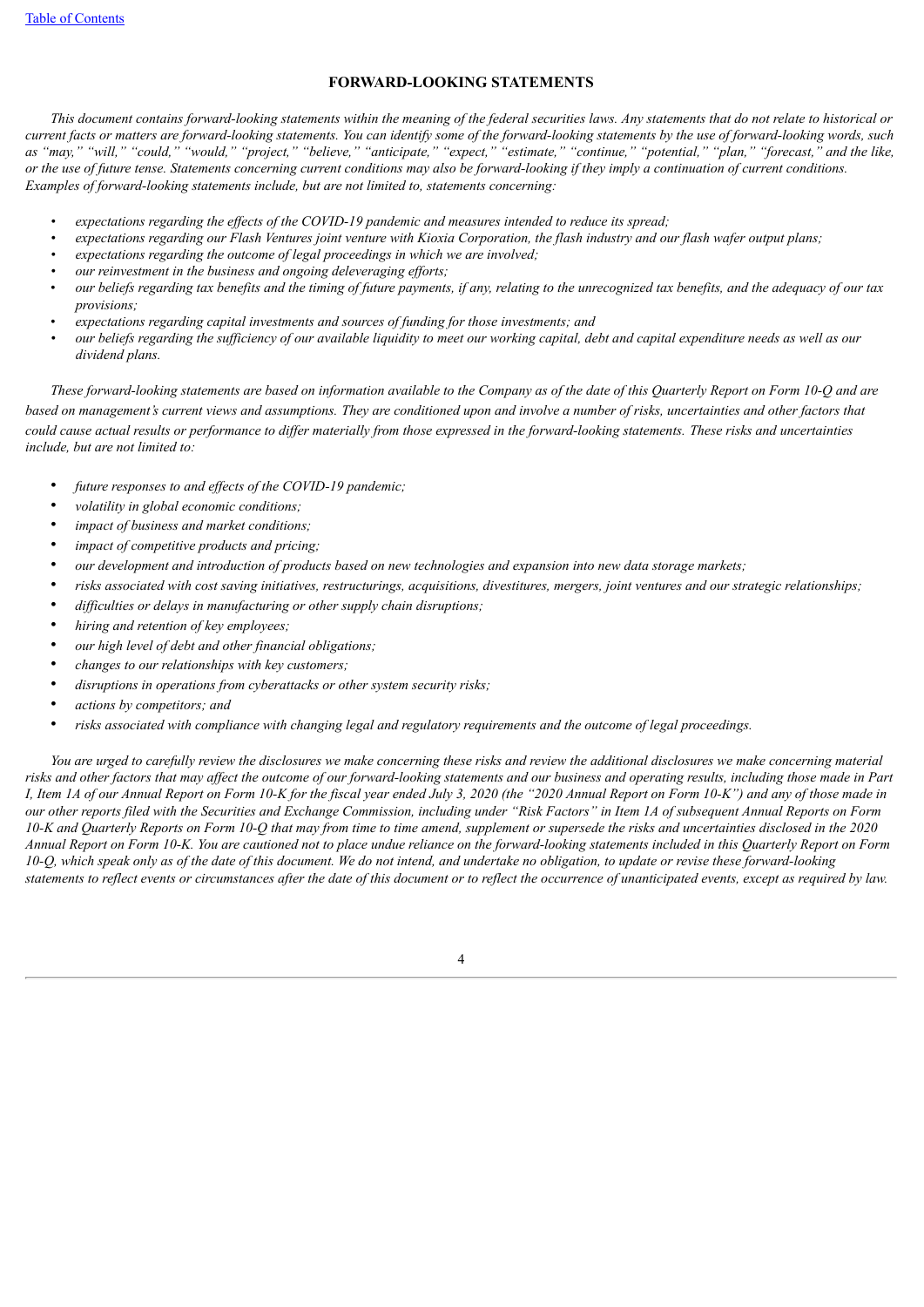# **PART I. FINANCIAL INFORMATION**

# <span id="page-4-0"></span>**Item 1.** *Financial Statements (unaudited)*

# **WESTERN DIGITAL CORPORATION CONDENSED CONSOLIDATED BALANCE SHEETS (in millions, except par value) (Unaudited)**

|                                                                                                                                        |                    | October 2,<br>2020 |               | July 3,<br>2020 |
|----------------------------------------------------------------------------------------------------------------------------------------|--------------------|--------------------|---------------|-----------------|
| <b>ASSETS</b>                                                                                                                          |                    |                    |               |                 |
| Current assets:                                                                                                                        |                    |                    |               |                 |
| Cash and cash equivalents                                                                                                              | $\mathbf{\hat{S}}$ | 2,995              | <sup>\$</sup> | 3,048           |
| Accounts receivable, net                                                                                                               |                    | 2,097              |               | 2,379           |
| Inventories                                                                                                                            |                    | 3,355              |               | 3,070           |
| Other current assets                                                                                                                   |                    | 558                |               | 551             |
| Total current assets                                                                                                                   |                    | 9,005              |               | 9,048           |
| Property, plant and equipment, net                                                                                                     |                    | 2,897              |               | 2,854           |
| Notes receivable and investments in Flash Ventures                                                                                     |                    | 1,746              |               | 1,875           |
| Goodwill                                                                                                                               |                    | 10,069             |               | 10,067          |
| Other intangible assets, net                                                                                                           |                    | 758                |               | 941             |
| Other non-current assets                                                                                                               |                    | 927                |               | 877             |
| <b>Total assets</b>                                                                                                                    | $\mathbb{S}$       | 25,402             | $\mathbb{S}$  | 25,662          |
| <b>LIABILITIES AND SHAREHOLDERS' EQUITY</b>                                                                                            |                    |                    |               |                 |
| Current liabilities:                                                                                                                   |                    |                    |               |                 |
| Accounts payable                                                                                                                       | \$                 | 1,949              | <sup>\$</sup> | 1,945           |
| Accounts payable to related parties                                                                                                    |                    | 404                |               | 407             |
| Accrued expenses                                                                                                                       |                    | 1,293              |               | 1,296           |
| Accrued compensation                                                                                                                   |                    | 497                |               | 472             |
| Current portion of long-term debt                                                                                                      |                    | 286                |               | 286             |
| Total current liabilities                                                                                                              |                    | 4,429              |               | 4,406           |
| Long-term debt                                                                                                                         |                    | 9,086              |               | 9,289           |
| Other liabilities                                                                                                                      |                    | 2,311              |               | 2,416           |
| <b>Total liabilities</b>                                                                                                               |                    | 15,826             |               | 16,111          |
| Commitments and contingencies (Notes 9, 10, 12 and 15)                                                                                 |                    |                    |               |                 |
| Shareholders' equity:                                                                                                                  |                    |                    |               |                 |
| Preferred stock, \$0.01 par value; authorized - 5 shares; issued and outstanding - none                                                |                    |                    |               |                 |
| Common stock, \$0.01 par value; authorized — 450 shares; issued — 312 shares; outstanding — 304 shares and 302 shares,<br>respectively |                    | 3                  |               | 3               |
| Additional paid-in capital                                                                                                             |                    | 3,537              |               | 3,717           |
| Accumulated other comprehensive income (loss)                                                                                          |                    | (101)              |               | (157)           |
| Retained earnings                                                                                                                      |                    | 6,658              |               | 6,725           |
| Treasury stock — common shares at cost; 8 shares and 10 shares, respectively                                                           |                    | (521)              |               | (737)           |
| Total shareholders' equity                                                                                                             |                    | 9,576              |               | 9,551           |
| Total liabilities and shareholders' equity                                                                                             | \$                 | 25,402             | <sup>\$</sup> | 25.662          |

<span id="page-4-1"></span>The accompanying notes are an integral part of these Condensed Consolidated Financial Statements.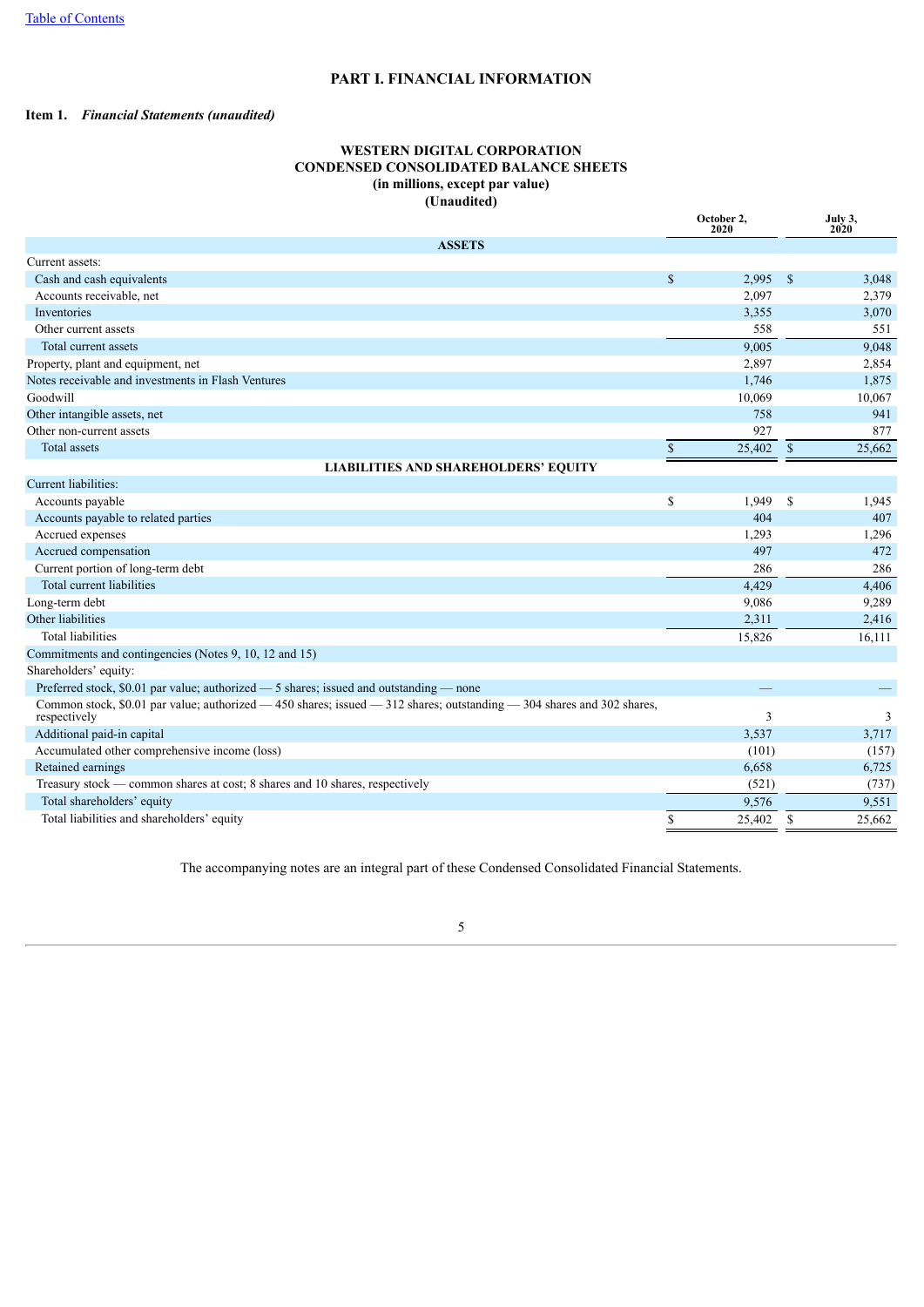# **WESTERN DIGITAL CORPORATION CONDENSED CONSOLIDATED STATEMENTS OF OPERATIONS (in millions, except per share amounts) (Unaudited)**

|                                                           |              | <b>Three Months Ended</b> |                    |                    |  |
|-----------------------------------------------------------|--------------|---------------------------|--------------------|--------------------|--|
|                                                           |              | October 2,<br>2020        |                    | October 4,<br>2019 |  |
| Revenue, net                                              | $\mathbf S$  | 3,922                     | $\mathbf{\hat{s}}$ | 4,040              |  |
| Cost of revenue                                           |              | 3,018                     |                    | 3,282              |  |
| Gross profit                                              |              | 904                       |                    | 758                |  |
| Operating expenses:                                       |              |                           |                    |                    |  |
| Research and development                                  |              | 555                       |                    | 574                |  |
| Selling, general and administrative                       |              | 256                       |                    | 305                |  |
| Employee termination, asset impairment, and other charges |              | 23                        |                    | 8                  |  |
| Total operating expenses                                  |              | 834                       |                    | 887                |  |
| Operating income (loss)                                   |              | 70                        |                    | (129)              |  |
| Interest and other income (expense):                      |              |                           |                    |                    |  |
| Interest income                                           |              | $\overline{2}$            |                    | 12                 |  |
| Interest expense                                          |              | (84)                      |                    | (122)              |  |
| Other income, net                                         |              | 9                         |                    | $\overline{2}$     |  |
| Total interest and other expense, net                     |              | (73)                      |                    | (108)              |  |
| Loss before taxes                                         |              | (3)                       |                    | (237)              |  |
| Income tax expense                                        |              | 57                        |                    | 39                 |  |
| Net loss                                                  | $\mathbf{s}$ | (60)                      | $\mathbf{\hat{s}}$ | (276)              |  |
| Loss per common share                                     |              |                           |                    |                    |  |
| Basic and diluted                                         | \$           | $(0.20)$ \$               |                    | (0.93)             |  |
| Weighted average shares outstanding:                      |              |                           |                    |                    |  |
| Basic and diluted                                         |              | 303                       |                    | 296                |  |
|                                                           |              |                           |                    |                    |  |
| Cash dividends declared per share                         | \$           |                           | \$                 | 0.50               |  |

<span id="page-5-0"></span>The accompanying notes are an integral part of these Condensed Consolidated Financial Statements.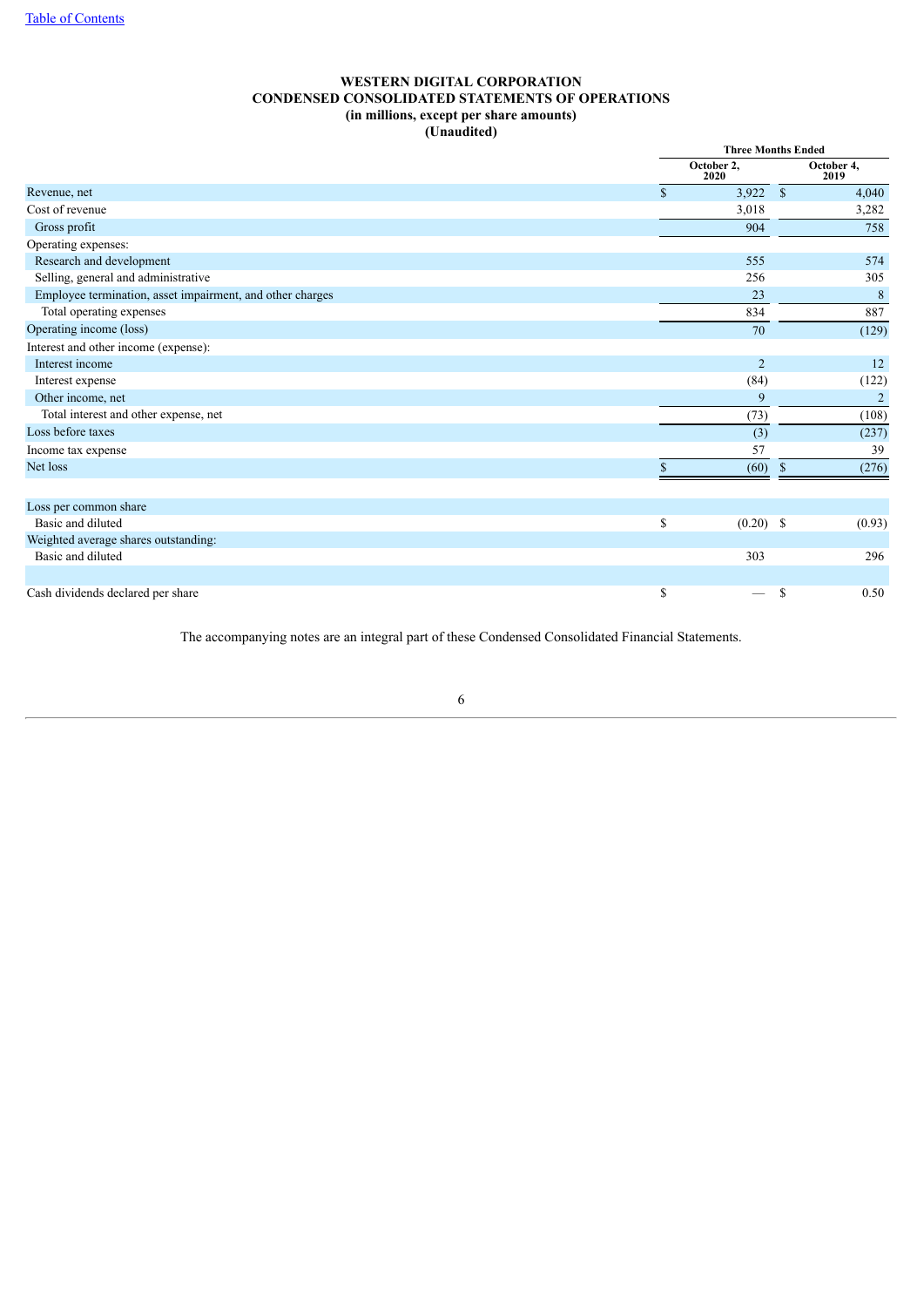# **WESTERN DIGITAL CORPORATION CONDENSED CONSOLIDATED STATEMENTS OF COMPREHENSIVE LOSS (in millions) (Unaudited)**

|                                                                                                | <b>Three Months Ended</b> |                    |  |  |
|------------------------------------------------------------------------------------------------|---------------------------|--------------------|--|--|
|                                                                                                | October 2.<br>2020        | October 4.<br>2019 |  |  |
| Net loss                                                                                       | $(60)$ \$                 | (276)              |  |  |
| Other comprehensive income (loss), before tax:                                                 |                           |                    |  |  |
| Actuarial pension gain                                                                         |                           |                    |  |  |
| Foreign currency translation adjustment                                                        | 32                        |                    |  |  |
| Net unrealized gain (loss) on derivative contracts and available-for-sale securities           | 30                        | (33)               |  |  |
| Total other comprehensive income (loss), before tax                                            | 63                        | (27)               |  |  |
| Income tax benefit (expense) related to items of other comprehensive income (loss), before tax |                           |                    |  |  |
| Other comprehensive income (loss), net of tax                                                  | 56                        | (22)               |  |  |
| Total comprehensive loss                                                                       | (4)                       | (298)              |  |  |
|                                                                                                |                           |                    |  |  |

<span id="page-6-0"></span>The accompanying notes are an integral part of these Condensed Consolidated Financial Statements.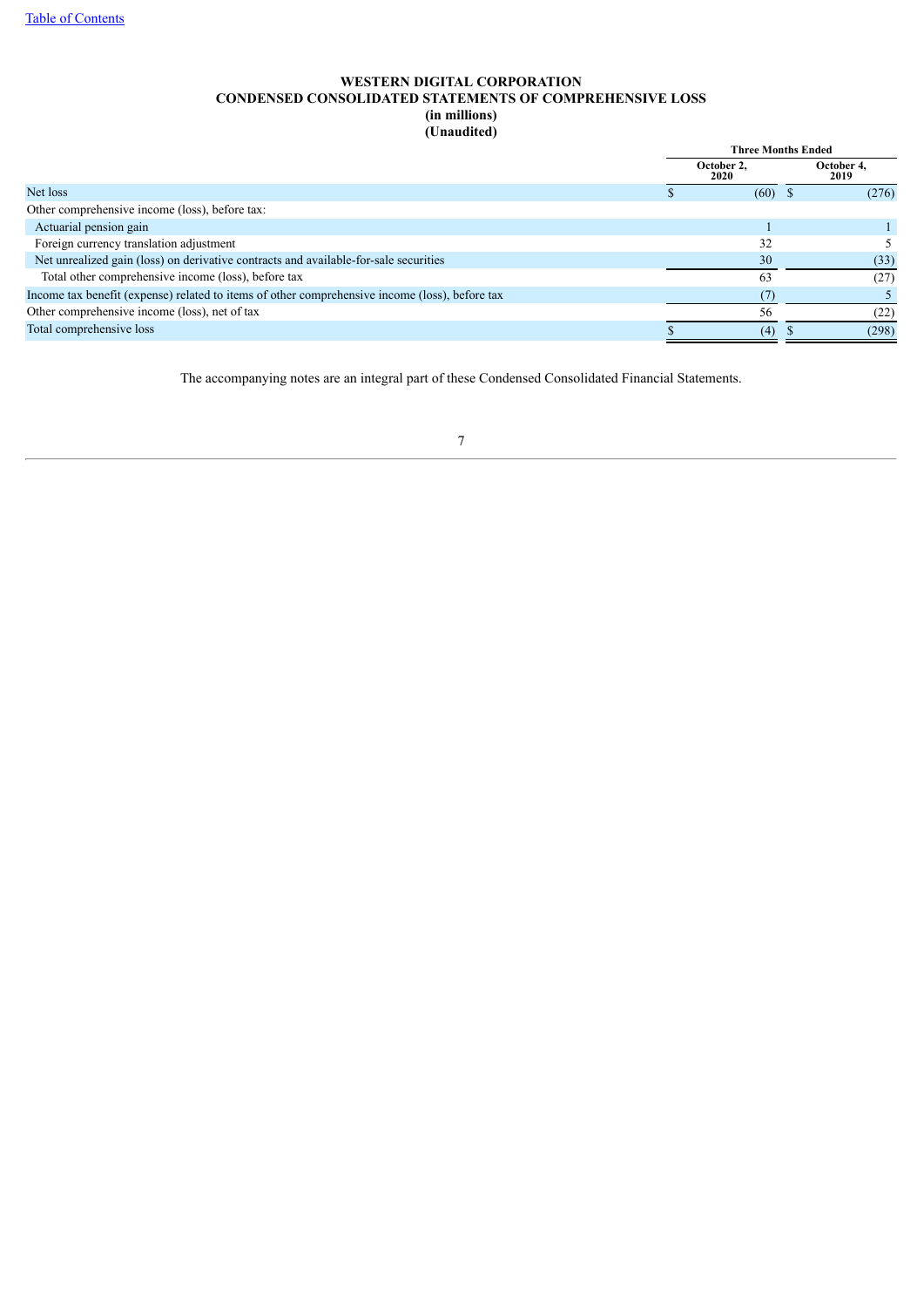# **WESTERN DIGITAL CORPORATION CONDENSED CONSOLIDATED STATEMENTS OF CASH FLOWS (in millions) (Unaudited)**

|                                                                       |                         | <b>Three Months Ended</b> |               |                    |  |
|-----------------------------------------------------------------------|-------------------------|---------------------------|---------------|--------------------|--|
|                                                                       | October 2,<br>2020      |                           |               | October 4,<br>2019 |  |
| <b>Cash flows from operating activities</b>                           |                         |                           |               |                    |  |
| Net loss                                                              | \$                      | (60)                      | -S            | (276)              |  |
| Adjustments to reconcile net loss to net cash provided by operations: |                         |                           |               |                    |  |
| Depreciation and amortization                                         |                         | 374                       |               | 406                |  |
| Stock-based compensation                                              |                         | 76                        |               | 77                 |  |
| Deferred income taxes                                                 |                         | 11                        |               | (27)               |  |
| Loss on disposal of assets                                            |                         |                           |               | $\overline{2}$     |  |
| Amortization of debt discounts                                        |                         | 10                        |               | 10                 |  |
| Other non-cash operating activities, net                              |                         | (6)                       |               | (21)               |  |
| Changes in:                                                           |                         |                           |               |                    |  |
| Accounts receivable, net                                              |                         | 282                       |               | (243)              |  |
| Inventories                                                           |                         | (285)                     |               | (5)                |  |
| Accounts payable                                                      |                         | 99                        |               | 155                |  |
| Accounts payable to related parties                                   |                         | (3)                       |               | 176                |  |
| Accrued expenses                                                      |                         | (23)                      |               | 100                |  |
| Accrued compensation                                                  |                         | 26                        |               | 75                 |  |
| Other assets and liabilities, net                                     |                         | (139)                     |               | (176)              |  |
| Net cash provided by operating activities                             |                         | 363                       |               | 253                |  |
| <b>Cash flows from investing activities</b>                           |                         |                           |               |                    |  |
| Purchases of property, plant and equipment                            |                         | (337)                     |               | (145)              |  |
| Proceeds from the sale of property, plant and equipment               |                         | $\overline{7}$            |               |                    |  |
| Acquisitions, net of cash acquired                                    |                         | $\overline{\phantom{0}}$  |               | (22)               |  |
| Notes receivable issuances to Flash Ventures                          |                         | (114)                     |               | (171)              |  |
| Notes receivable proceeds from Flash Ventures                         |                         | 277                       |               | 357                |  |
| Strategic investments and other, net                                  |                         |                           |               | 15                 |  |
| Net cash provided by (used in) investing activities                   |                         | (166)                     |               | 34                 |  |
| <b>Cash flows from financing activities</b>                           |                         |                           |               |                    |  |
| Issuance of stock under employee stock plans                          |                         | $\mathbf{1}$              |               | 26                 |  |
| Taxes paid on vested stock awards under employee stock plans          |                         | (41)                      |               | (52)               |  |
| Dividends paid to shareholders                                        |                         |                           |               | (147)              |  |
| Repayment of debt                                                     |                         | (213)                     |               | (319)              |  |
| Net cash used in financing activities                                 |                         | (253)                     |               | (492)              |  |
| Effect of exchange rate changes on cash                               |                         | $\overline{3}$            |               | (2)                |  |
| Net decrease in cash and cash equivalents                             |                         | (53)                      |               | (207)              |  |
| Cash and cash equivalents, beginning of year                          |                         | 3,048                     |               | 3,455              |  |
| Cash and cash equivalents, end of period                              | \$                      | 2,995                     | <sup>\$</sup> | 3,248              |  |
| Supplemental disclosure of cash flow information:                     |                         |                           |               |                    |  |
| Cash paid for income taxes                                            | \$                      | 144                       | -S            | 67                 |  |
| Cash paid for interest                                                | $\overline{\mathbf{S}}$ | 104                       | $\mathcal{S}$ | 143                |  |
|                                                                       |                         |                           |               |                    |  |

<span id="page-7-0"></span>The accompanying notes are an integral part of these Condensed Consolidated Financial Statements.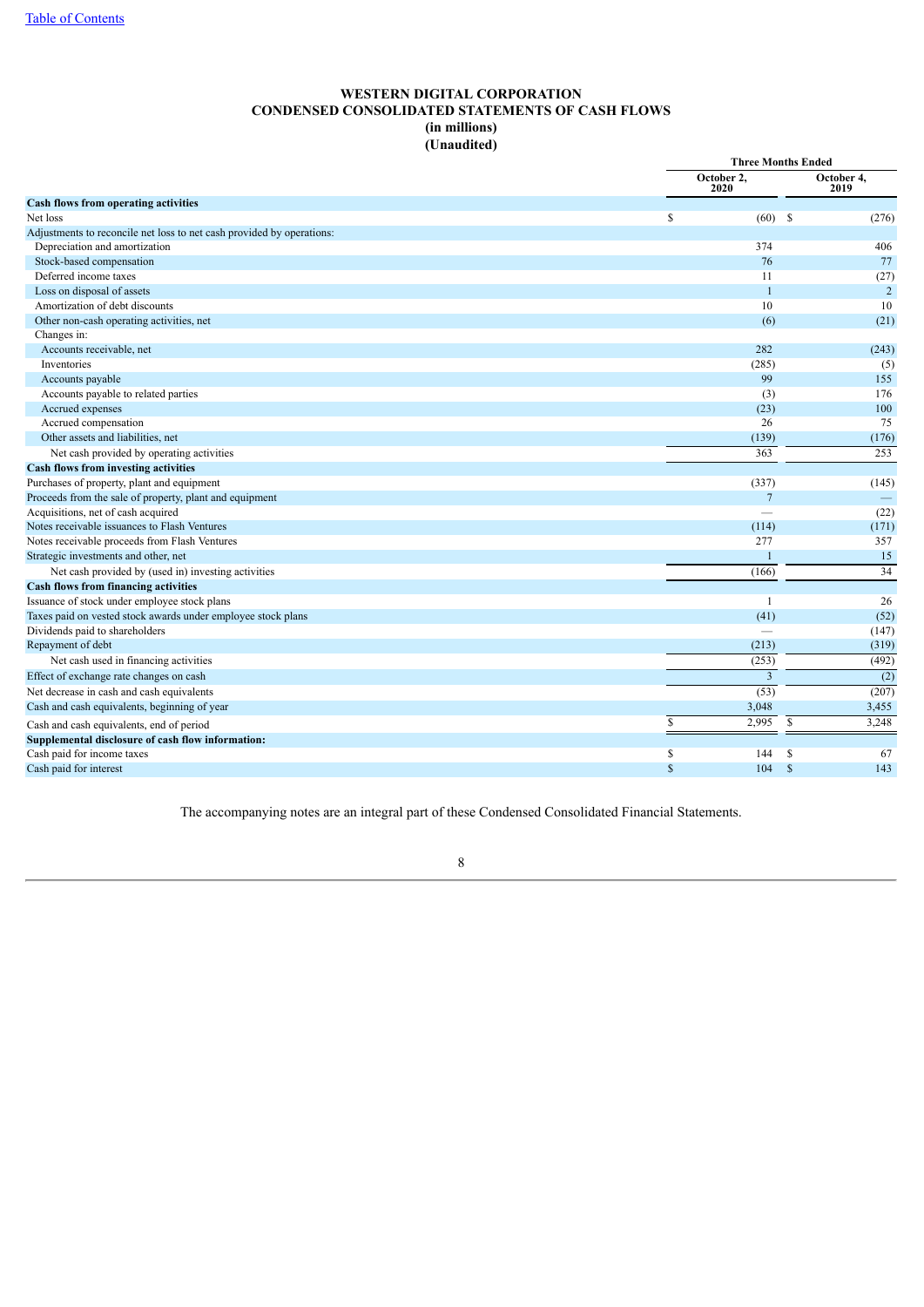# **WESTERN DIGITAL CORPORATION CONDENSED CONSOLIDATED STATEMENTS OF SHAREHOLDERS' EQUITY (in millions)**

|                                             | <b>Common Stock</b> |  | <b>Treasury Stock</b> |               |  | <b>Additional</b><br>Paid-In |  | <b>Accumulated Other</b><br>Comprehensive |  | Retained      |  | Total<br><b>Shareholders</b> |  |               |
|---------------------------------------------|---------------------|--|-----------------------|---------------|--|------------------------------|--|-------------------------------------------|--|---------------|--|------------------------------|--|---------------|
|                                             | <b>Shares</b>       |  | Amount                | <b>Shares</b> |  | Amount                       |  | Capital                                   |  | Income (Loss) |  | Earnings                     |  | <b>Equity</b> |
| <b>Balance at July 3, 2020</b>              | 312                 |  |                       | (10)          |  | (737)                        |  | 3,717                                     |  | (157)         |  | 6,725                        |  | 9,551         |
| Net loss                                    |                     |  |                       |               |  |                              |  |                                           |  |               |  | (60)                         |  | (60)          |
| Adoption of new accounting standards        |                     |  |                       |               |  |                              |  | __                                        |  |               |  | (7)                          |  | (7)           |
| Employee stock plans                        |                     |  |                       |               |  | 216                          |  | (256)                                     |  |               |  |                              |  | (40)          |
| Stock-based compensation                    |                     |  |                       |               |  |                              |  | 76                                        |  |               |  |                              |  | 76            |
| Actuarial pension gain                      |                     |  |                       |               |  |                              |  |                                           |  |               |  |                              |  |               |
| Foreign currency translation adjustment     |                     |  |                       |               |  |                              |  |                                           |  | 32            |  |                              |  | 32            |
| Net unrealized gain on derivative contracts |                     |  |                       |               |  |                              |  |                                           |  | 23            |  |                              |  | 23            |
| <b>Balance at October 2, 2020</b>           | 312                 |  |                       | (8)           |  | (521)                        |  | 3,537                                     |  | (101)         |  | 6,658                        |  | 9,576         |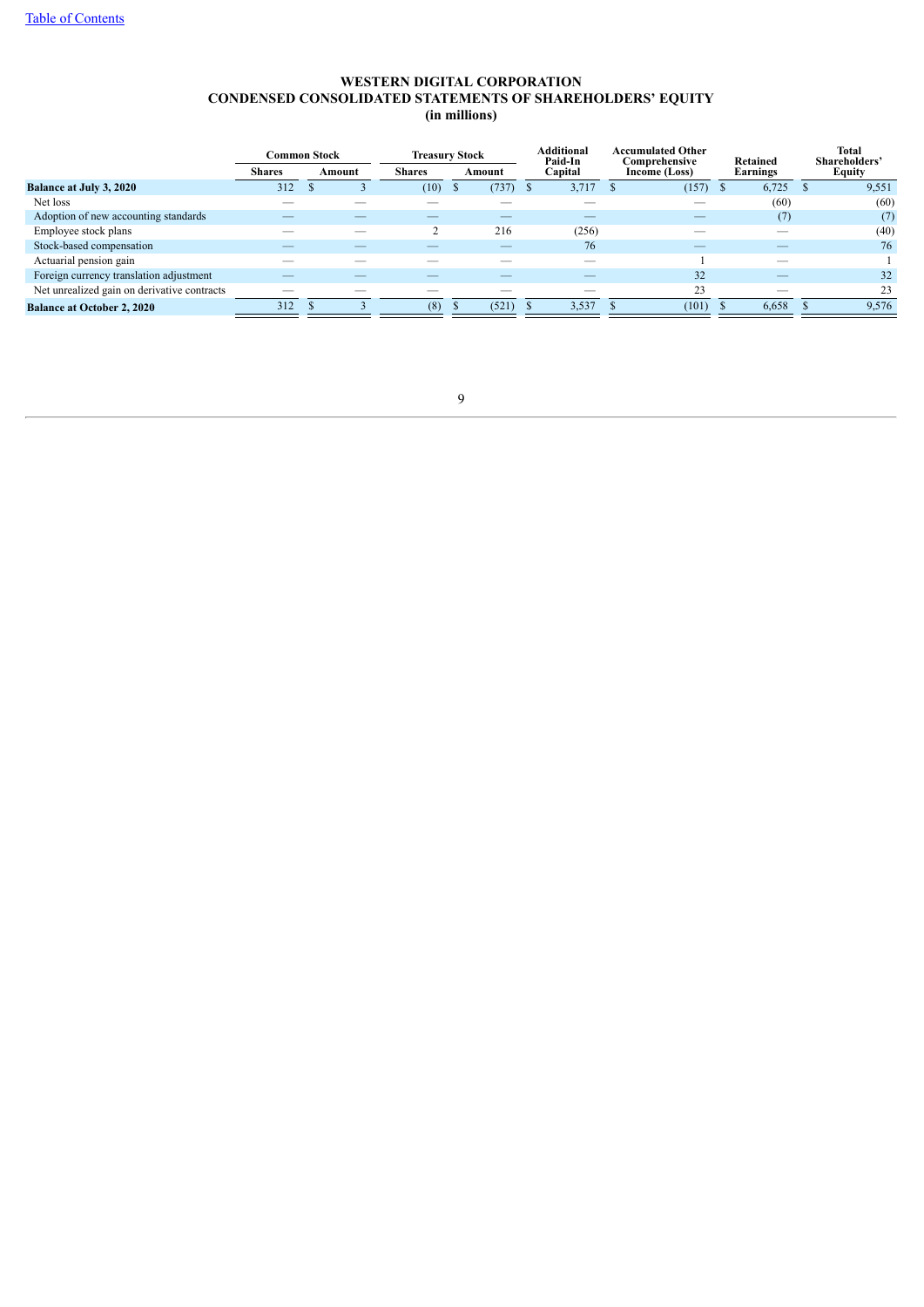# **WESTERN DIGITAL CORPORATION CONDENSED CONSOLIDATED STATEMENTS OF SHAREHOLDERS' EQUITY (in millions)**

|                                                |                          | <b>Common Stock</b> | <b>Treasury Stock</b> |  | <b>Accumulated Other</b> |  |                                       |  |                                |     |                             |  |                                             |
|------------------------------------------------|--------------------------|---------------------|-----------------------|--|--------------------------|--|---------------------------------------|--|--------------------------------|-----|-----------------------------|--|---------------------------------------------|
|                                                | <b>Shares</b>            | Amount              | <b>Shares</b>         |  | Amount                   |  | <b>Additional Paid-</b><br>In Capital |  | Comprehensive<br>Income (Loss) |     | <b>Retained</b><br>Earnings |  | <b>Total Shareholders'</b><br><b>Equity</b> |
| <b>Balance at June 28, 2019</b>                | 312                      |                     | (17)                  |  | $(1,268)$ \$             |  | 3,851                                 |  | (68)                           | \$. | 7,449                       |  | 9,967                                       |
| Net loss                                       |                          |                     |                       |  |                          |  |                                       |  |                                |     | (276)                       |  | (276)                                       |
| Adoption of new accounting<br>standards        |                          |                     |                       |  |                          |  |                                       |  |                                |     | (5)                         |  | (5)                                         |
| Employee stock plans                           |                          |                     | 3                     |  | 181                      |  | (207)                                 |  | __                             |     |                             |  | (26)                                        |
| Stock-based compensation                       | $\overline{\phantom{a}}$ | __                  |                       |  | –                        |  | 77                                    |  |                                |     |                             |  | 77                                          |
| Dividends to shareholders                      |                          |                     |                       |  | __                       |  | $\mathbf{r}$                          |  |                                |     | (156)                       |  | (149)                                       |
| Actuarial pension gain                         |                          |                     |                       |  |                          |  |                                       |  |                                |     |                             |  |                                             |
| Foreign currency translation<br>adjustment     |                          |                     |                       |  |                          |  |                                       |  | 4                              |     |                             |  | 4                                           |
| Net unrealized loss on derivative<br>contracts |                          |                     |                       |  |                          |  |                                       |  | (27)                           |     |                             |  | (27)                                        |
| <b>Balance at October 4, 2019</b>              | 312                      |                     | (14)                  |  | (1,087)                  |  | 3,728                                 |  | (90)                           |     | 7,012                       |  | 9,566                                       |

<span id="page-9-0"></span>The accompanying notes are an integral part of these Condensed Consolidated Financial Statements.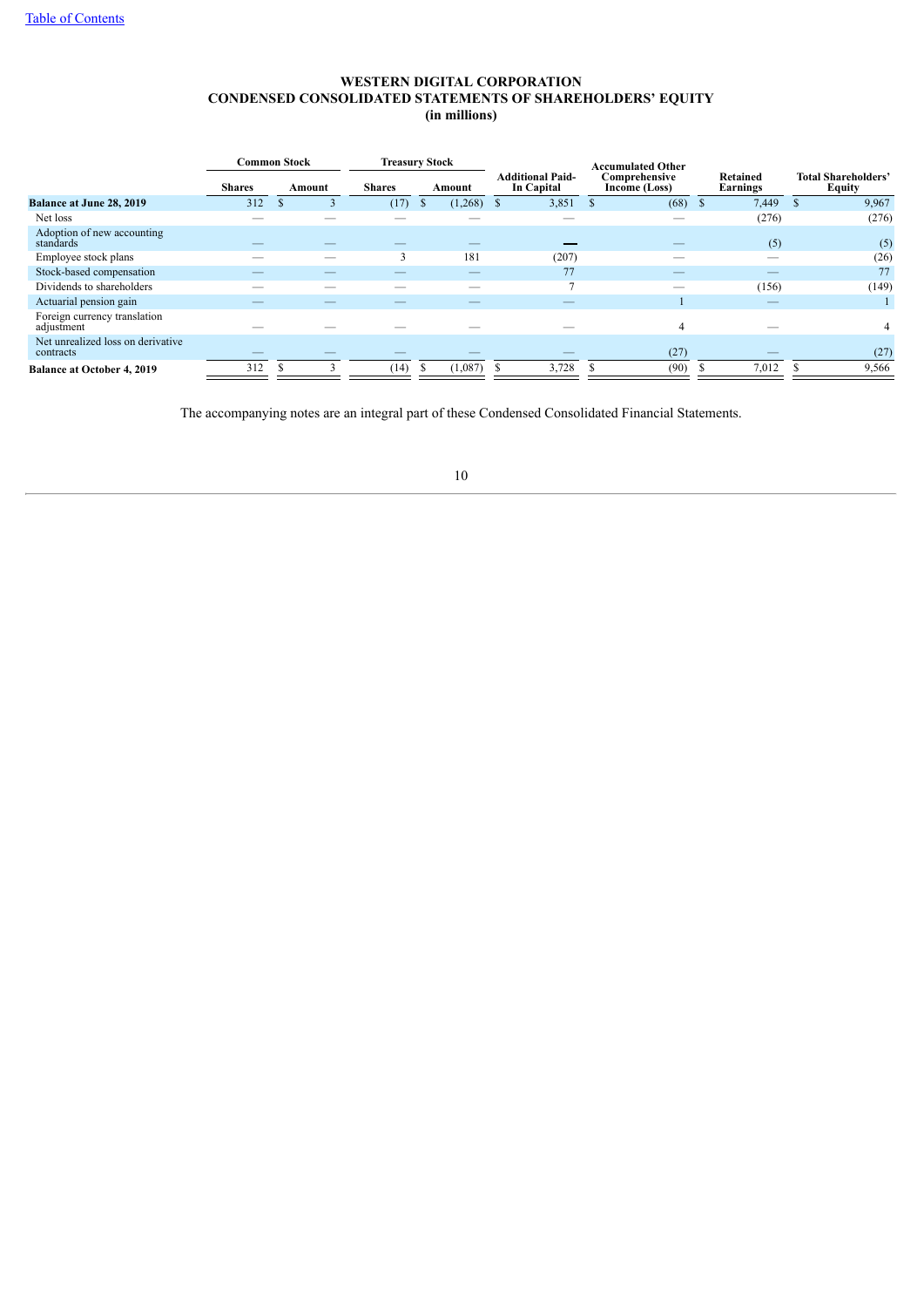#### **Note 1. Organization and Basis of Presentation**

Western Digital Corporation ("Western Digital" or the "Company") is a leading developer, manufacturer, and provider of data storage devices and solutions that address the evolving needs of the information technology ("IT") industry and the infrastructure that enables the proliferation of data in virtually every other industry. The Company creates environments for data to thrive. The Company is driving the innovation needed to help customers capture, preserve, access and transform an ever-increasing diversity of data. Everywhere data lives, from advanced data centers to mobile sensors to personal devices, the Company's industry-leading solutions deliver the possibilities of data.

The Company's broad portfolio of technology and products address the following key end markets: Client Devices; Data Center Devices and Solutions; and Client Solutions. The Company also generates license and royalty revenue from its extensive intellectual property ("IP"), which is included in each of these three end market categories.

The accounting policies followed by the Company are set forth in Part II, Item 8, Note 1, *Organization and Basis of Presentation,* of the Notes to Consolidated Financial Statements included in the Company's Annual Report on Form 10‑K for the fiscal year ended July 3, 2020. In the opinion of management, all adjustments necessary to fairly state the Condensed Consolidated Financial Statements have been made. All such adjustments are of a normal, recurring nature. Certain information and footnote disclosures normally included in the Consolidated Financial Statements prepared in accordance with accounting principles generally accepted in the United States ("U.S. GAAP") have been condensed or omitted pursuant to the rules and regulations of the Securities and Exchange Commission ("SEC"). These Condensed Consolidated Financial Statements should be read in conjunction with the Consolidated Financial Statements and the notes thereto included in the Company's Annual Report on Form 10‑K for the fiscal year ended July 3, 2020. The results of operations for interim periods are not necessarily indicative of results to be expected for the full year.

#### *Fiscal Year*

The Company's fiscal year ends on the Friday nearest to June 30 and typically consists of 52 weeks. Approximately every five to six years, the Company reports a 53-week fiscal year to align the fiscal year with the foregoing policy. Fiscal year 2021, which ends on July 2, 2021, will be comprised of 52 weeks, with all quarters presented consisting of 13 weeks. Fiscal year 2020, which ended on July 3, 2020, was comprised of 53 weeks, with the first quarter consisting of 14 weeks and the remaining quarters consisting of 13 weeks each.

#### *Use of Estimates*

Company management has made estimates and assumptions relating to the reporting of certain assets and liabilities in conformity with U.S. GAAP. These estimates and assumptions have been applied using methodologies that are consistent throughout the periods presented with consideration given to the potential impacts of the coronavirus disease 2019 ("COVID-19") pandemic. However, actual results could differ materially from these estimates and be significantly affected by the severity and duration of the pandemic, the extent of actions to contain or treat COVID-19, how quickly and to what extent normal economic and operating activity can resume, and the severity and duration of the global economic downturn that results from the pandemic.

#### *Segment Information*

The Company manufactures, markets, and sells data storage devices and solutions in the U.S. and in foreign countries through its sales personnel, dealers, distributors, retailers, and subsidiaries. Historically, the Company has managed and reported under a single operating segment. Late in the first quarter of fiscal 2021, the Chief Executive Officer, who is the Company's Chief Operating Decision Maker ("CODM"), announced a decision to reorganize the Company's business by forming two separate product business units: flash-based products and hard disk drives ("HDD"). Beginning in the second fiscal quarter, the Company is in the process of transitioning to this new operating model and discrete information has not yet been established to align with the new business structure. Management expects to finalize its assessment of its operating segments when the transition is completed, which is expected to be by the end of fiscal 2021.

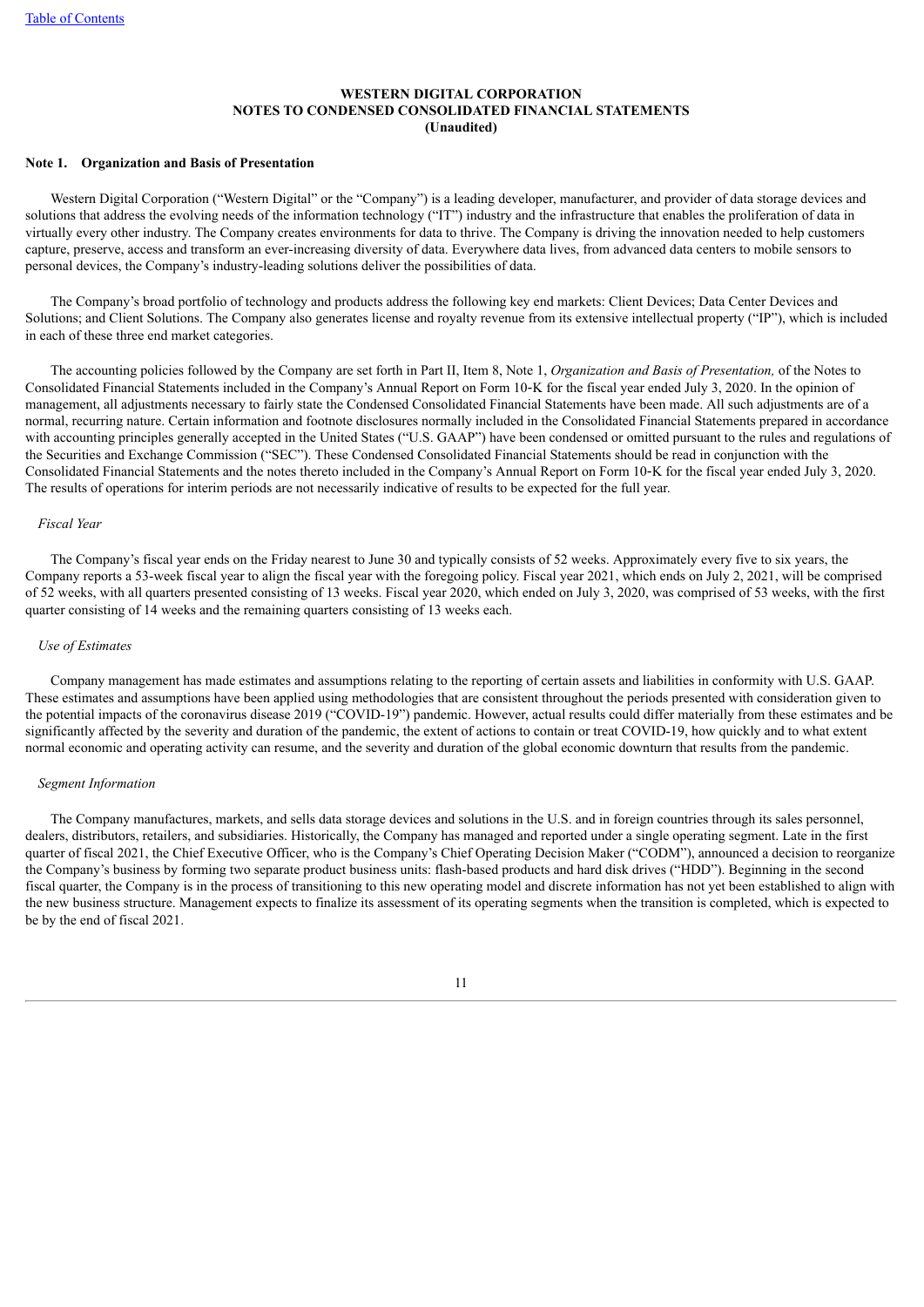# **Note 2. Recent Accounting Pronouncements**

#### *Accounting Pronouncements Recently Adopted*

In June 2016, the Financial Accounting Standards Board ("FASB") issued Accounting Standards Updates ("ASU") No. 2016-13, "Financial Instruments - Credit Losses (Topic 326): Measurement of Credit Losses on Financial Instruments" ("ASU 2016-13"). ASU 2016-13 seeks to provide financial statement users with more decision-useful information about the expected credit losses on financial instruments, including trade receivables, and other commitments to extend credit held by a reporting entity at each reporting date. The amendments require an entity to replace the incurred loss impairment methodology in current U.S. GAAP with a methodology that reflects current expected credit losses and requires consideration of a broader range of reasonable and supportable information to inform credit loss estimates. The amendments are effective for fiscal years (and interim periods within those fiscal years) beginning after December 15, 2019, which for the Company is the first quarter of fiscal 2021. The Company adopted this standard effective July 4, 2020 (the beginning of fiscal 2021) with no material impact on its Condensed Consolidated Financial Statements.

In November 2018, the FASB issued ASU No. 2018-18, "Collaborative Arrangements (Topic 808): Clarifying the Interaction between Topic 808 and Topic 606" ("ASU 2018-18"). ASU 2018-18 clarifies that certain transactions between collaborative arrangement participants should be accounted for as revenue when the collaborative arrangement participant is a customer in the context of a unit of account and precludes recognizing as revenue consideration received from a collaborative arrangement participant if the participant is not a customer. This ASU requires retrospective adoption to the date the Company adopted Accounting Standards Codification (ASC) 606 by recognizing a cumulative-effect adjustment to the opening balance of retained earnings of the earliest annual period presented. The Company adopted this standard effective July 4, 2020 (the beginning of fiscal 2021) with no material impact on its Condensed Consolidated Financial Statements.

### *Recently Issued Accounting Pronouncements Not Yet Adopted*

In December 2019, the FASB issued ASU No. 2019-12, "Income Taxes (Topic 740): Simplifying the Accounting for Income Taxes" ("ASU 2019-12"). ASU 2019-12 removes certain exceptions for recognizing deferred taxes for investments, performing intraperiod allocation and calculating income taxes in interim periods. The ASU also adds guidance to reduce complexity in certain areas, including recognizing deferred taxes for tax goodwill and allocating taxes to members of a consolidated group. This ASU is effective for fiscal years (and interim periods within those fiscal years) beginning after December 15, 2020, which for the Company is the first quarter of fiscal 2022. Early adoption is permitted. The Company does not expect this update to have a material impact on its Condensed Consolidated Financial Statements.

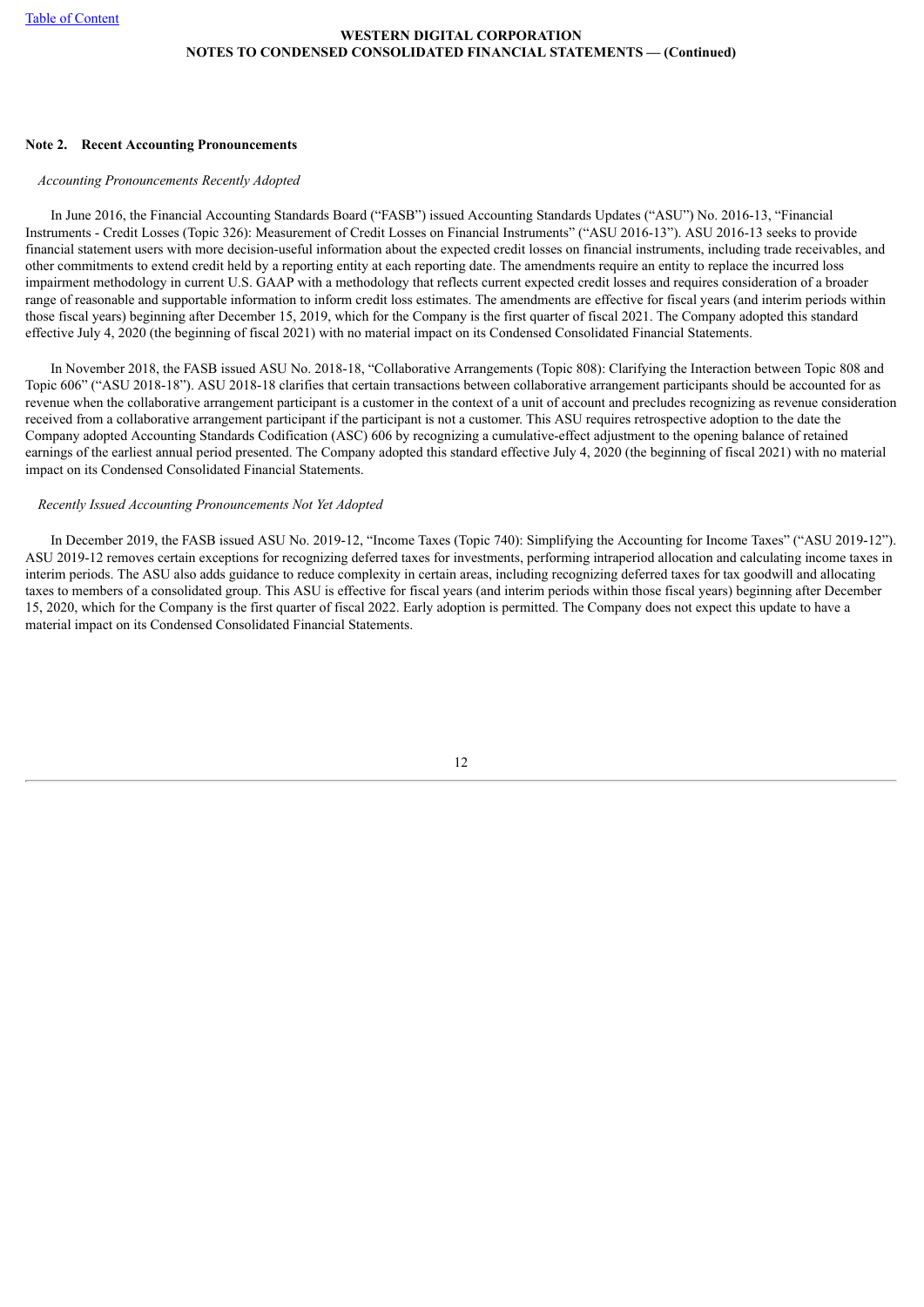# **Note 3. Revenues**

Contract assets represent the Company's rights to consideration where performance obligations are completed but the customer payments are not due until another performance obligation is satisfied. The Company did not have any contract assets as of either October 2, 2020 or July 3, 2020.

The Company incurs sales commissions and other direct incremental costs to obtain sales contracts. The Company has applied the practical expedient to recognize the direct incremental costs of obtaining contracts as an expense when incurred if the amortization period is expected to be one year or less or the amount is not material, with these costs charged to Selling, general and administrative expenses. Other direct incremental costs to obtain contracts that have an expected benefit of greater than one year are amortized over the period of expected cash flows from the related contracts, and the amortization expense is recorded as a reduction to revenue. Total capitalized contract costs as of October 2, 2020 and July 3, 2020 as well as the related amortization for the three months ended October 2, 2020 and October 4, 2019 were not material.

Contract liabilities relate to customers' payments in advance of performance under the contract and primarily relate to remaining performance obligations under support and maintenance contracts. As of October 2, 2020 and July 3, 2020, contract liabilities were not material.

The Company applies the practical expedients and does not disclose transaction price allocated to the remaining performance obligations for (i) arrangements that have an original expected duration of one year or less, which mainly consist of support and maintenance contracts, and (ii) variable consideration amounts for sale-based or usage-based royalties for IP license arrangements, which typically range longer than one year. Remaining performance obligations are mainly attributed to right-to-access patent license arrangements and customer support and service contracts, which will be recognized over the remaining contract period. The transaction price allocated to the remaining performance obligations as of October 2, 2020 was \$102 million, which is mainly attributable to the functional IP license and service arrangements. The Company expects to recognize this amount as revenue as follows: \$31 million during the remainder of fiscal 2021, \$40 million in fiscal 2022, and \$31 million in fiscal 2023 and thereafter.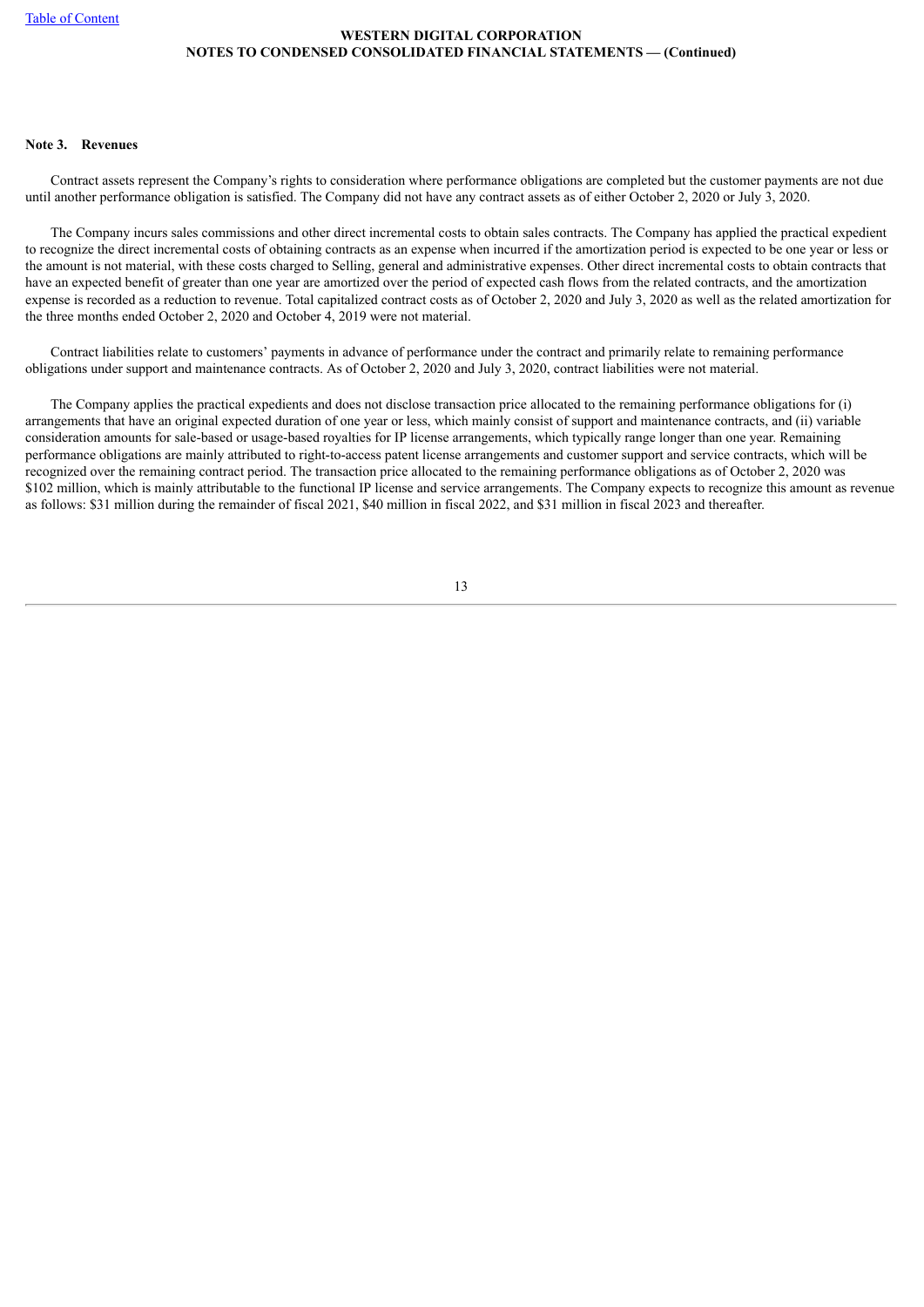The Company's disaggregated revenue information is as follows:

|                                 |              | <b>Three Months Ended</b> |               |                    |  |
|---------------------------------|--------------|---------------------------|---------------|--------------------|--|
|                                 |              | October 2,<br>2020        |               | October 4,<br>2019 |  |
|                                 |              |                           | (in millions) |                    |  |
| Revenue by Product              |              |                           |               |                    |  |
| Hard disk drives ("HDD")        | \$           | $1,844$ \$                |               | 2,408              |  |
| Flash-based                     |              | 2,078                     |               | 1,632              |  |
| <b>Total Revenue</b>            |              | 3,922                     | <sup>\$</sup> | 4,040              |  |
|                                 |              |                           |               |                    |  |
| Revenue by End Market           |              |                           |               |                    |  |
| <b>Client Devices</b>           | \$           | $1,946$ \$                |               | 1,616              |  |
| Data Center Devices & Solutions |              | 1,129                     |               | 1,532              |  |
| <b>Client Solutions</b>         |              | 847                       |               | 892                |  |
| <b>Total Revenue</b>            |              | 3,922                     | £.            | 4,040              |  |
|                                 |              |                           |               |                    |  |
| Revenue by Geography            |              |                           |               |                    |  |
| Americas                        | $\mathbb{S}$ | $1,079$ \$                |               | 1,313              |  |
| Europe, Middle East and Africa  |              | 629                       |               | 779                |  |
| Asia                            |              | 2,214                     |               | 1,948              |  |
| <b>Total Revenue</b>            | \$           | 3,922                     | S             | 4,040              |  |

The Company's top 10 customers accounted for 44% of its net revenue for the three months ended October 2, 2020, and 43% of its net revenue for the three months ended October 4, 2019. For the three months ended October 2, 2020, no single customer accounted for 10% of the Company's net revenue, and for the three months ended October 4, 2019, one customer accounted for 11% of the Company's net revenue.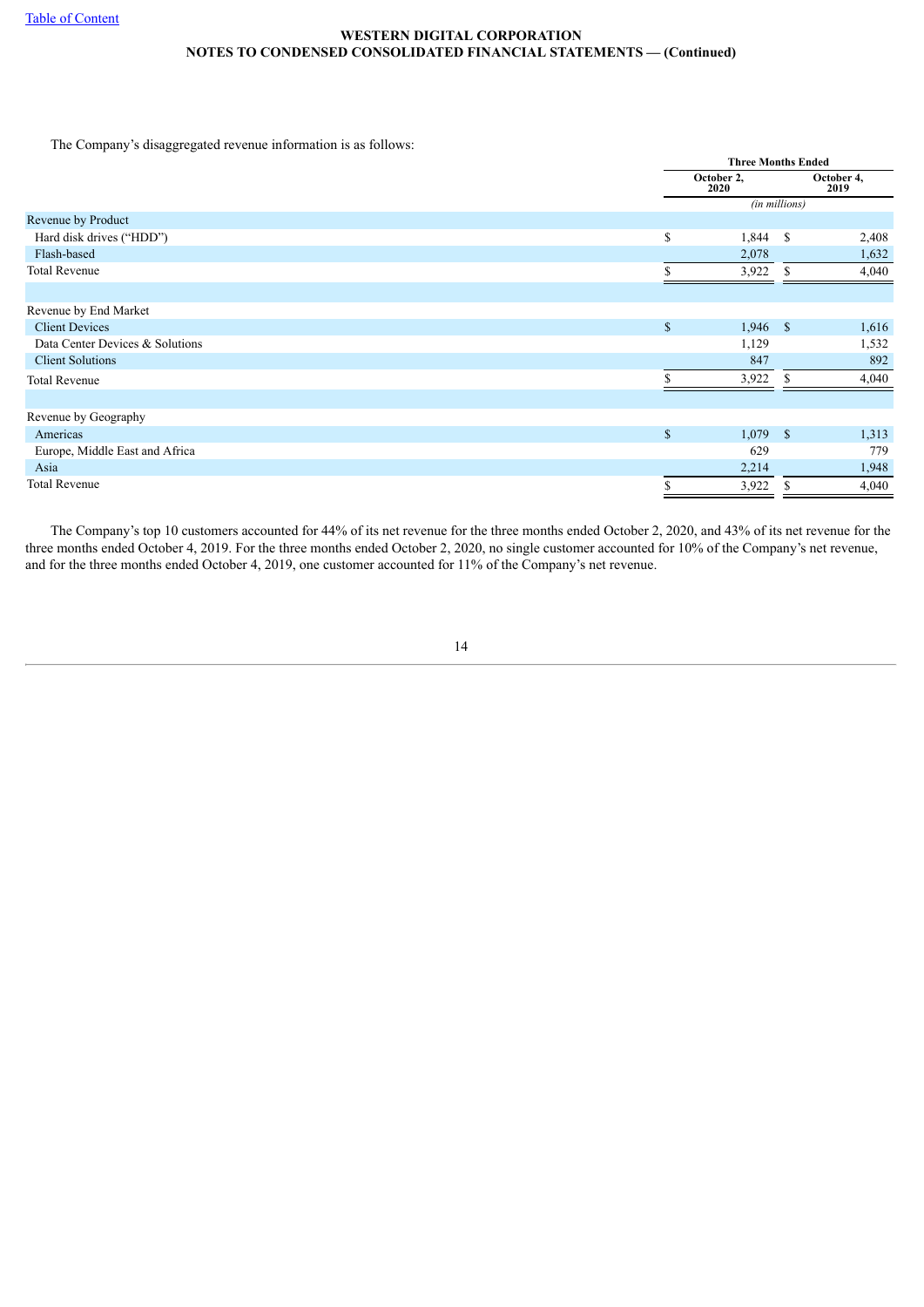# **Note 4. Supplemental Financial Statement Data**

#### *Accounts receivable, net*

From time to time, in connection with factoring agreements, the Company sells trade accounts receivable without recourse to third party purchasers in exchange for cash. During the three months ended October 2, 2020 and October 4, 2019, the Company sold trade accounts receivable and received cash proceeds of \$128 million and \$85 million, respectively. The discounts on the trade accounts receivable sold during the periods were not material and were recorded within Other income, net in the Condensed Consolidated Statements of Operations. As of October 2, 2020 and July 3, 2020, the amount of factored receivables that remained outstanding was \$128 million and \$113 million, respectively.

*Inventories*

|                                   | October 2,<br>2020 | July 3,<br>2020 |
|-----------------------------------|--------------------|-----------------|
|                                   | (in millions)      |                 |
| Inventories:                      |                    |                 |
| Raw materials and component parts | $1,426$ \$         | 1,306           |
| Work-in-process                   | 964                | 956             |
| Finished goods                    | 965                | 808             |
| Total inventories                 | 3,355              | 3,070           |
|                                   |                    |                 |

#### *Property, plant and equipment, net*

|                                      | October 2.<br>2020 |               | July 3,<br>2020 |
|--------------------------------------|--------------------|---------------|-----------------|
|                                      |                    | (in millions) |                 |
| Property, plant and equipment:       |                    |               |                 |
| Land                                 | 286                | -S            | 294             |
| Buildings and improvements           | 1,865              |               | 1,837           |
| Machinery and equipment              | 7,514              |               | 7,391           |
| Computer equipment and software      | 430                |               | 429             |
| Furniture and fixtures               | 52                 |               | 52              |
| Construction-in-process              | 327                |               | 297             |
| Property, plant and equipment, gross | 10,474             |               | 10,300          |
| Accumulated depreciation             | (7,577)            |               | (7, 446)        |
| Property, plant and equipment, net   | 2,897              |               | 2,854           |

*Goodwill*

| (in millions)                           |        |
|-----------------------------------------|--------|
|                                         |        |
| Balance at July 3, 2020                 | 10,067 |
| Foreign currency translation adjustment |        |
| Balance at October 2, 2020              | 10.069 |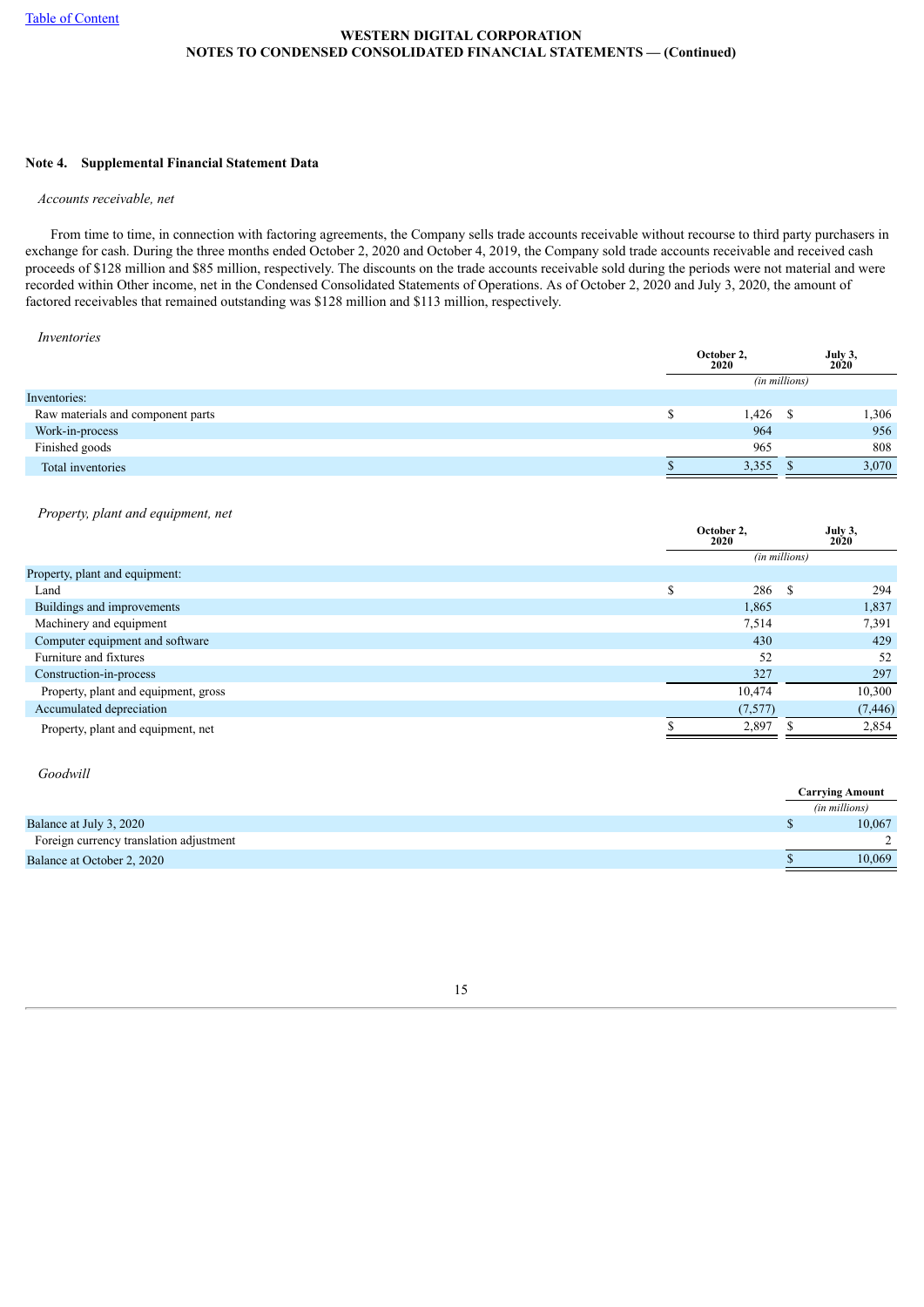*Intangible assets*

|                                     | October 2,<br>2020 |               | July 3,<br>2020 |
|-------------------------------------|--------------------|---------------|-----------------|
|                                     |                    | (in millions) |                 |
| Finite-lived intangible assets      | 5,543              |               | 5,541           |
| In-process research and development | 80                 |               | 80              |
| Accumulated amortization            | (4,865)            |               | (4,680)         |
| Intangible assets, net              | 758                |               | 941             |

As part of prior acquisitions, the Company recorded at the time of the acquisition acquired in-process research and development ("IPR&D") for projects in progress that had not yet reached technological feasibility. IPR&D is initially accounted for as an indefinite-lived intangible asset. Once a project reaches technological feasibility, the Company reclassifies the balance to existing technology and begins to amortize the intangible asset over its estimated useful life.

# *Product warranty liability*

Changes in the warranty accrual were as follows:

| ັ                                                      | <b>Three Months Ended</b> |                    |
|--------------------------------------------------------|---------------------------|--------------------|
|                                                        | October 2,<br>2020        | October 4,<br>2019 |
|                                                        | (in millions)             |                    |
| Warranty accrual, beginning of period                  | 408                       | 350                |
| Charges to operations                                  | 35                        | 49                 |
| Utilization                                            | (31)                      | (48)               |
| Changes in estimate related to pre-existing warranties | (21)                      | 6                  |
| Warranty accrual, end of period                        | 391                       | 357                |

The current portion of the warranty accrual is classified in Accrued expenses and the long-term portion is classified in Other liabilities as noted below:

|                                                   | October 2,<br>2020 |               | July 3,<br>2020 |     |
|---------------------------------------------------|--------------------|---------------|-----------------|-----|
|                                                   |                    | (in millions) |                 |     |
| Warranty accrual                                  |                    |               |                 |     |
| Current portion (included in Accrued expenses)    |                    | 191S          |                 | 205 |
| Long-term portion (included in Other liabilities) |                    | 200           |                 | 203 |
| Total warranty accrual                            |                    | 391           |                 | 408 |
|                                                   |                    |               |                 |     |

# *Other liabilities*

|                                               | October 2,<br>2020 | July 3 |
|-----------------------------------------------|--------------------|--------|
|                                               | (in millions)      |        |
| Other liabilities:                            |                    |        |
| Non-current net tax payable                   | 711 \$             | 815    |
| Payables related to unrecognized tax benefits | 715                | 720    |
| Other non-current liabilities                 | 885                | 881    |
| Total other liabilities                       | 2.311              | 2,416  |
|                                               |                    |        |

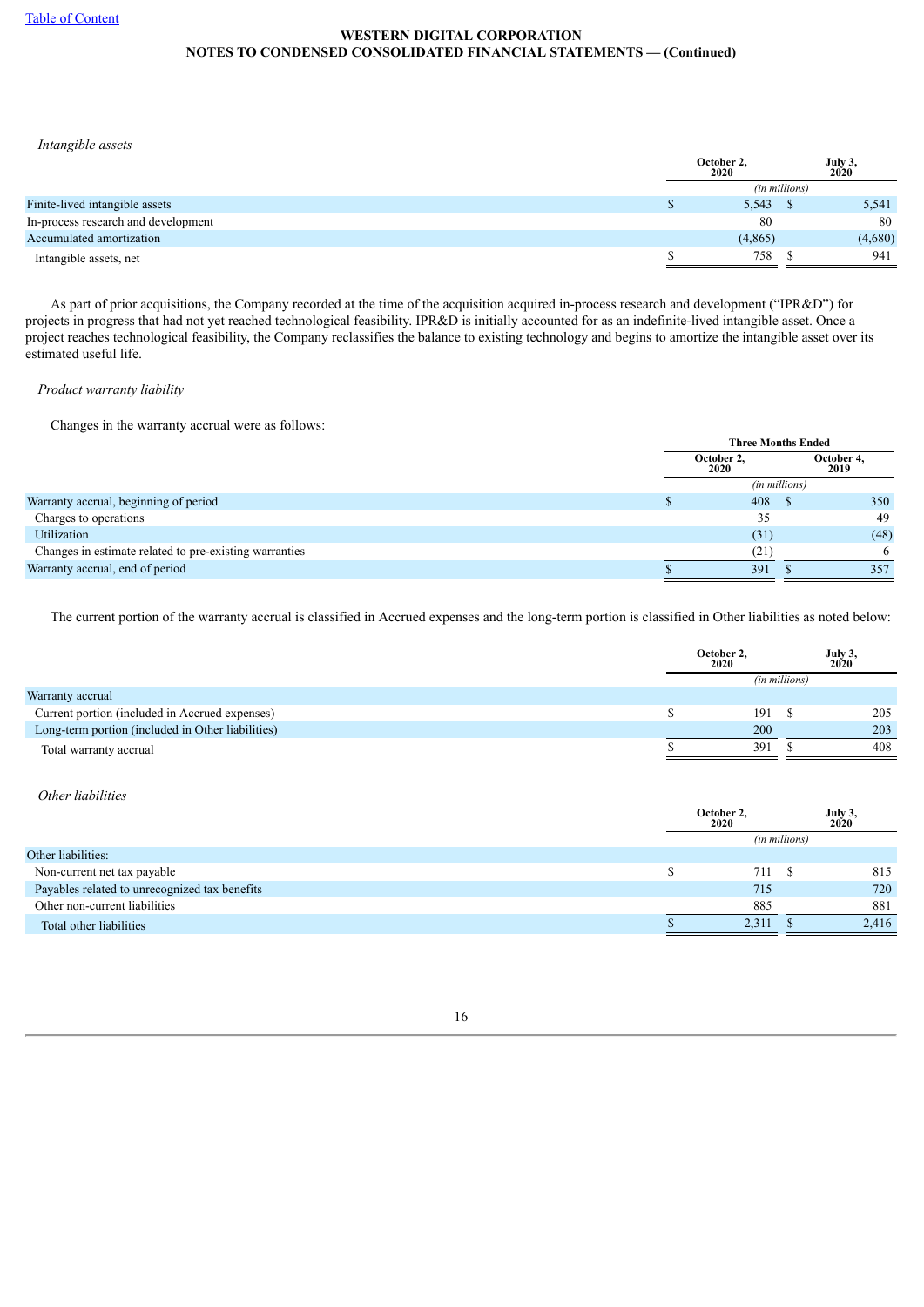# *Accumulated other comprehensive income (loss)*

Accumulated other comprehensive income (loss) ("AOCI"), net of tax refers to expenses, gains and losses that are recorded as an element of shareholders' equity but are excluded from net income. The following table illustrates the changes in the balances of each component of AOCI:

|                                                                           | <b>Actuarial Pension</b><br><b>Gains (Losses)</b> |           | <b>Foreign Currency</b><br>Translation<br>Adjustment |               |     | <b>Unrealized Gains</b><br>(Losses) on Derivative<br>Contracts |  | <b>Total Accumulated</b><br>Comprehensive<br>Income (Loss) |
|---------------------------------------------------------------------------|---------------------------------------------------|-----------|------------------------------------------------------|---------------|-----|----------------------------------------------------------------|--|------------------------------------------------------------|
|                                                                           |                                                   |           |                                                      | (in millions) |     |                                                                |  |                                                            |
| <b>Balance at July 3, 2020</b>                                            |                                                   | $(58)$ \$ |                                                      | (2)           | - 5 | $(97)$ \$                                                      |  | (157)                                                      |
| Other comprehensive loss before reclassifications                         |                                                   |           |                                                      | 32            |     | 18                                                             |  | 51                                                         |
| Amounts reclassified from accumulated other comprehensive loss            |                                                   |           |                                                      |               |     | 12                                                             |  | 12                                                         |
| Income tax benefit (expense) related to items of other comprehensive loss |                                                   |           |                                                      |               |     |                                                                |  | (7)                                                        |
| Net current-period other comprehensive loss                               |                                                   |           |                                                      |               |     | 23                                                             |  | 56                                                         |
| <b>Balance at October 2, 2020</b>                                         |                                                   | (57)      |                                                      | 30            |     | 74)                                                            |  | (101)                                                      |

During the three months ended October 2, 2020 and October 4, 2019, the amounts reclassified out of AOCI related to derivative contracts were substantially all charged to Cost of revenue in the Condensed Consolidated Statements of Operations.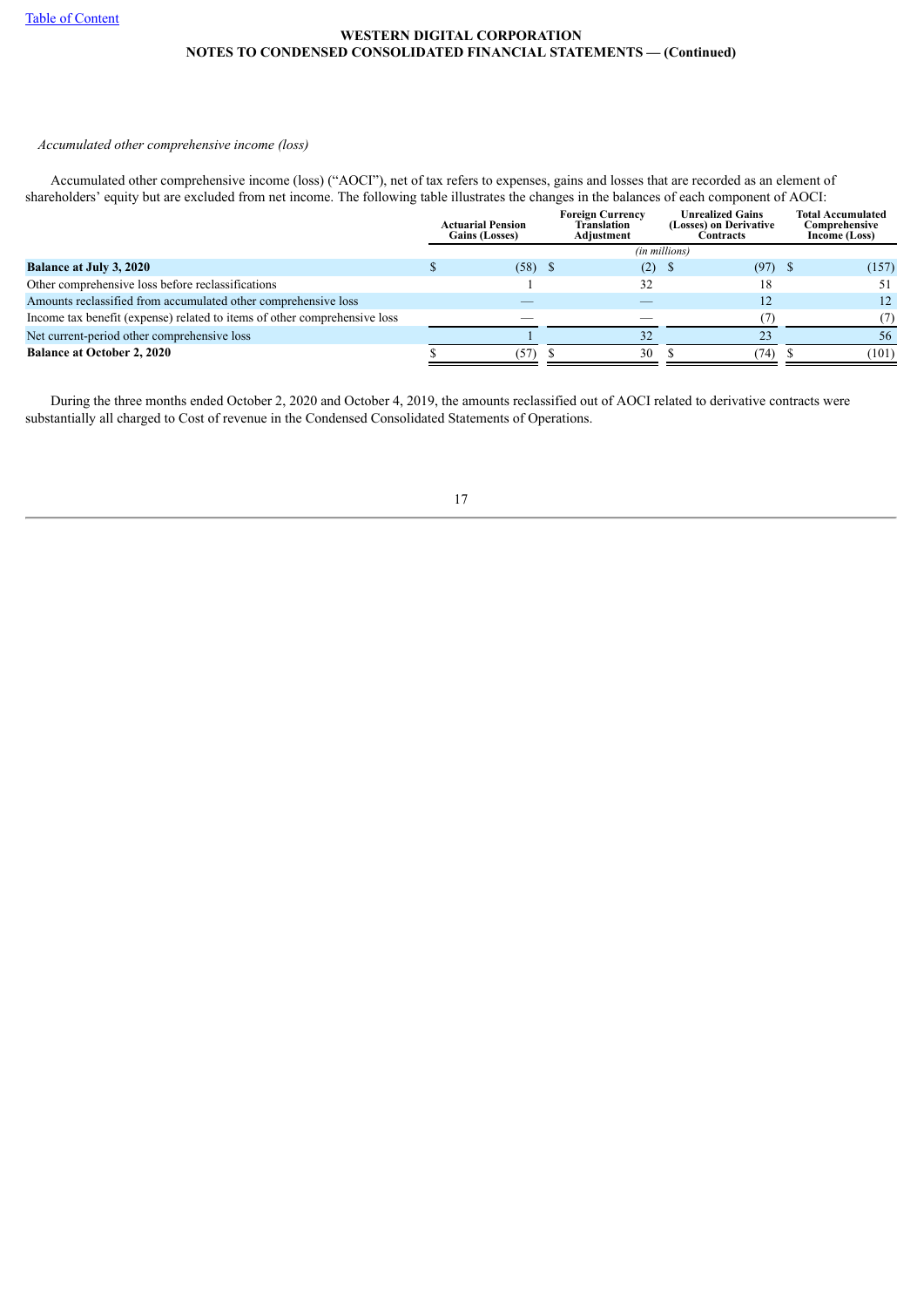# **Note 5. Fair Value Measurements and Investments**

#### *Financial Instruments Carried at Fair Value*

Financial assets and liabilities that are remeasured and reported at fair value at each reporting period are classified and disclosed in one of the following three levels:

- *Level 1.* Quoted prices in active markets for identical assets or liabilities.
- *Level 2.* Inputs other than Level 1 that are observable, either directly or indirectly, such as quoted prices for similar assets or liabilities; quoted prices in markets that are not active; or other inputs that are observable or can be corroborated by observable market data for substantially the full term of the assets or liabilities.
- *Level 3.* Inputs that are unobservable for the asset or liability and that are significant to the fair value of the assets or liabilities.

The following tables present information about the Company's financial assets and liabilities that are measured at fair value on a recurring basis as of October 2, 2020 and July 3, 2020, and indicate the fair value hierarchy of the valuation techniques utilized to determine such values:

|                                       | <b>October 2, 2020</b>   |    |                          |               |         |  |       |  |  |
|---------------------------------------|--------------------------|----|--------------------------|---------------|---------|--|-------|--|--|
|                                       | Level 1                  |    | Level 2                  |               | Level 3 |  | Total |  |  |
|                                       |                          |    |                          | (in millions) |         |  |       |  |  |
| Assets:                               |                          |    |                          |               |         |  |       |  |  |
| Cash equivalents - Money market funds | 861                      | -S | $\overline{\phantom{0}}$ |               |         |  | 861   |  |  |
| Foreign exchange contracts            |                          |    | 24                       |               |         |  | 24    |  |  |
| Total assets at fair value            | 861                      |    | 24                       |               |         |  | 885   |  |  |
| Liabilities:                          |                          |    |                          |               |         |  |       |  |  |
| Foreign exchange contracts            | $\overline{\phantom{0}}$ |    | 10                       | -S            |         |  | 10    |  |  |
| Interest rate swap contract           |                          |    | 120                      |               |         |  | 120   |  |  |
| Total liabilities at fair value       |                          |    | 130                      |               | $-$     |  | 130   |  |  |

|                                       | <b>July 3, 2020</b> |                          |    |               |  |         |  |       |
|---------------------------------------|---------------------|--------------------------|----|---------------|--|---------|--|-------|
|                                       |                     | Level 1                  |    | Level 2       |  | Level 3 |  | Total |
|                                       |                     |                          |    | (in millions) |  |         |  |       |
| Assets:                               |                     |                          |    |               |  |         |  |       |
| Cash equivalents - Money market funds |                     | 1,079                    | -S |               |  |         |  | 1,079 |
| Foreign exchange contracts            |                     |                          |    | 28            |  |         |  | 28    |
| Total assets at fair value            |                     | 1.079                    |    | 28            |  |         |  | 1,107 |
| Liabilities:                          |                     |                          |    |               |  |         |  |       |
| Foreign exchange contracts            | $\triangle$         | $\overline{\phantom{m}}$ |    | 9S            |  |         |  | 9     |
| Interest rate swap contract           |                     |                          |    | 133           |  |         |  | 133   |
| Total liabilities at fair value       |                     |                          |    | 142           |  | __      |  | 142   |

During the three months ended October 2, 2020 and October 4, 2019, the Company had no transfers of financial assets and liabilities between levels and there were no changes in valuation techniques and the inputs used in the fair value measurement.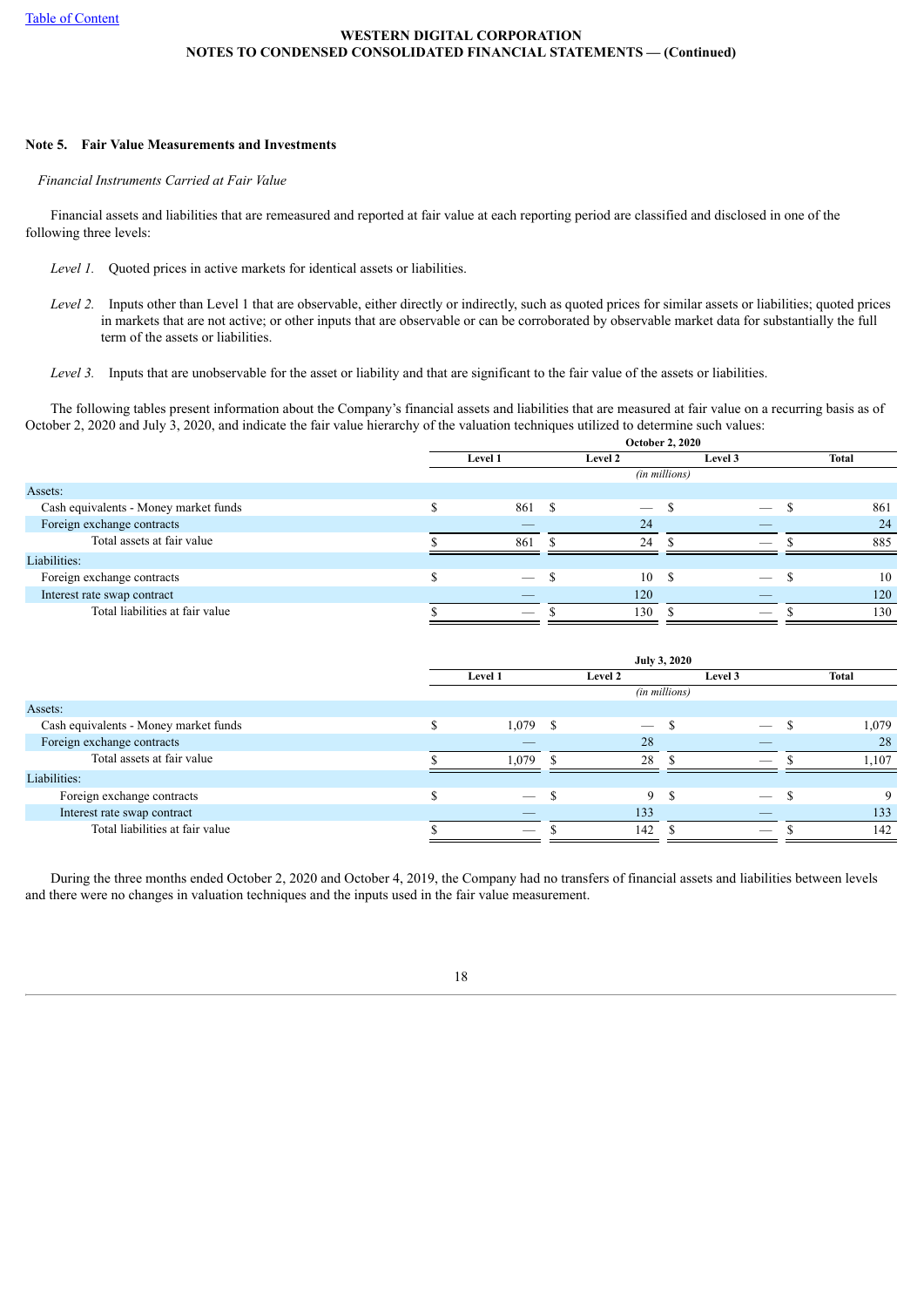# *Financial Instruments Not Carried at Fair Value*

The carrying value of the Company's revolving credit facility approximates its fair value given the revolving nature of the balance and the variable market interest rate. For financial instruments where the carrying value (which includes principal adjusted for any unamortized issuance costs, and discounts or premiums) differs from fair value (which is based on quoted market prices), the following table represents the related carrying value and fair value for each of the Company's outstanding financial instruments. Each of the financial instruments presented below was categorized as Level 2 for all periods presented, based on the frequency of trading immediately prior to the end of the first quarter of 2021 and the fourth quarter of 2020, respectively.

|                                                    |  | <b>October 2, 2020</b>             |    |       |               |                   |          | <b>July 3, 2020</b> |  |  |
|----------------------------------------------------|--|------------------------------------|----|-------|---------------|-------------------|----------|---------------------|--|--|
|                                                    |  | Fair<br>Carrving<br>Value<br>Value |    |       |               | Carrying<br>Value |          | Fair<br>Value       |  |  |
|                                                    |  |                                    |    |       | (in millions) |                   |          |                     |  |  |
| $0.50\%$ convertible senior notes due 2020         |  | 35                                 | -S | 34    | -S            | 34                | <b>S</b> | 30                  |  |  |
| Variable interest rate Term Loan A-1 maturing 2023 |  | 4,514                              |    | 4,427 |               | 4.576             |          | 4,474               |  |  |
| Variable interest rate Term Loan B-4 maturing 2023 |  | 1,543                              |    | 1,536 |               | 1,692             |          | 1,656               |  |  |
| 1.50% convertible notes due 2024                   |  | 994                                |    | 1,043 |               | 987               |          | 1,036               |  |  |
| 4.75% senior unsecured notes due 2026              |  | 2,286                              |    | 2.475 |               | 2.286             |          | 2,428               |  |  |
| Total                                              |  | 9,372                              |    | 9,515 |               | 9,575             |          | 9,624               |  |  |
|                                                    |  |                                    |    |       |               |                   |          |                     |  |  |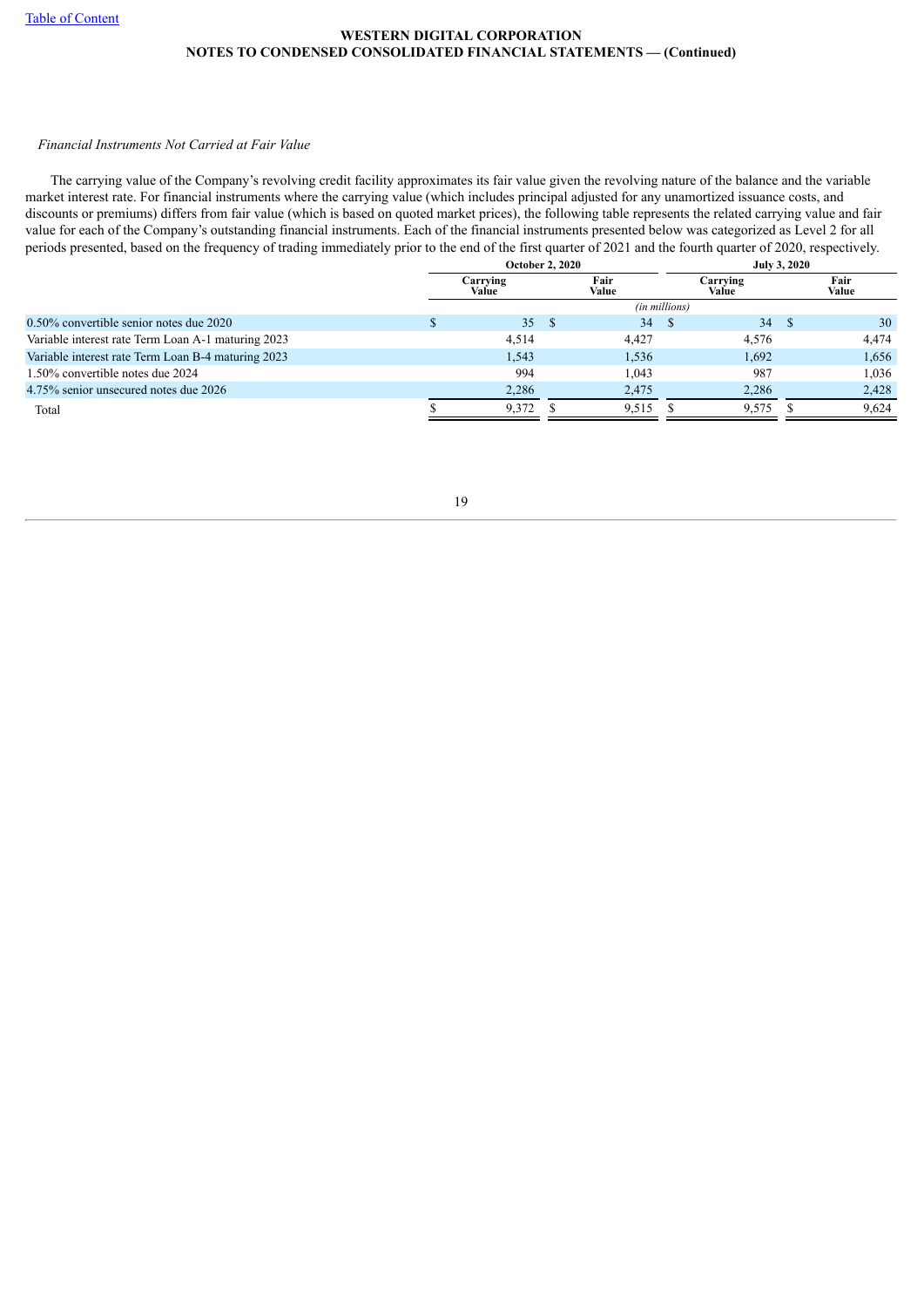#### **Note 6. Derivative Instruments and Hedging Activities**

As of October 2, 2020, the Company had outstanding foreign exchange forward contracts that were designated as either cash flow hedges or nondesignated hedges. Substantially all of the contract maturity dates of these foreign exchange forward contracts do not exceed 12 months. In addition, the Company had outstanding pay-fixed interest rate swaps that were designated as cash flow hedges of variable rate interest payments on a portion of its term loans through February 2023.

As of October 2, 2020, the amount of existing net losses related to cash flow hedges recorded in AOCI included \$70 million related to the Company's interest rate swaps that is expected to be reclassified to earnings after twelve months. In addition, as of October 2, 2020, the Company did not have any foreign exchange forward contracts with credit-risk-related contingent features.

Changes in fair values of the non-designated foreign exchange contracts are recognized in Other income, net and are largely offset by corresponding changes in the fair values of the foreign currency denominated monetary assets and liabilities. For each of the three months ended October 2, 2020 and October 4, 2019, total net realized and unrealized transaction and foreign exchange contract currency gains and losses were not material to the Company's Condensed Consolidated Financial Statements.

#### *Netting Arrangements*

Under certain provisions and conditions within agreements with counterparties to the Company's foreign exchange forward contracts, subject to applicable requirements, the Company has the right of offset associated with the Company's foreign exchange forward contracts and is allowed to net settle transactions of the same currency with a single net amount payable by one party to the other. As of October 2, 2020 and July 3, 2020, the effect of rights of offset was not material and the Company did not offset or net the fair value amounts of derivative instruments in its Condensed Consolidated Balance Sheets.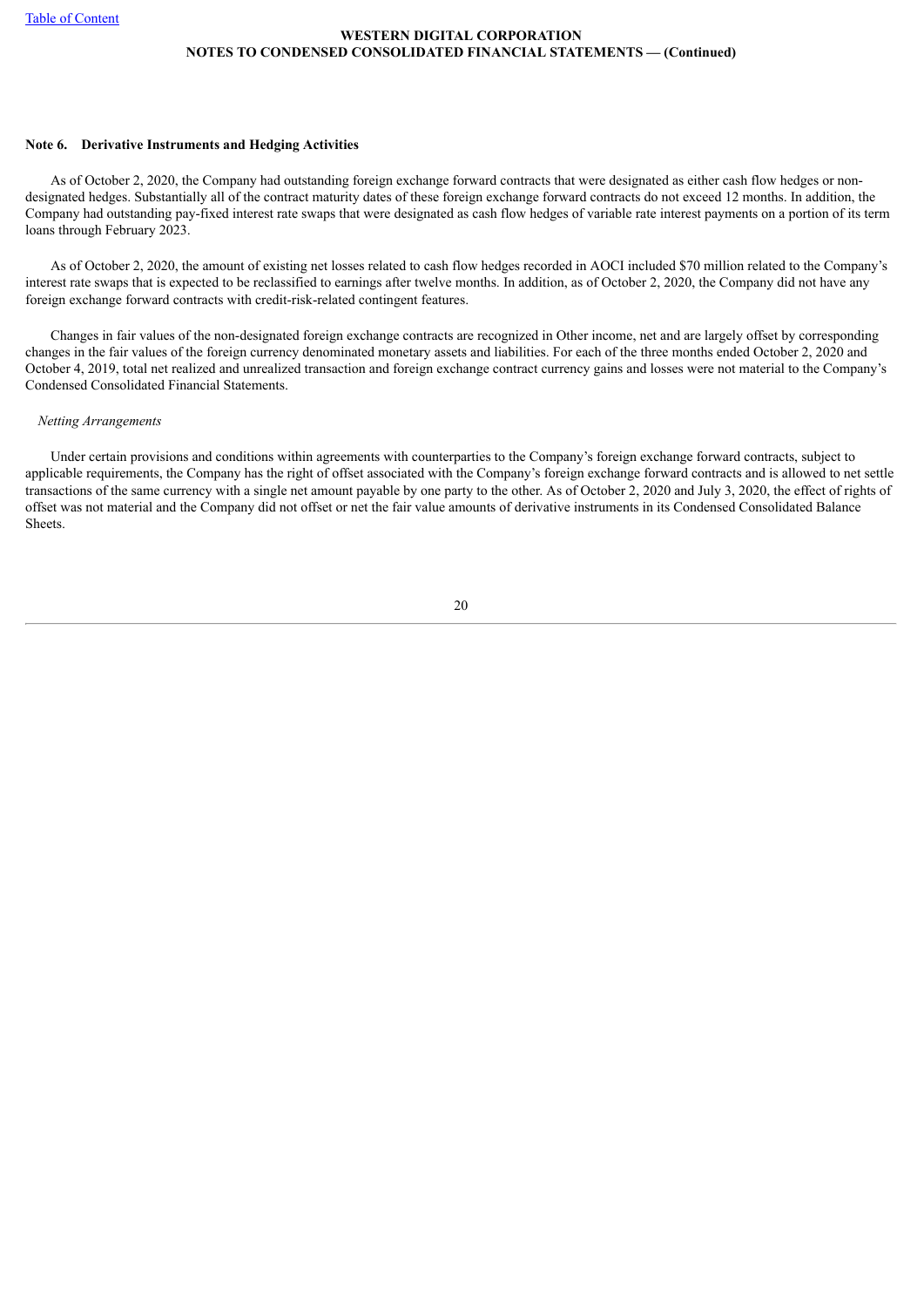# **Note 7. Debt**

Debt consisted of the following as of October 2, 2020 and July 3, 2020:

|                                                    |              | October 2,<br>2020 |               | July 3,<br>2020 |
|----------------------------------------------------|--------------|--------------------|---------------|-----------------|
|                                                    |              |                    | (in millions) |                 |
| 0.50% convertible senior notes due 2020            | $\mathbf{r}$ | 35                 | - \$          | 35              |
| Variable interest rate Term Loan A-1 maturing 2023 |              | 4,520              |               | 4,583           |
| Variable interest rate Term Loan B-4 maturing 2023 |              | 1,543              |               | 1,693           |
| 1.50% convertible notes due 2024                   |              | 1,100              |               | 1,100           |
| 4.75% senior unsecured notes due 2026              |              | 2,300              |               | 2,300           |
| Total debt                                         |              | 9,498              |               | 9,711           |
| Issuance costs and debt discounts                  |              | (126)              |               | (136)           |
| Subtotal                                           |              | 9,372              |               | 9,575           |
| Less current portion of long-term debt             |              | (286)              |               | (286)           |
| Long-term debt                                     |              | 9,086              |               | 9,289           |

The credit agreement governing the revolving credit facility and Term Loan A-1 requires the Company to comply with certain financial covenants, consisting of a leverage ratio and an interest coverage ratio. As of October 2, 2020, the Company was in compliance with these financial covenants.

During the three months ended October 2, 2020, the Company made a voluntary prepayment of \$150 million on its Term Loan B-4. Subsequent to October 2, 2020, the 0.50% convertible notes due 2020 were settled in full in accordance with their terms.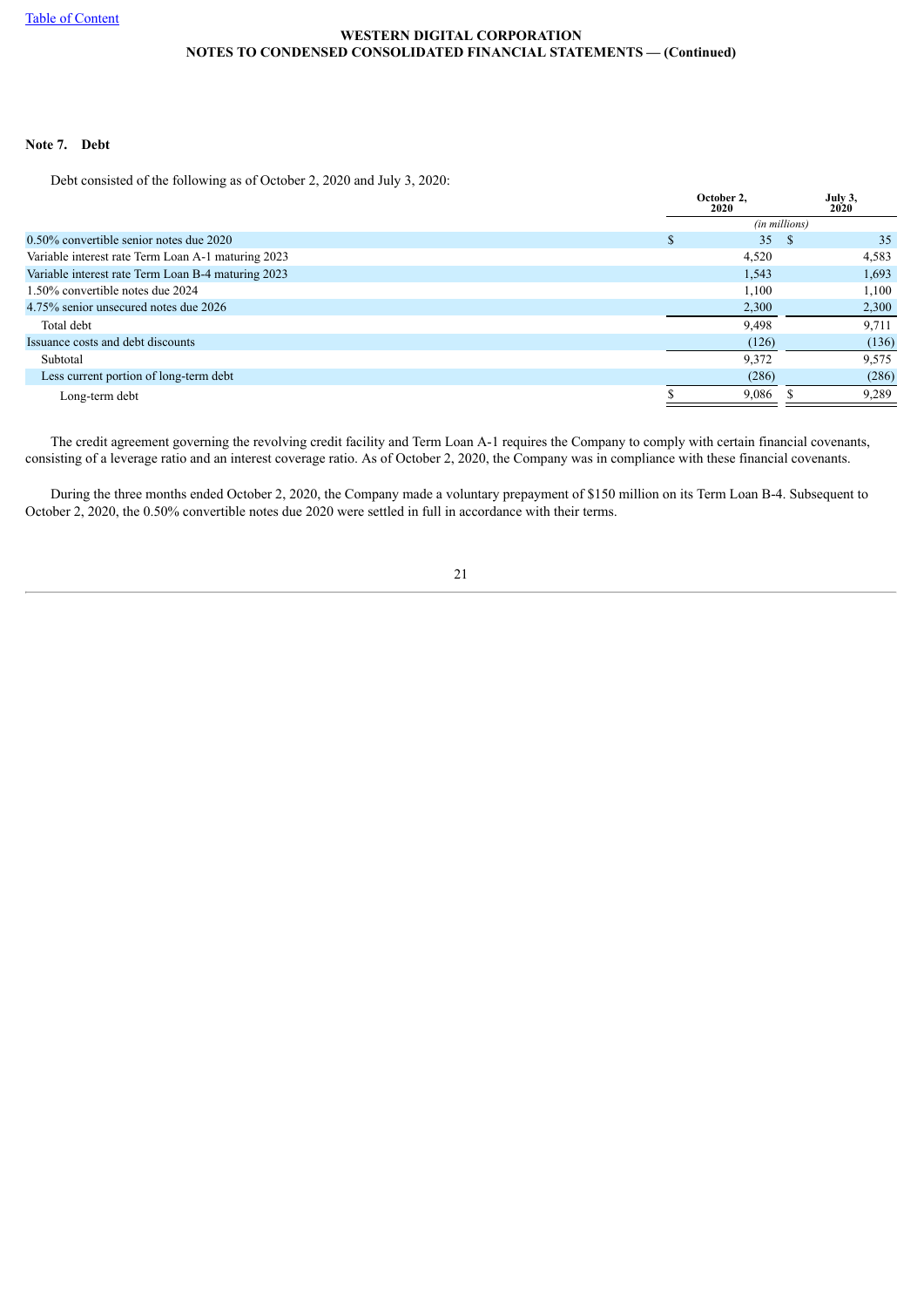# **Note 8. Pension and Other Post-Retirement Benefit Plans**

The Company has pension and other post-retirement benefit plans in various countries. The Company's principal pension plans are in Japan, Thailand and the Philippines. All pension and other post-retirement benefit plans outside of the Company's Japan, Thailand and Philippines defined benefit pension plans (the "Pension Plans") are immaterial to the Condensed Consolidated Financial Statements. The expected long-term rate of return on the Pension Plans assets is 2.5%.

#### *Obligations and Funded Status*

The following table presents the unfunded status of the benefit obligations for the Pension Plans:

|                                            | October 2.<br>2020 |     |               | July 3,<br>2020 |
|--------------------------------------------|--------------------|-----|---------------|-----------------|
|                                            |                    |     | (in millions) |                 |
| Benefit obligation at end of period        |                    | 374 |               | 366             |
| Fair value of plan assets at end of period |                    | 221 |               | 215             |
| Unfunded status                            |                    | 153 |               | 151             |

The following table presents the unfunded amounts related to the Pension Plans as recognized on the Company's Condensed Consolidated Balance Sheets: **July 3,**

|                            | October 2<br>2020 | July 3,<br>2020 |
|----------------------------|-------------------|-----------------|
|                            | (in millions)     |                 |
| <b>Current liabilities</b> |                   |                 |
| Non-current liabilities    | 152               | 150             |
| Net amount recognized      | 153               | 151             |
|                            |                   |                 |

Net periodic benefit costs were not material for the three months ended October 2, 2020.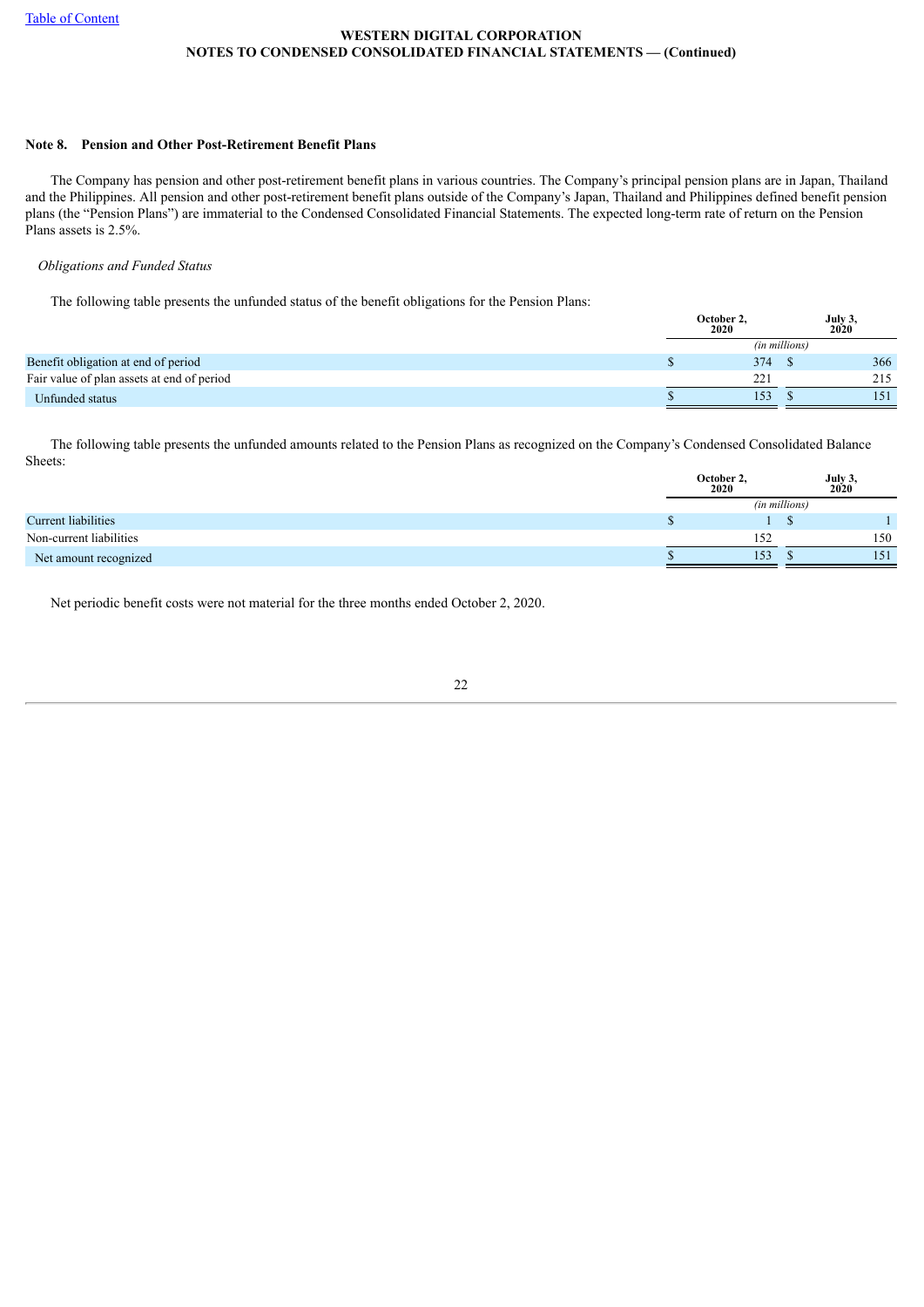# **Note 9. Related Parties and Related Commitments and Contingencies**

# *Flash Ventures*

The Company's business ventures with Kioxia Corporation ("Kioxia") consist of three separate legal entities: Flash Partners Ltd. ("Flash Partners"), Flash Alliance Ltd. ("Flash Alliance"), and Flash Forward Ltd. ("Flash Forward"), collectively referred to as "Flash Ventures".

The following table presents the notes receivable from, and equity investments in, Flash Ventures as of October 2, 2020 and July 3, 2020:

|                                                          | October 2,<br>2020 | July 3,<br>2020 |
|----------------------------------------------------------|--------------------|-----------------|
|                                                          | (in millions)      |                 |
| Notes receivable, Flash Partners                         | 271                | 273             |
| Notes receivable, Flash Alliance                         | 231                | 301             |
| Notes receivable, Flash Forward                          | 597                | 670             |
| Investment in Flash Partners                             | 208                | 203             |
| Investment in Flash Alliance                             | 307                | 300             |
| Investment in Flash Forward                              | 132                | 128             |
| Total notes receivable and investments in Flash Ventures | 1,746              | 1,875           |

During the three months ended October 2, 2020 and October 4, 2019, the Company made net payments to Flash Ventures of \$981 million and \$682 million, respectively, for purchased flash-based memory wafers and net loans and investments.

The Company makes, or will make, loans to Flash Ventures to fund equipment investments for new process technologies and additional wafer capacity. The Company aggregates its Flash Ventures' notes receivable into one class of financing receivables due to the similar ownership interest and common structure in each Flash Venture entity. For all reporting periods presented, no loans were past due and no loan impairments were recorded. The Company's notes receivable from each Flash Ventures entity, denominated in Japanese yen, are secured by equipment owned by that Flash Ventures entity.

As of October 2, 2020 and July 3, 2020, the Company had Accounts payable balances due to Flash Ventures of \$404 million and \$407 million, respectively.

The Company's maximum reasonably estimable loss exposure (excluding lost profits) as a result of its involvement with Flash Ventures, based upon the Japanese yen to U.S. dollar exchange rate at October 2, 2020, is presented below. Investments in Flash Ventures are denominated in Japanese yen, and the maximum estimable loss exposure excludes any cumulative translation adjustment due to revaluation from the Japanese yen to the U.S. dollar.

|                                 | October 2,<br>2020 |
|---------------------------------|--------------------|
|                                 | (in millions)      |
| Notes receivable                | 1,099              |
| Equity investments              | 647                |
| Operating lease guarantees      | 2,004              |
| Inventory and prepayments       | 575                |
| Maximum estimable loss exposure | 4,325              |

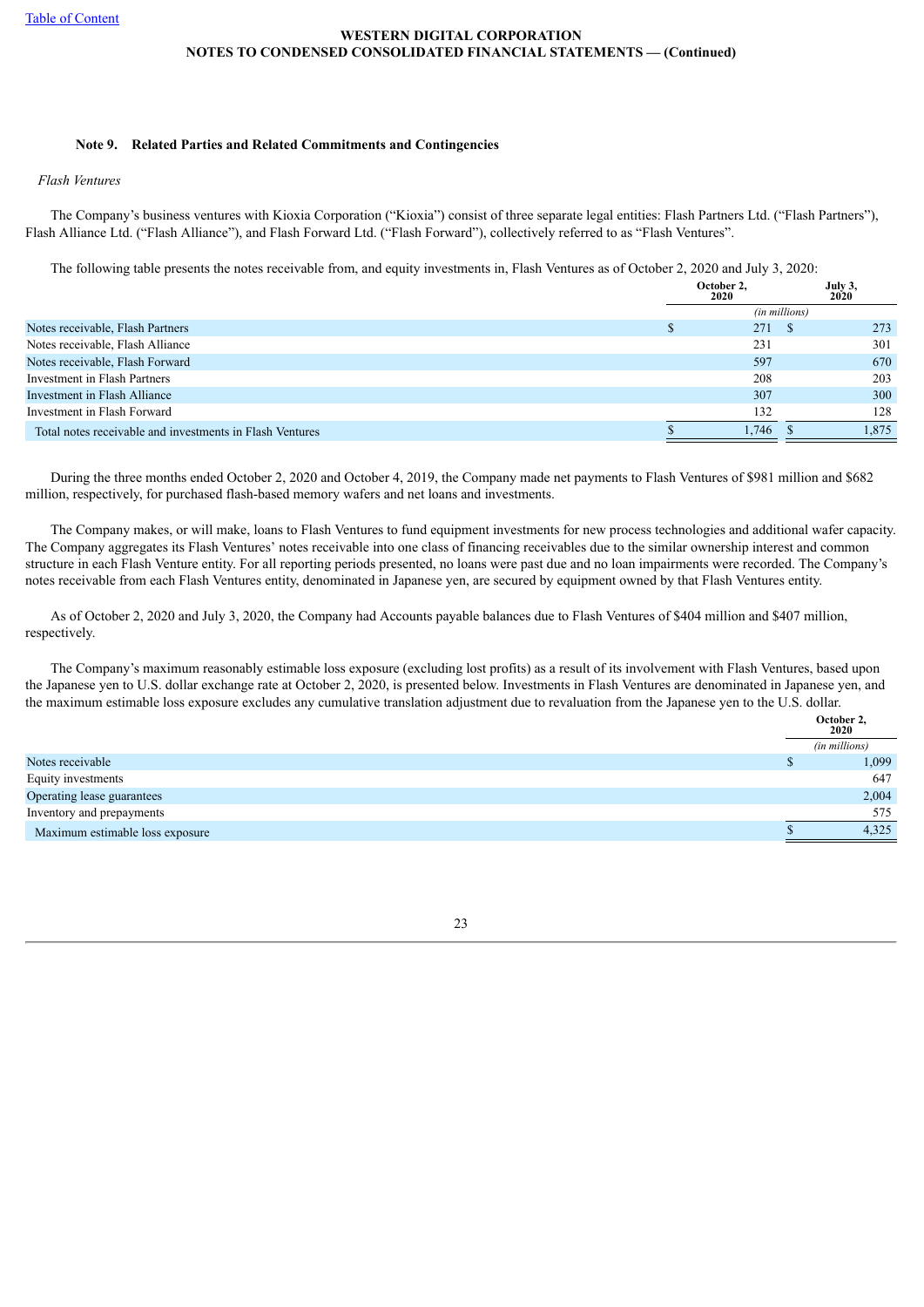The Company is obligated to pay for variable costs incurred in producing its share of Flash Ventures' flash-based memory wafer supply, based on its three-month forecast, which generally equals 50% of Flash Ventures' output. In addition, the Company is obligated to pay for half of Flash Ventures' fixed costs regardless of the output the Company chooses to purchase. The Company is not able to estimate its total wafer purchase commitment obligation beyond its rolling three-month purchase commitment because the price is determined by reference to the future cost of producing the semiconductor wafers. In addition, the Company is committed to fund 49.9% to 50.0% of each Flash Ventures entity's capital investments to the extent that each Flash Ventures entity's operating cash flow is insufficient to fund these investments.

In June 2019, an unexpected power outage incident occurred at the flash-based memory manufacturing facilities operated in Yokkaichi, Japan. The power outage incident impacted the facilities and process tools and resulted in damage to flash wafers in production and a reduction in the Company's flash wafer availability. As a result of this incident, the Company incurred charges of \$68 million for the three months ended October 4, 2019, which were recorded in Cost of revenue and primarily consisted of unabsorbed manufacturing overhead costs. During the three months ended October 2, 2020, the Company received a recovery of \$30 million related to this incident from its insurance carriers, which was recorded in Cost of revenue. The Company continues to pursue recovery of its losses associated with this event; however, the total amount of recovery cannot be estimated at this time.

In May 2019, the Company entered into additional agreements with Kioxia to extend Flash Ventures to a new wafer fabrication facility, known as "K1," located in Kitakami, Japan. The primary purpose of K1 is to provide clean room space to continue the transition of existing flash-based wafer capacity to newer technology nodes. Output from the initial production line at K1 began in the third quarter of fiscal year 2020, although meaningful output from K1 is not expected to begin until the end of calendar 2020. The Company has paid for most of its share of initial K1 equipment investments and relocation costs. Other period expenses associated with the initial production ramp at K1 are expected to begin trailing off toward the end of calendar year 2020 as output increases. The Company also agreed to prepay an aggregate of approximately \$360 million over a 3-year period beginning in the first half of fiscal year 2020 toward K1 building depreciation, to be credited against future wafer charges. As of October 2, 2020, remaining committed prepayments totaled \$178 million.

*Inventory Purchase Commitments with Flash Ventures.* Purchase orders placed under Flash Ventures for up to three months are binding and cannot be canceled.

*Research and Development Activities.* The Company participates in common research and development ("R&D") activities with Kioxia and is contractually committed to a minimum funding level. R&D commitments are immaterial to the Condensed Consolidated Financial Statements.

#### *Of -Balance Sheet Liabilities*

Flash Ventures sells to and leases back from a consortium of financial institutions a portion of its tools and has entered into equipment lease agreements of which the Company guarantees half or all of the outstanding obligations under each lease agreement. The lease agreements are subject to customary covenants and cancellation events related to Flash Ventures and each of the guarantors. The occurrence of a cancellation event could result in an acceleration of Flash Ventures' obligations and a call on the Company's guarantees.

The following table presents the Company's portion of the remaining guarantee obligations under the Flash Ventures' lease facilities in both Japanese yen and U.S. dollar-equivalent, based upon the Japanese yen to U.S. dollar exchange rate as of October 2, 2020.

|                             | Lease Amounts                  |                                 |
|-----------------------------|--------------------------------|---------------------------------|
|                             | (Japanese yen, in<br>billions. | $(U.S.$ dollar, in<br>millions) |
| Total guarantee obligations | 211<br>.                       | 2,004                           |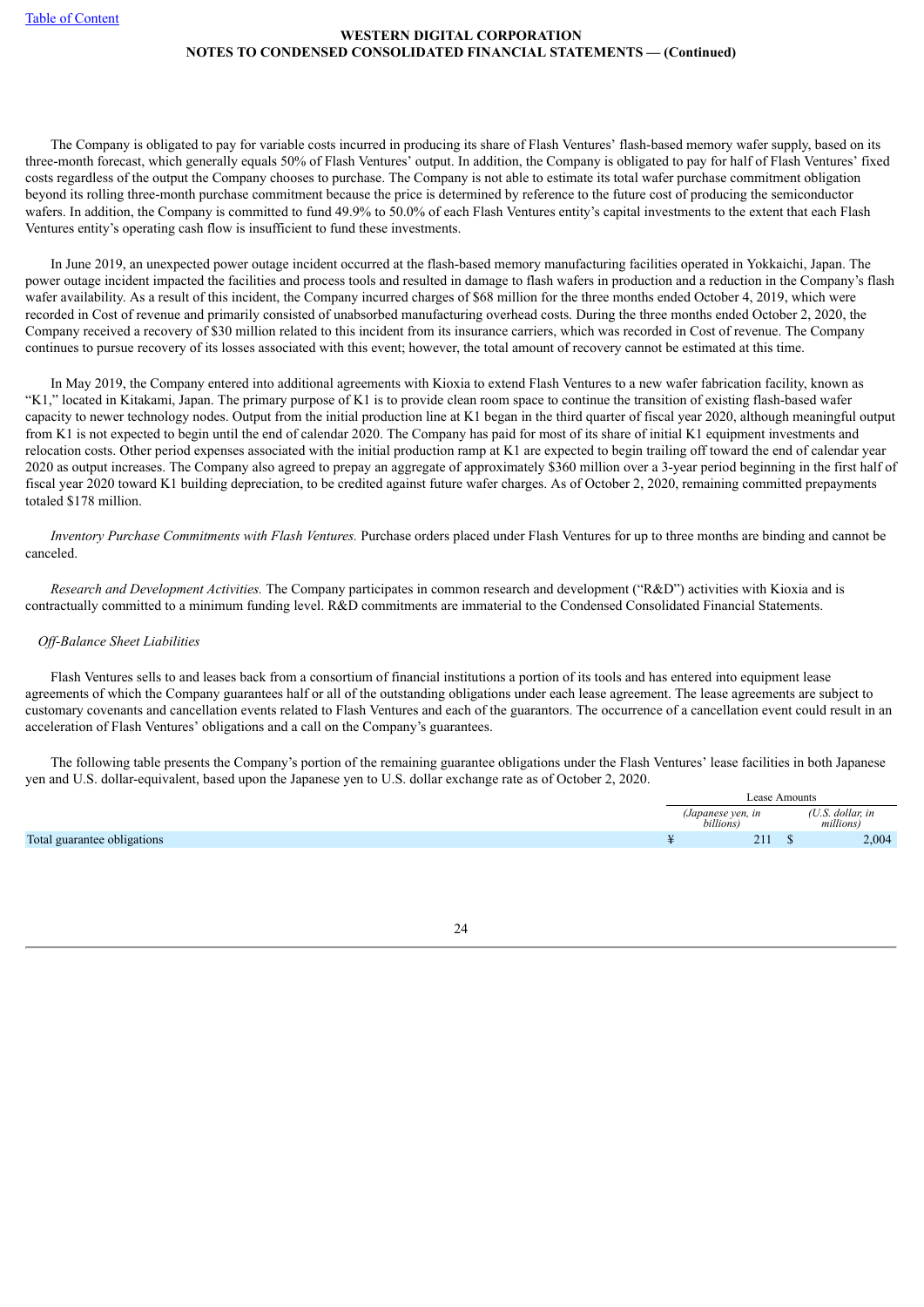The following table details the breakdown of the Company's remaining guarantee obligations between the principal amortization and the purchase option exercise price at the end of the term of the Flash Ventures lease agreements, in annual installments as of October 2, 2020 in U.S. dollars, based upon the Japanese yen to U.S. dollar exchange rate as of October 2, 2020:

| <b>Annual Installments</b>    | Payment of Principal<br>Amortization |       |    | Purchase Option<br>Exercise Price at Final<br>Lease Terms |      | Guarantee Amount |
|-------------------------------|--------------------------------------|-------|----|-----------------------------------------------------------|------|------------------|
|                               |                                      |       |    | (in millions)                                             |      |                  |
| Remaining nine months of 2021 |                                      | 407   | -S | 80                                                        | - \$ | 487              |
| 2022                          |                                      | 469   |    | 51                                                        |      | 520              |
| 2023                          |                                      | 356   |    | 69                                                        |      | 425              |
| 2024                          |                                      | 194   |    | 123                                                       |      | 317              |
| 2025                          |                                      | 55    |    | 113                                                       |      | 168              |
| Thereafter                    |                                      | 15    |    | 72                                                        |      | 87               |
| Total guarantee obligations   |                                      | 1,496 |    | 508                                                       |      | 2,004            |
|                               |                                      |       |    |                                                           |      |                  |

The Company and Kioxia have agreed to mutually contribute to, and indemnify each other and Flash Ventures for, environmental remediation costs or liability resulting from Flash Ventures' manufacturing operations in certain circumstances. The Company has not made any indemnification payments, nor recorded any indemnification receivables, under any such agreements. As of October 2, 2020, no amounts have been accrued in the Condensed Consolidated Financial Statements with respect to these indemnification agreements.

#### *Unis Venture*

The Company has a joint venture with Unisplendour Corporation Limited and Unissoft (Wuxi) Group Co. Ltd. ("Unis"), referred to as the "Unis Venture", to market and sell the Company's products in China and to develop data storage systems for the Chinese market in the future. The Unis Venture is 49% owned by the Company and 51% owned by Unis. The Company accounts for its investment in the Unis Venture under the equity method of accounting. Revenue on products distributed by the Unis Venture is recognized upon sell through to third-party customers. For the three months ended October 2, 2020 and October 4, 2019, the Company recognized approximately 2% and 1%, respectively, of its consolidated revenue on products distributed by the Unis Venture. The outstanding accounts receivable due from and investment in the Unis Venture were 6% and 4% of Accounts receivable, net as of October 2, 2020 and July 3, 2020, respectively.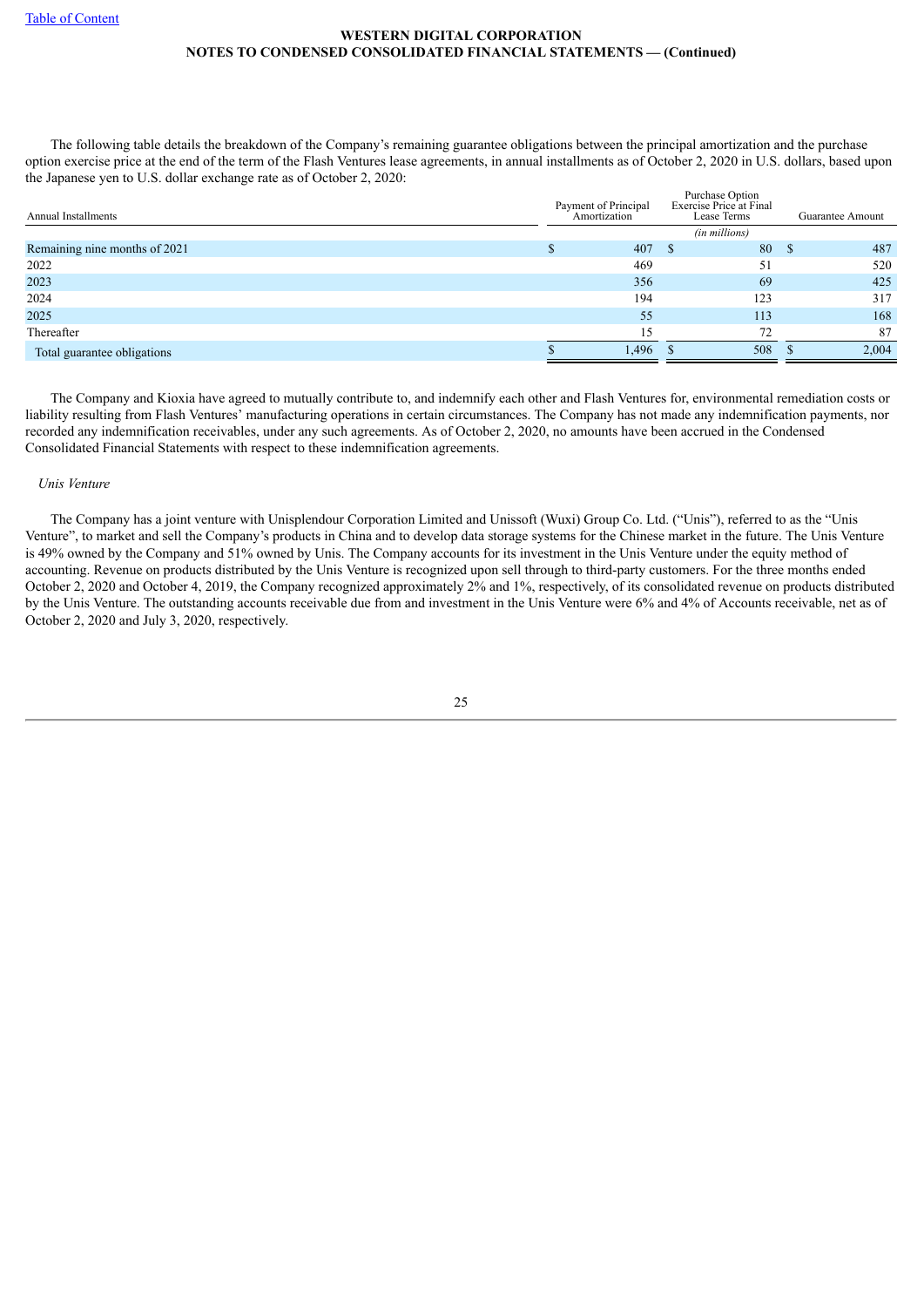# **Note 10. Leases and Other Commitments**

# *Leases*

The Company leases certain domestic and international facilities and data center space under long-term, non-cancelable operating leases that expire at various dates through 2034. These leases include no material variable or contingent lease payments. Operating lease assets and liabilities are recognized based on the present value of the remaining lease payments discounted using the Company's incremental borrowing rate. Operating lease assets also include prepaid lease payments minus any lease incentives. Extension or termination options present in the Company's lease agreements are included in determining the right-of-use asset and lease liability when it is reasonably certain the Company will exercise those options. Lease expense is recognized on a straight-line basis over the lease term. The following table summarizes supplemental balance sheet information related to operating leases as of October 2, 2020:

|                                                                            |             | <b>Lease Amounts</b> |
|----------------------------------------------------------------------------|-------------|----------------------|
| Minimum lease payments by fiscal year:                                     |             | (in millions)        |
| Remaining nine months of 2021                                              | \$          | 35                   |
| 2022                                                                       |             | 35                   |
| 2023                                                                       |             | 29                   |
| 2024                                                                       |             | 29                   |
| 2025                                                                       |             | 27                   |
| Thereafter                                                                 |             | 144                  |
| Total future minimum lease payments                                        |             | 299                  |
| Less: Imputed Interest                                                     |             | (56)                 |
| Present value of lease liabilities                                         |             | 243                  |
| Less: Current portion (included in Accrued expenses)                       |             | 37                   |
| Long-term operating lease liabilities (included in Other liabilities)      |             | 206                  |
|                                                                            |             |                      |
| Operating lease right-of-use assets (included in Other non-current assets) | $\mathbf S$ | 228                  |
| Weighted average remaining lease term in years                             |             | 9.0                  |
| Weighted average discount rate                                             |             | $4.2\%$              |

The following table summarizes supplemental disclosures of operating cost and cash flow information related to operating leases:

|                                                                             | <b>Three Months Ended</b> |                    |  |
|-----------------------------------------------------------------------------|---------------------------|--------------------|--|
|                                                                             | October 2.<br>2020        | October 4,<br>2019 |  |
|                                                                             | (in millions)             |                    |  |
| Cost of operating leases                                                    | 13                        |                    |  |
| Cash paid for operating leases                                              |                           | 16                 |  |
| Operating lease assets obtained in exchange for operating lease liabilities |                           | 49                 |  |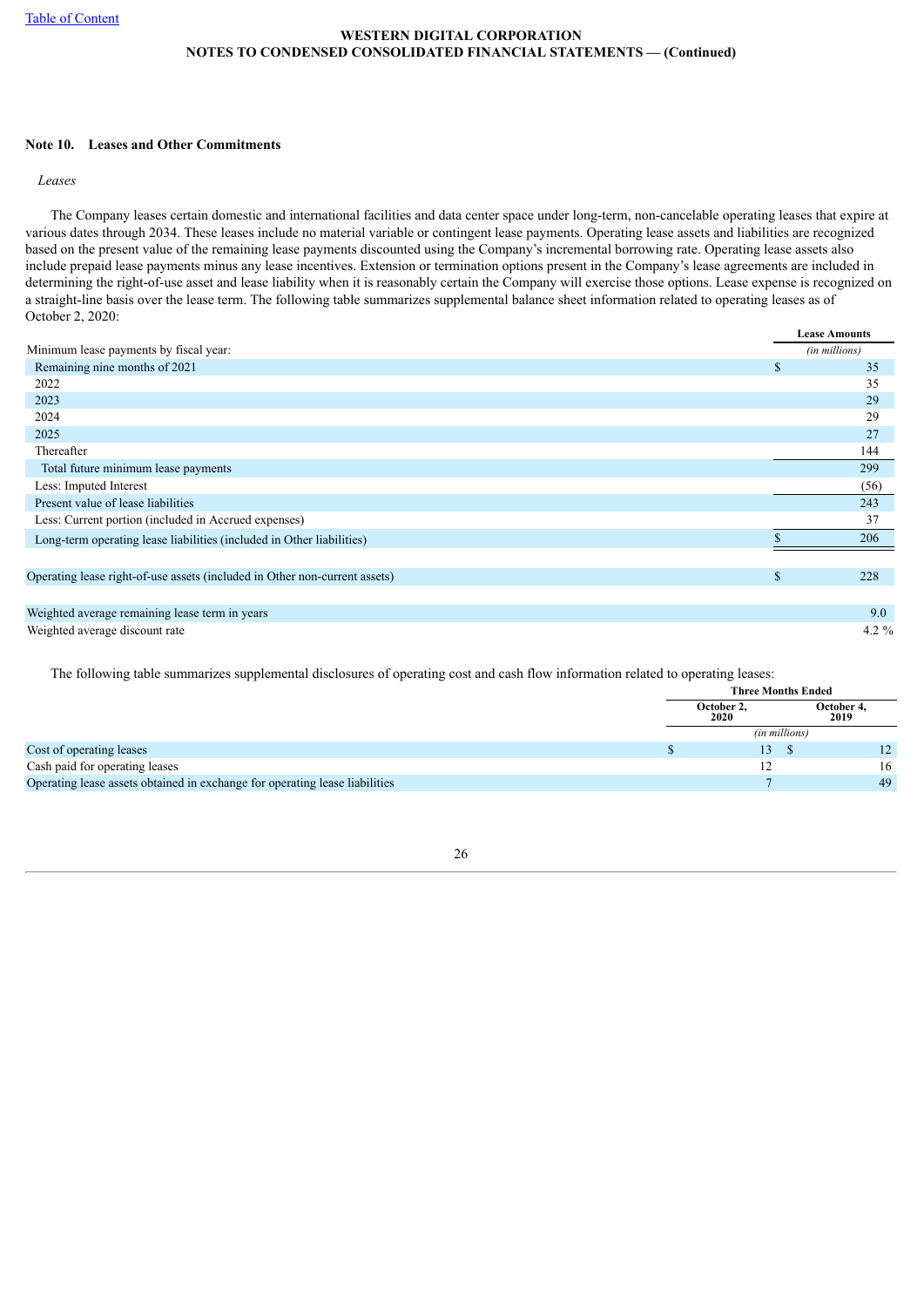#### *Purchase Agreements and Other Commitments*

In the normal course of business, the Company enters into purchase orders with suppliers for the purchase of components used to manufacture its products. These purchase orders generally cover forecasted component supplies needed for production during the next quarter, are recorded as a liability upon receipt of the components, and generally may be changed or canceled at any time prior to shipment of the components. The Company also enters into long-term agreements with suppliers that contain fixed future commitments, which are contingent on certain conditions such as performance, quality and technology of the vendor's components. As of October 2, 2020, the Company had the following minimum long-term commitments: **Long-term**

|                               |         | commitments   |
|-------------------------------|---------|---------------|
|                               |         | (in millions) |
| Fiscal year:                  |         |               |
| Remaining nine months of 2021 | ¢<br>J. | 328           |
| 2022                          |         | 596           |
| 2023                          |         | 523           |
| 2024                          |         | 322           |
| 2025                          |         | 148           |
| Thereafter                    |         | 190           |
| Total                         |         | 2,107         |
|                               |         |               |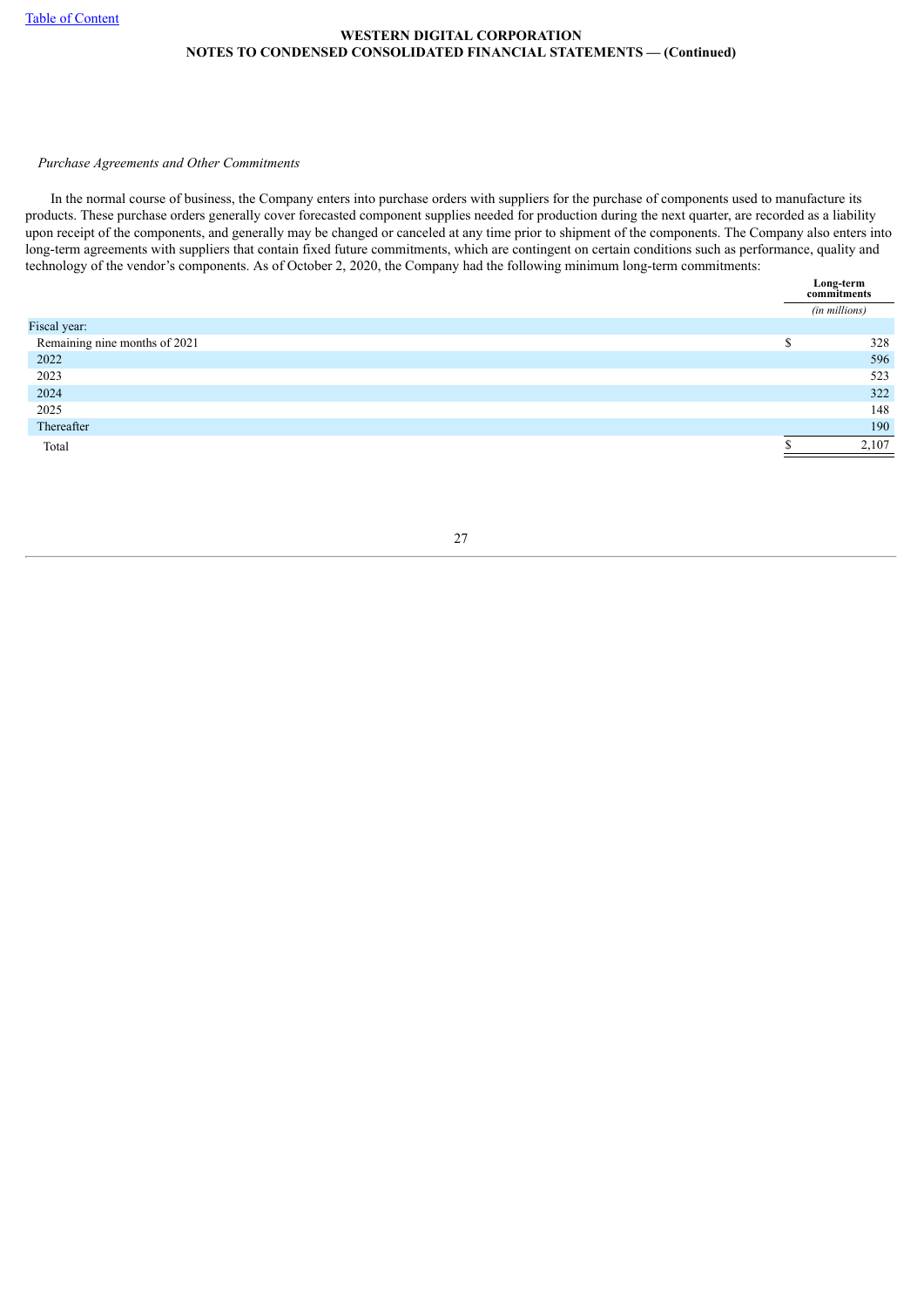# **Note 11. Shareholders' Equity**

# *Stock-based Compensation Expense*

The following tables present the Company's stock-based compensation for equity-settled awards by type (i.e., stock options, restricted stock units ("RSUs"), restricted stock unit awards with performance conditions or market conditions ("PSUs"), and rights to purchase shares of common stock under the Company's Employee Stock Purchase Plan ("ESPP")) and financial statement line as well as the related tax benefit included in the Company's Condensed Consolidated Statements of Operations:

|                | <b>Three Months Ended</b> |                    |  |
|----------------|---------------------------|--------------------|--|
|                | October 2,<br>2020        | October 4,<br>2019 |  |
|                | (in millions)             |                    |  |
| <b>Options</b> |                           |                    |  |
| RSUs and PSUs  | 67                        | 66                 |  |
| <b>ESPP</b>    |                           | $\Omega$           |  |
| Total          | 76                        | 77                 |  |

|                                     |  | <b>Three Months Ended</b> |     |      |  |                    |
|-------------------------------------|--|---------------------------|-----|------|--|--------------------|
|                                     |  | October 2,<br>2020        |     |      |  | October 4,<br>2019 |
|                                     |  | (in millions)             |     |      |  |                    |
| Cost of revenue                     |  | 12                        | - S | 12   |  |                    |
| Research and development            |  | 39                        |     | 41   |  |                    |
| Selling, general and administrative |  | 25                        |     | 24   |  |                    |
| Subtotal                            |  | 76                        |     | 77   |  |                    |
| Tax benefit                         |  | (11)                      |     | (12) |  |                    |
| Total                               |  | 65                        |     | 65   |  |                    |
|                                     |  |                           |     |      |  |                    |

Windfall tax benefits and tax deficiencies for shortfalls related to the vesting and exercise of stock-based awards, which are recognized as a component of the Company's Income tax expense, were not material for the periods presented.

Compensation cost related to unvested stock options, RSUs, PSUs, and rights to purchase shares of common stock under the ESPP will generally be amortized on a straight-line basis over the remaining average service period. The following table presents the unamortized compensation cost and weighted average service period of all unvested outstanding awards as of October 2, 2020:

|                                     | Unamortized<br><b>Compensation Costs</b> |               | <b>Weighted Average</b><br><b>Service Period</b> |
|-------------------------------------|------------------------------------------|---------------|--------------------------------------------------|
|                                     |                                          | (in millions) | (vears)                                          |
| RSUs and PSUs <sup>(1)</sup>        |                                          | 743           | 3.0                                              |
| <b>ESPP</b>                         |                                          | 29            | 0.8                                              |
| Total unamortized compensation cost |                                          | 772           |                                                  |

 $(1)$  Weighted average service period assumes the performance metrics are met for the PSUs.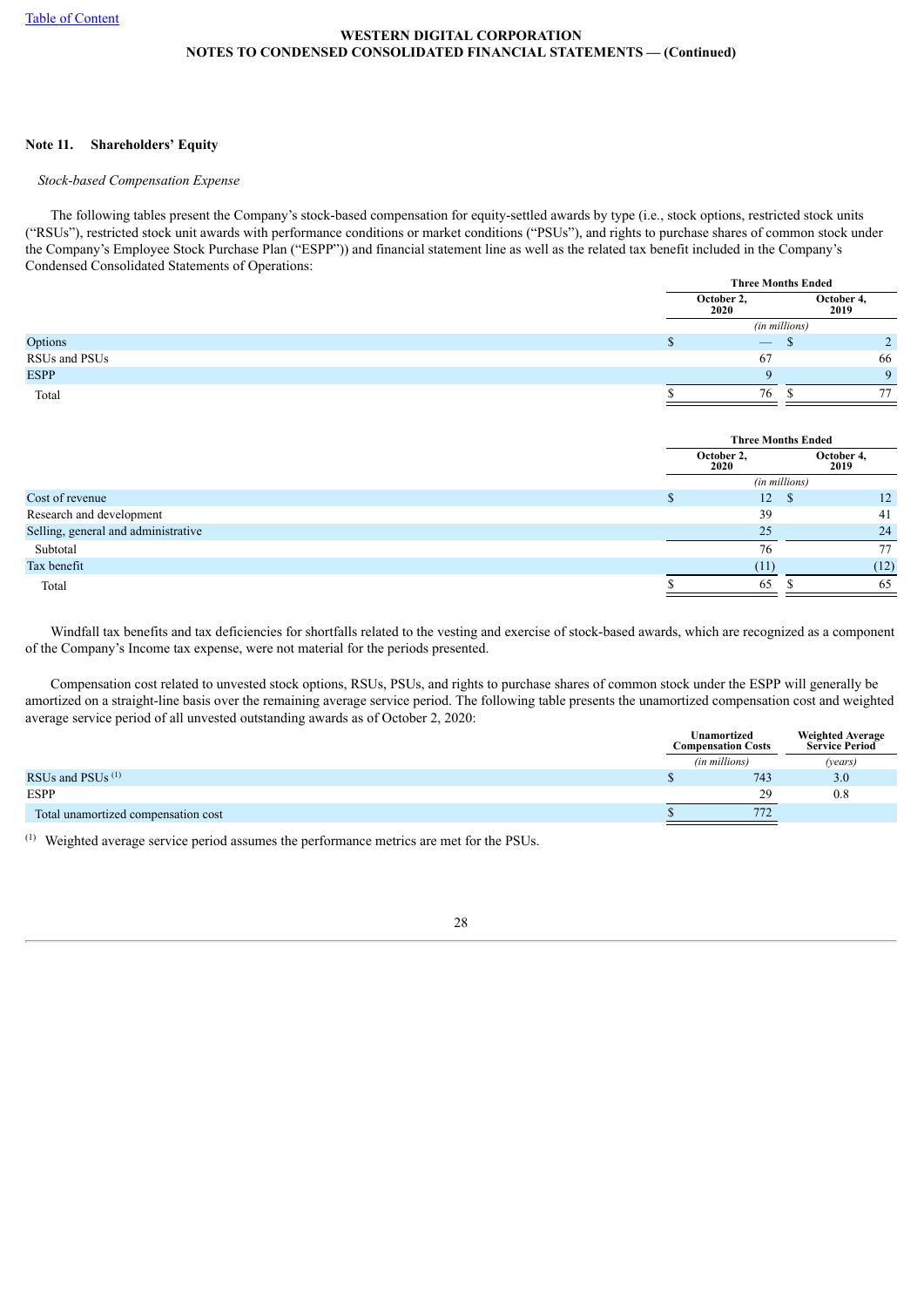# **Plan Activities**

# *Stock Options*

The following table summarizes stock option activity under the Company's incentive plans:

|                                        | <b>Number of Shares</b> | <b>Weighted Average</b><br><b>Exercise Price Per</b><br>Share | <b>Weighted Average</b><br>Remaining<br><b>Contractual Life</b> | <b>Aggregate Intrinsic</b><br>Value |
|----------------------------------------|-------------------------|---------------------------------------------------------------|-----------------------------------------------------------------|-------------------------------------|
|                                        | (in millions)           |                                                               | (in years)                                                      | (in millions)                       |
| Options outstanding at July 3, 2020    | 2.7                     | 69.16                                                         | 2.1                                                             |                                     |
| Exercised                              |                         | 18.30                                                         |                                                                 |                                     |
| Canceled or expired                    | (0.2)                   | 68.81                                                         |                                                                 |                                     |
| Options outstanding at October 2, 2020 | 2.5                     | 69.21                                                         | 1.5                                                             |                                     |
| Exercisable at October 2, 2020         | 2.5                     | 69.21                                                         | $\cdot$ .5                                                      |                                     |

# *RSUs and PSUs*

The following table summarizes RSU and PSU activity under the Company's incentive plans:

|                                              | <b>Number of Shares</b> | <b>Weighted Average</b><br><b>Grant Date Fair Value</b> | <b>Aggregate Intrinsic</b><br><b>Value at Vest Date</b> |
|----------------------------------------------|-------------------------|---------------------------------------------------------|---------------------------------------------------------|
|                                              | (in millions)           |                                                         | (in millions)                                           |
| RSUs and PSUs outstanding at July 3, 2020    | 13.3                    | 60.92                                                   |                                                         |
| Granted                                      | 7.9                     | 37.86                                                   |                                                         |
| Vested                                       | (3.7)                   | 61.20 \$                                                | 149                                                     |
| Forfeited                                    | (0.5)                   | 65.04                                                   |                                                         |
| RSUs and PSUs outstanding at October 2, 2020 | 17.0                    | 49.70                                                   |                                                         |

**Weighted Average**

RSUs and PSUs are generally settled in an equal number of shares of the Company's common stock at the time of vesting of the units.

# **Stock Repurchase Program**

The Company's Board of Directors has authorized a stock repurchase program for the repurchase of up to \$5.0 billion of the Company's common stock, which authorization is effective through July 25, 2023. The Company did not make any stock repurchases during the three months ended October 2, 2020 and has not repurchased any shares of its common stock pursuant to its stock repurchase program since the first quarter of fiscal 2019. The remaining amount available to be repurchased under the Company's current stock repurchase program as of October 2, 2020 was \$4.5 billion. Repurchases under the stock repurchase program may be made in the open market or in privately negotiated transactions and may be made under a Rule 10b5-1 plan. The Company expects stock repurchases to be funded principally by operating cash flows.

# **Dividends to Shareholders**

The Company issued a quarterly cash dividend from the first quarter of fiscal 2013 up to the third quarter of fiscal 2020. In April 2020, the Company suspended its dividend to reinvest in the business and to support its ongoing deleveraging efforts.

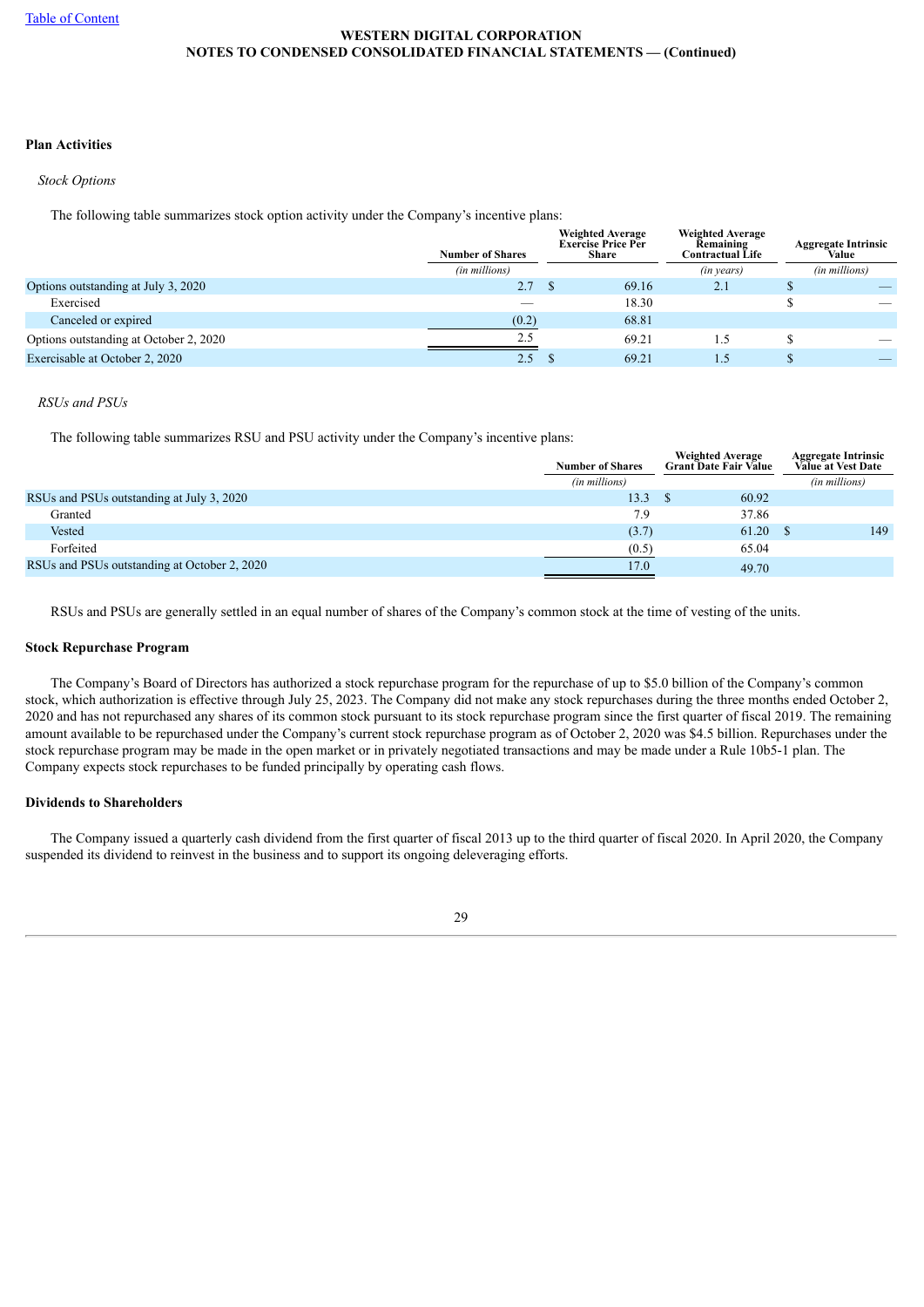# **Note 12. Income Tax Expense**

On March 27, 2020, the Coronavirus Aid, Relief, and Economic Security Act (the "CARES Act") was enacted in response to the COVID-19 pandemic in the U.S. The CARES Act, among other things, allows net operating losses arising in tax years 2018, 2019, and 2020 to be carried back to each of the five preceding taxable years to generate a refund of previously paid income taxes and increases the business interest expense limitation from 30% to 50% of adjusted taxable income for tax years 2019 and 2020. Additionally, countries around the world continue to implement emergency tax measures to provide relief similar to the CARES Act. The Company at present does not expect that any of the provisions of the CARES Act or the emergency tax measures around the world would result in a material cash benefit. However, the Company continues to monitor and evaluate the regulatory and interpretive guidance related to the CARES Act as well as in other jurisdictions.

The Tax Cuts and Jobs Act (the "2017 Act"), enacted on December 22, 2017, includes a broad range of tax reform proposals affecting businesses. The Company completed its accounting for the tax effects of the enactment of the 2017 Act during the second quarter of fiscal 2019. However, the U.S. Treasury and the Internal Revenue Service ("IRS") have issued tax guidance on certain provisions of the 2017 Act since the enactment date, and the Company anticipates the issuance of additional regulatory and interpretive guidance. The Company applied a reasonable interpretation of the 2017 Act along with the then-available guidance in finalizing its accounting for the tax effects of the 2017 Act. Any additional regulatory or interpretive guidance would constitute new information, which may require further refinements to the Company's estimates in future periods.

The following table presents the Company's Income tax expense and the effective tax rate:

|                    |  | <b>Three Months Ended</b> |               |          |  |  |  |                    |
|--------------------|--|---------------------------|---------------|----------|--|--|--|--------------------|
|                    |  | October 2,<br>2020        |               |          |  |  |  | October 4,<br>2019 |
|                    |  |                           | (in millions) |          |  |  |  |                    |
| Loss before taxes  |  | (3)                       |               | (237)    |  |  |  |                    |
| Income tax expense |  | 57                        |               | 39       |  |  |  |                    |
| Effective tax rate |  | $(1,900)\%$               |               | $(16)\%$ |  |  |  |                    |

The primary drivers of the difference between the effective tax rate for the three months ended October 2, 2020 and the U.S. Federal statutory rate of 21% are the relative mix of earnings and losses by jurisdiction, the deduction for foreign derived intangible income, credits and tax holidays in Malaysia, the Philippines and Thailand that will expire at various dates during fiscal years 2021 through 2030. In addition, the effective tax rate for the three months ended October 2, 2020 includes the discrete effects of net tax deficiencies from shortfalls of \$11 million related to the vesting of stock-based awards and additional tax expense of \$10 million from the re-measurement of purchase accounting deferred tax liabilities due to restructuring activities. The discrete items have no impact on the amount of income taxes paid by the Company.

The primary drivers of the difference between the effective tax rate for the three months ended October 4, 2019 and the U.S. Federal statutory rate of 21% are the relative mix of earnings and losses by jurisdiction, the deduction for foreign derived intangible income, credits, and tax holidays in Malaysia, Philippines and Thailand that expired or will expire at various dates during fiscal years 2020 through 2030.

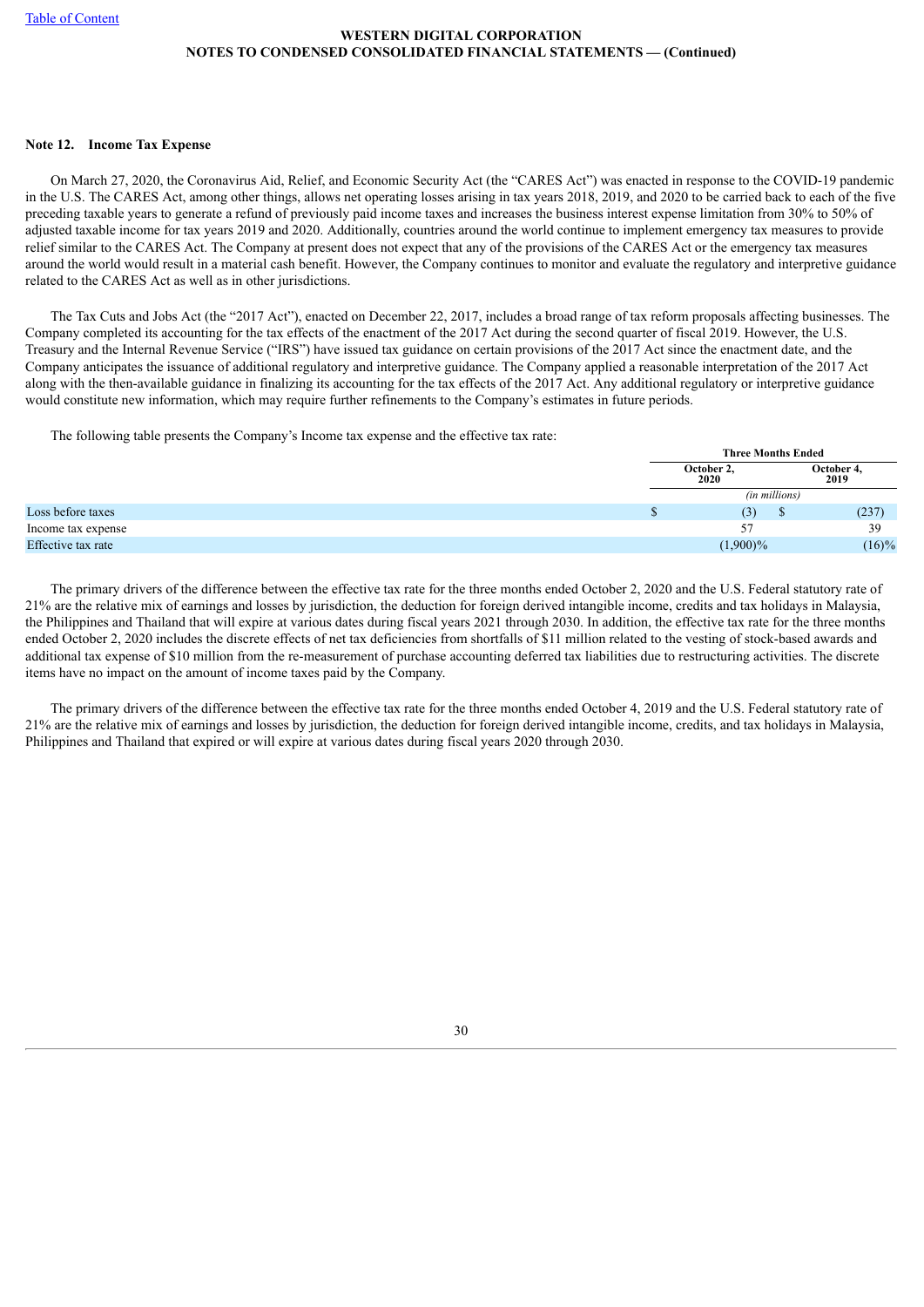The IRS previously completed its field examination of the Company's federal income tax returns for fiscal years 2008 through 2012 and proposed certain adjustments. As previously disclosed, the Company received Revenue Agent Reports from the IRS for fiscal years 2008 through 2009, proposing adjustments relating to transfer pricing with the Company's foreign subsidiaries and intercompany payable balances. The Company disagrees with the proposed adjustments and in September 2015, filed a protest with the IRS Appeals Office and received the IRS rebuttal in July 2016. The Company and the IRS Appeals Office did not reach a settlement on the disputed matters. On June 28, 2018, the IRS issued a statutory notice of deficiency with respect to the disputed matters for fiscal years 2008 through 2009, seeking to increase the Company's U.S. taxable income by an amount that would result in additional federal tax through fiscal year 2009 totaling approximately \$516 million, subject to interest and penalties. The Company filed a petition with the U.S. Tax Court in September 2018. On December 10, 2018, the IRS issued a statutory notice of deficiency with respect to fiscal years 2010 through 2012, seeking to increase the Company's U.S. taxable income by an amount that would result in additional federal tax for fiscal years 2010 through 2012 totaling approximately \$549 million, subject to interest and penalties. Approximately \$535 million of the total additional federal tax for fiscal years 2010 through 2012 relates to proposed adjustments for transfer pricing with the Company's foreign subsidiaries, intercompany payable balances and the utilization of certain tax attributes. The Company filed a petition with the U.S. Tax Court in March 2019. The U.S. Tax Court consolidated the case for fiscal years 2008 through 2009 with the case for fiscal years 2010 through 2012. On May 4, 2020, the IRS filed with the U.S. Tax Court Amendments to Answer to assert penalties totaling \$340 million on the proposed adjustments relating to transfer pricing with respect to fiscal years 2008 through 2009 and fiscal years 2010 through 2012. In September 2020, the IRS proposed adjustments relating to transfer pricing with the Company's foreign subsidiaries for fiscal years 2013 through 2015 that, if sustained, would result in additional federal tax totaling approximately \$271 million. The Company disagrees with the proposed adjustments. The Company continues to believe that its tax positions are properly supported and will vigorously contest the position taken by the IRS.

The Company believes that adequate provision has been made for any adjustments that may result from tax examinations. However, the outcome of tax examinations cannot be predicted with certainty. If any issues addressed in the Company's tax examinations are resolved in a manner not consistent with management's expectations, the Company could be required to adjust its provision for income taxes in the period such resolution occurs. As of October 2, 2020, it was not possible to estimate the amount of change, if any, in the unrecognized tax benefits that is reasonably possible within the next twelve months. Any significant change in the amount of the Company's liability for unrecognized tax benefits would most likely result from additional information or settlements relating to the examination of the Company's tax returns.

As of October 2, 2020, the liability for unrecognized tax benefits (excluding accrued interest and penalties) was approximately \$711 million. Accrued interest and penalties related to unrecognized tax benefits as of October 2, 2020 was approximately \$141 million. Of these amounts, approximately \$715 million could result in potential cash payments. The Company is not able to provide a reasonable estimate of the timing of future tax payments related to these obligations.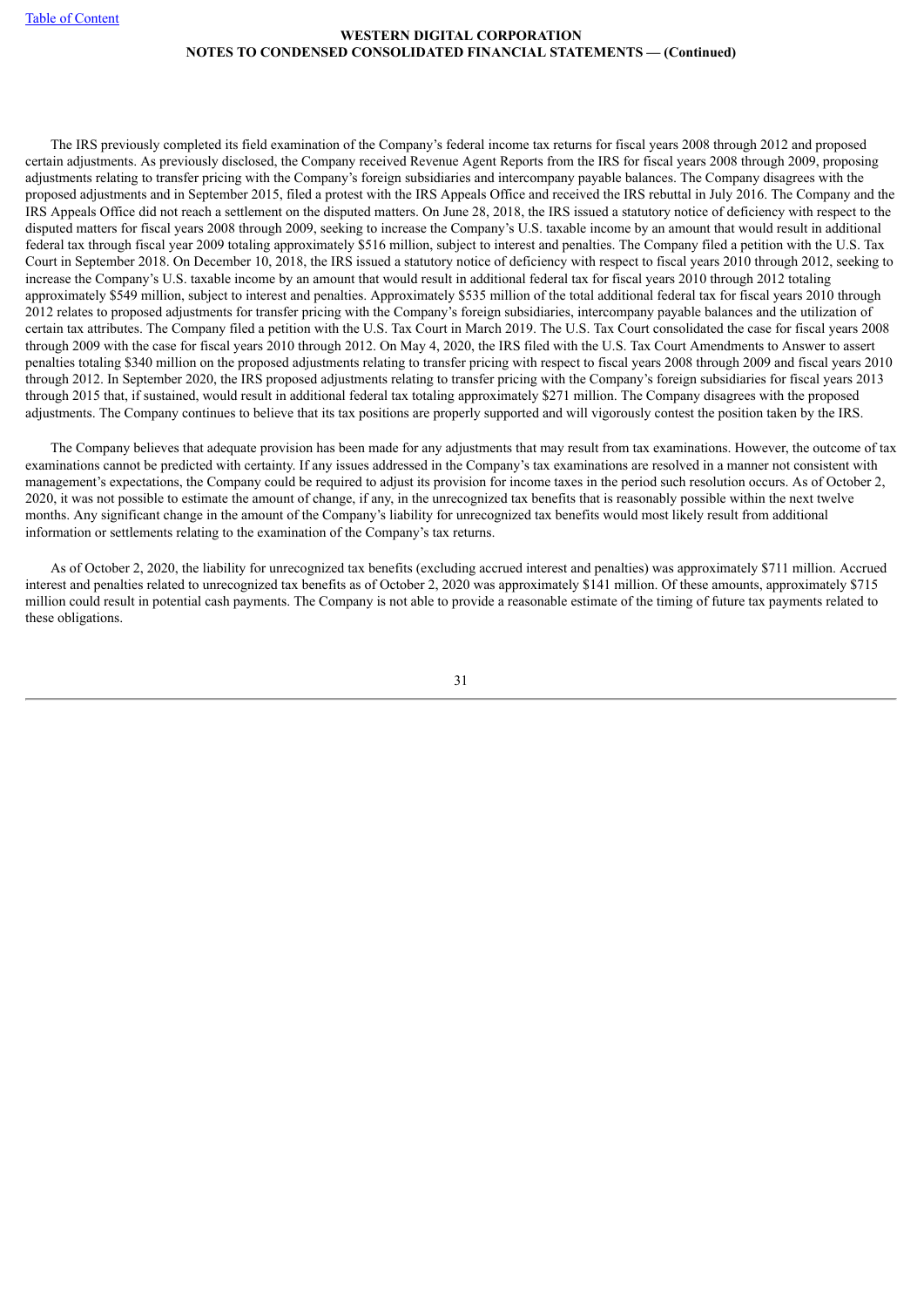# **Note 13. Net Loss Per Common Share**

The following table presents the computation of basic and diluted loss per common share:

|                                                |                                      | <b>Three Months Ended</b> |        |
|------------------------------------------------|--------------------------------------|---------------------------|--------|
|                                                | October 2,<br>2020                   | October 4,<br>2019        |        |
|                                                | (in millions, except per share data) |                           |        |
| Net loss                                       | $(60)$ \$                            |                           | (276)  |
| Weighted average shares outstanding:           |                                      |                           |        |
| Basic and diluted                              | 303                                  |                           | 296    |
| Loss per common share                          |                                      |                           |        |
| Basic and diluted                              | $(0.20)$ \$                          |                           | (0.93) |
| Anti-dilutive potential common shares excluded | 16                                   |                           | 15     |

The Company computes basic loss per common share using Net loss and the weighted average number of common shares outstanding during the period. Diluted loss per common share is computed using Net loss and the weighted average number of common shares and potentially dilutive common shares outstanding during the period. Potentially dilutive common shares include dilutive outstanding employee stock options, RSUs and PSUs, and rights to purchase shares of common stock under the Company's ESPP. For the three months ended October 2, 2020 and the three months ended October 4, 2019, the Company recorded net losses, and all shares subject to outstanding equity awards have been excluded for those periods because including them would be anti-dilutive.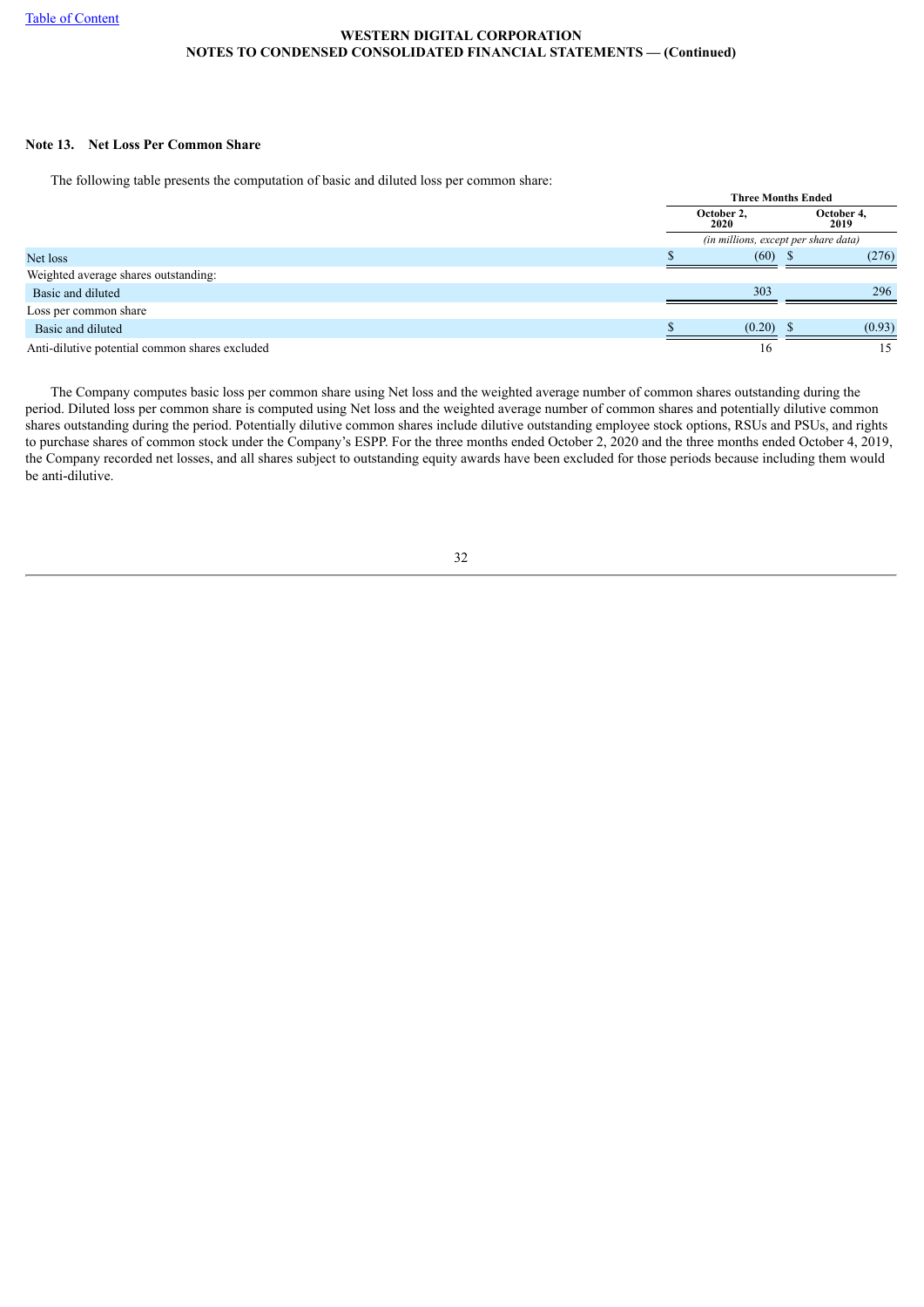# **Note 14. Employee Termination, Asset Impairment and Other Charges**

The Company recorded the following charges related to employee termination benefits, asset impairment, and other charges:

|                                                                 | <b>Three Months Ended</b> |                    |  |
|-----------------------------------------------------------------|---------------------------|--------------------|--|
|                                                                 | October 2.<br>2020        | October 4,<br>2019 |  |
|                                                                 | (in millions)             |                    |  |
| Employee termination and other charges:                         |                           |                    |  |
| Closure of Foreign Manufacturing Facilities                     |                           |                    |  |
| <b>Business Realignment</b>                                     | 23                        |                    |  |
| Total employee termination, asset impairment, and other charges | 23                        |                    |  |
|                                                                 |                           |                    |  |

# *Business Realignment*

The Company periodically incurs charges as part of the integration process of recent acquisitions and to realign its operations with anticipated market demand, primarily consisting of organization rationalization designed to streamline its business, reduce its cost structure and focus its resources.

The following table presents an analysis of the components of the activity against the reserve during the three months ended October 2, 2020:

|                                    | Employee<br><b>Termination Benefits</b> |  | <b>Contract Termination</b><br>and Other | <b>Total</b> |
|------------------------------------|-----------------------------------------|--|------------------------------------------|--------------|
|                                    |                                         |  | (in millions)                            |              |
| Accrual balance at July 3, 2020    | 13                                      |  |                                          |              |
| Charges                            | 20                                      |  |                                          | 22           |
| Cash payments                      | (20)                                    |  | $\mathbb Z$                              | (22)         |
| Accrual balance at October 2, 2020 | $\Delta$                                |  |                                          |              |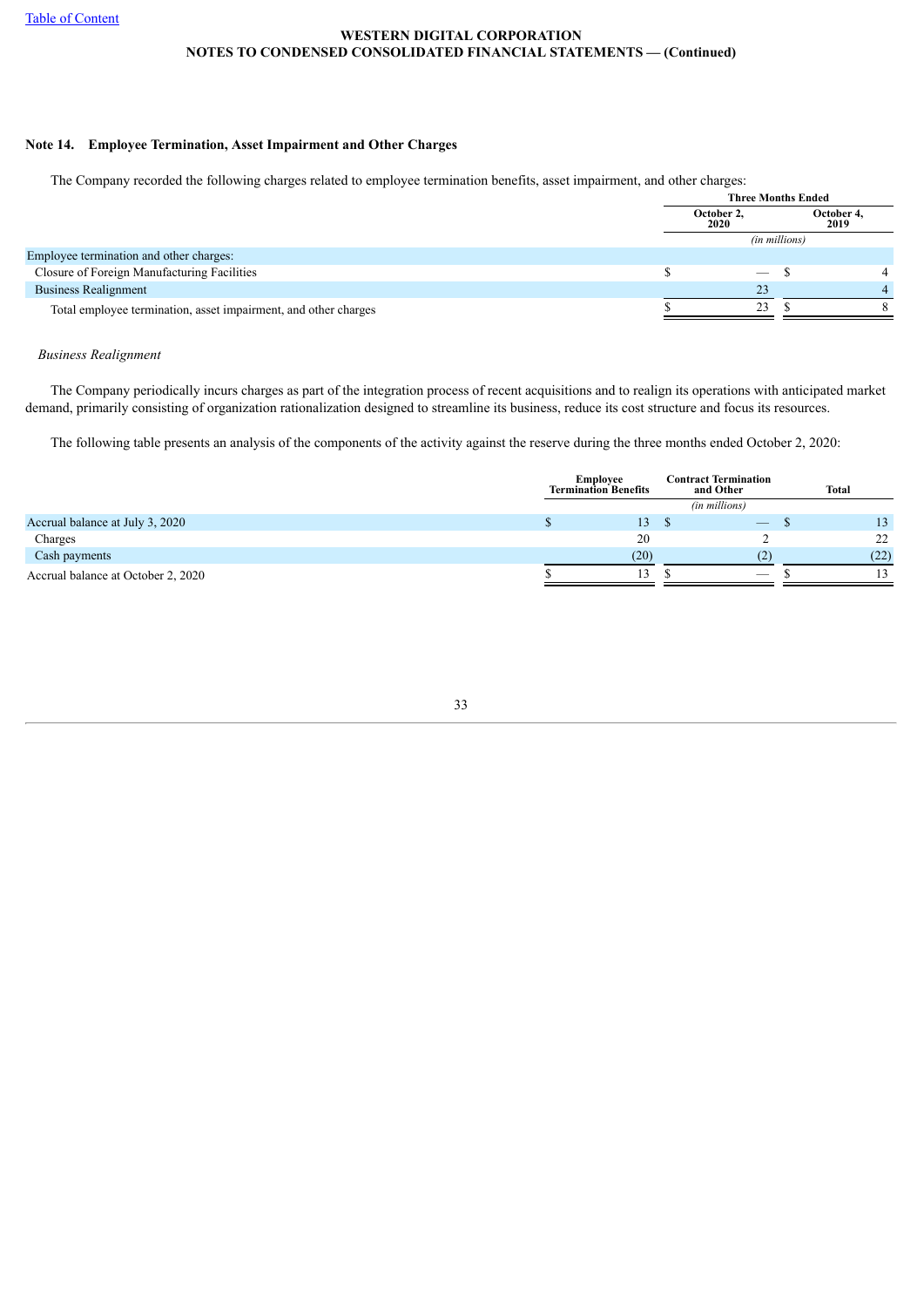# **Note 15. Legal Proceedings**

*Tax*

For disclosures regarding statutory notices of deficiency issued by the IRS on June 28, 2018 and December 10, 2018, and petitions filed by the Company with the U.S. Tax Court in September 2018 and March 2019, see Note 12, *Income Tax Expense.*

# *Other Matters*

<span id="page-33-0"></span>In the normal course of business, the Company is subject to legal proceedings, lawsuits and other claims. Although the ultimate aggregate amount of probable monetary liability or financial impact with respect to these other matters is subject to many uncertainties, management believes that any monetary liability or financial impact to the Company from these matters, individually and in the aggregate, would not be material to the Company's financial condition, results of operations or cash flows. However, any monetary liability and financial impact to the Company from these matters could differ materially from the Company's expectations.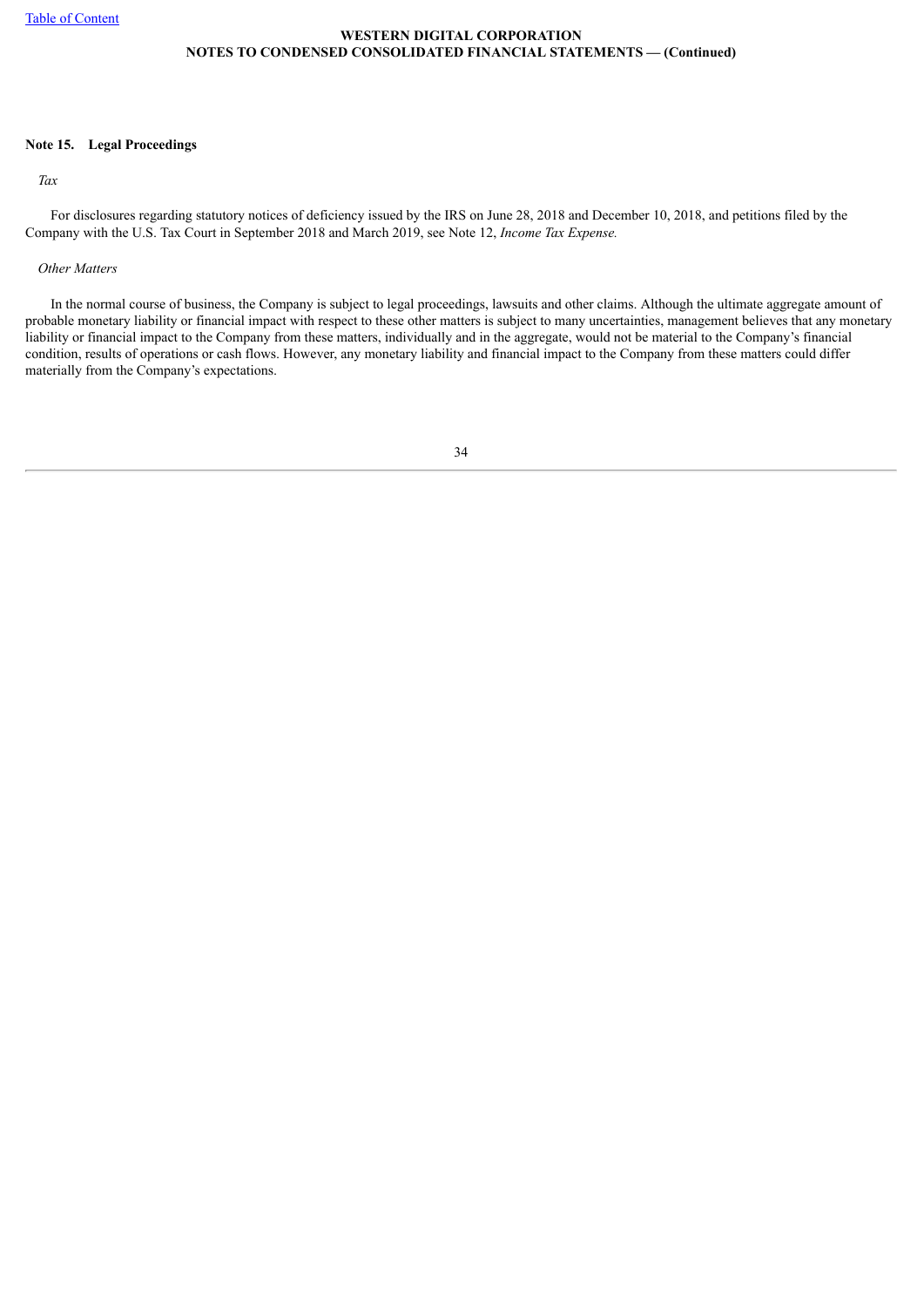# **Item 2.** *Management's Discussion and Analysis of Financial Condition and Results of Operations*

The following discussion and analysis contains forward-looking statements within the meaning of the federal securities laws, and should be read in conjunction with the disclosures we make concerning risks and other factors that may affect our business and operating results. You should read this information in conjunction with the unaudited Condensed Consolidated Financial Statements and the notes thereto included in this Quarterly Report on Form 10-Q, and the audited Consolidated Financial Statements and notes thereto included in Part II, Item 8 of our Annual Report on Form 10‑K for the fiscal year ended July 3, 2020. See also "Forward-Looking Statements" immediately prior to Part I, Item 1 in this Quarterly Report on Form 10-Q.

Unless otherwise indicated, references herein to specific years and quarters are to our fiscal years and fiscal quarters. As used herein, the terms "we," "us," "our," and the "Company" refer to Western Digital Corporation and its subsidiaries.

#### **Our Company**

We are a leading developer, manufacturer and provider of data storage devices and solutions that address the evolving needs of the information technology ("IT") industry and the infrastructure that enables the proliferation of data in virtually every other industry. We create environments for data to thrive. We drive the innovation needed to help customers capture, preserve, access and transform an ever-increasing diversity of data. Everywhere data lives, from advanced data centers to mobile sensors to personal devices, our industry-leading solutions deliver the possibilities of data.

Our broad portfolio of technology and products address the following key end markets: Client Devices; Data Center Devices and Solutions; and Client Solutions. We also generate license and royalty revenue from our extensive intellectual property ("IP"), which is included in each of these three end market categories.

Our fiscal year ends on the Friday nearest to June 30 and typically consists of 52 weeks. Approximately every five to six years, we report a 53-week fiscal year to align the fiscal year with the foregoing policy. Fiscal year 2021, which ends on July 2, 2021, will be comprised of 52 weeks, with all quarters presented consisting of 13 weeks. Fiscal year 2020, which ended on July 3, 2020, was comprised of 53 weeks, with the first quarter consisting of 14 weeks and the remaining quarters consisting of 13 weeks each.

#### **Key Developments**

#### *Business Structure*

Late in the first quarter of fiscal 2021, we announced a decision to reorganize our business by forming two separate product business units: flash-based products and hard disk drive ("HDD"). The new structure is intended to provide each business unit with focus and responsibility for identifying current and future customer requirements while driving the strategy, roadmap, pricing and overall profitability for their respective product areas. Beginning in the second fiscal quarter, we are in the process of transitioning to this new operating model and discrete information has not yet been established to align with the new business structure. We are developing new reporting processes to support the new business structure and evaluating the impact of these changes on our discussion and analysis of our financial condition and results of operations in the future.

#### *COVID-19 Pandemic*

In March 2020, the World Health Organization declared COVID-19 a pandemic, and the United States declared a national emergency. In the intervening months, COVID-19 has spread globally and led governments and other authorities around the world, including federal, state and local authorities in the United States, to impose measures intended to reduce its spread, including restrictions on freedom of movement and business operations such as travel bans, border closings, business limitations and closures (subject to exceptions for essential operations and businesses), quarantines and shelter-in-place orders. Although some of these governmental restrictions have since been lifted or scaled back, a recent surge of COVID-19 infections has resulted in the re-imposition of certain restrictions and may lead to other restrictions being re-implemented in response to efforts to reduce the spread of COVID-19. These measures may remain in place for a significant amount of time. In light of these events, we have taken actions to protect the health and safety of our employees while continuing to serve our global customers as an essential business. We have implemented more thorough sanitation practices as outlined by health organizations and instituted social distancing policies at our locations around the world, including working from home, limiting the number of employees attending meetings, reducing the number of people in our sites at any one time, and suspending employee travel. In addition, the responses to COVID-19 taken by others in the supply chain have impacted our operations. As

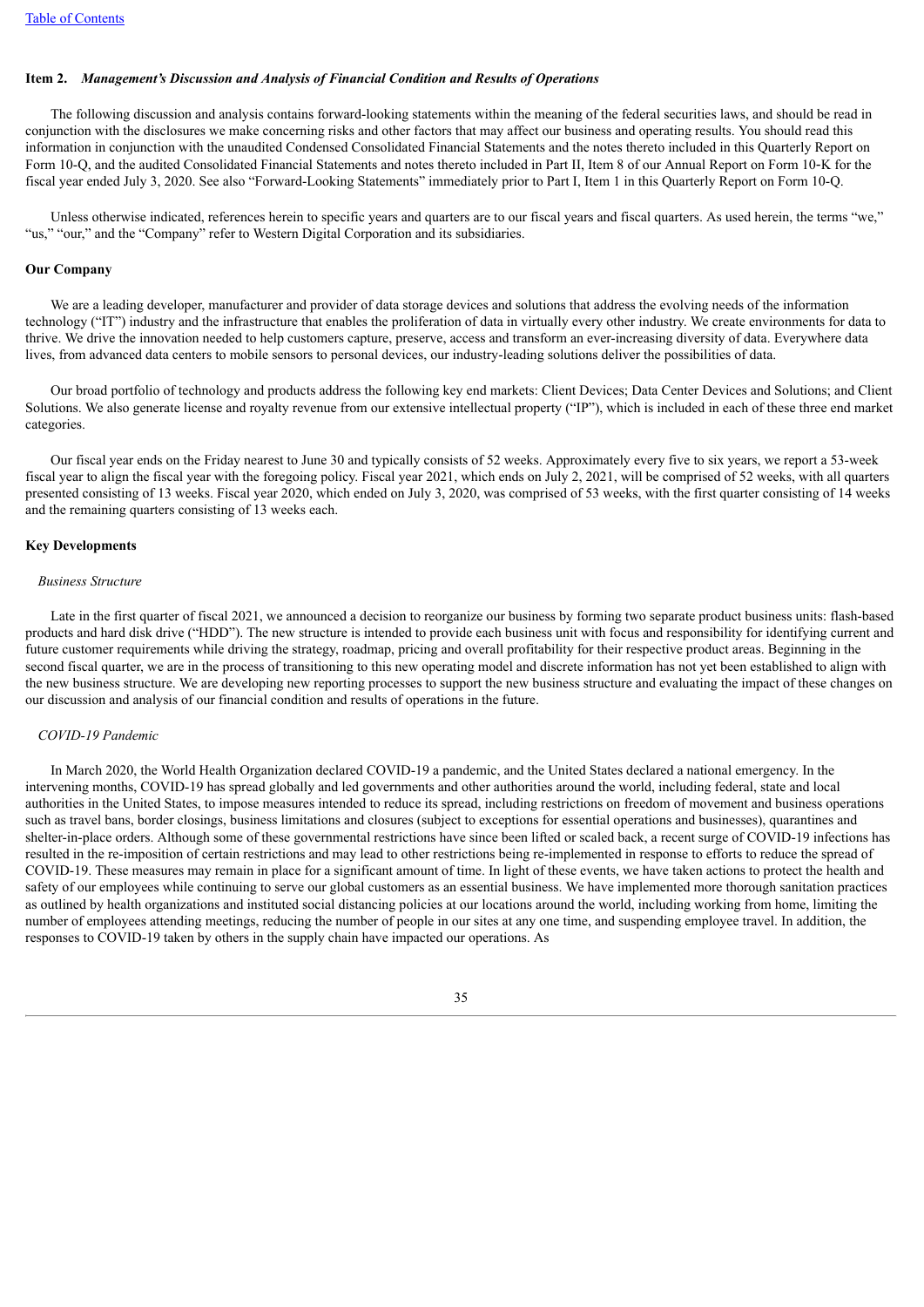a result, we have incurred charges of approximately \$28 million during the three months ended October 2, 2020, primarily related to higher logistics costs, which were recorded in cost of revenue.

As an essential business, we continue to provide products and solutions that enable the proliferation of data and facilitate the sharing of information remotely, which has become more critical as much of the world is interacting from areas of self-isolation. Generally, demand for our products remains solid. During the three months ended October 2, 2020, we experienced lower sales in some of our capacity enterprise and Client Devices products as customers absorbed purchases made in recent quarters but we also experienced increased sales in retail as COVID-19 restrictions eased, more brick and mortar businesses resumed operations, the work and learn from home trend increased hard drive demand for desktops and notebooks, and gaming increased. Looking forward, we see positive indications of the progression of 5G ramp and the growth of gaming. We also currently expect retail demand to be solid in the near term and HDD to improve as customers absorb recent purchases and we ramp sales as we complete new product qualifications. However, the COVID-19 environment remains dynamic and we cannot predict the duration of the pandemic and how demand may change as it develops.

We will continue to actively monitor the situation and may take further actions altering our business operations that we determine are in the best interests of our employees, customers, partners, suppliers, and stakeholders, or as required by federal, state, or local authorities. See *"The COVID-19* pandemic could adversely affect our business, results of operations and financial condition" in Part I, Item 1A, Risk Factors, of our Annual Report on Form 10-K for the fiscal year ended July 3, 2020 for more information regarding the risks we face as a result of the COVID-19 pandemic.

#### *Flash Ventures*

Through our three business ventures with Kioxia Corporation ("Kioxia"), referred to as "Flash Ventures", we and Kioxia operate flash-based memory wafer manufacturing facilities in Japan. We are obligated to pay for variable costs incurred in producing our share of Flash Ventures' flash-based memory wafer supply, based on our three-month forecast, which generally equals 50% of Flash Ventures' output. In addition, we are obligated to pay for half of Flash Ventures' fixed costs regardless of the output we choose to purchase. We are also obligated to fund 49.9% to 50% of each Flash Ventures entity's capital investments to the extent that Flash Ventures entity's operating cash flow is insufficient to fund these investments. We also co-develop flash technologies (including process technology and memory design) with Kioxia and contribute IP for Flash Ventures' use.

Since its inception, Flash Ventures' primary manufacturing site has been located in Yokkaichi, Japan, which currently includes five wafer fabrication facilities. Production levels at the Yokkaichi site were temporarily reduced as a result of an unexpected power outage incident that occurred in the Yokkaichi region on June 15, 2019. The power outage incident impacted the facilities and process tools and resulted in damage to flash wafers in production. The incident resulted in a reduction of our flash wafer availability by approximately 4 exabytes. As a result of this power outage incident, we incurred charges of \$68 million recorded in Cost of revenue in the three months ended October 4, 2019, which primarily consisted of unabsorbed manufacturing overhead costs. During the three months ended October 2, 2020, we received a recovery of \$30 million related to this incident from our insurance carriers, which was recorded in Cost of revenue. We continue to pursue recovery of our losses associated with this event; however, the total amount of recovery cannot be estimated at this time.

In May 2019, we entered into additional agreements with Kioxia to extend Flash Ventures to a new wafer fabrication facility, known as "K1," located in Kitakami, Japan. The primary purpose of K1 is to provide clean room space to continue the transition of existing flash-based wafer capacity to newer technology nodes. Output from the initial production line at K1 began in the third quarter of fiscal year 2020, although meaningful output from K1 is not expected to begin until the end of calendar 2020. We have paid for most of our share of initial K1 equipment investments and relocation costs. Other period expenses associated with the initial production ramp at K1 are expected to begin trailing off toward the end of calendar year 2020 as output increases. Other period expenses associated with the initial production ramp at K1 will begin trailing off as output increases toward the end of the calendar year. We also agreed to prepay an aggregate of approximately \$360 million over a 3-year period beginning in the first half of fiscal year 2020 toward K1 building depreciation, to be credited against future wafer charges. As of October 2, 2020, remaining committed prepayments totaled \$178 million.

In October 2020, Kioxia announced the start of construction of the shell for a new fabrication facility in Yokkaichi, Japan, referred to as "Y7". We expect to continue Flash Ventures investments into Y7 in due course, following the completion of agreements with Kioxia governing the construction and operation of the new facility and according to then-prevailing market trends.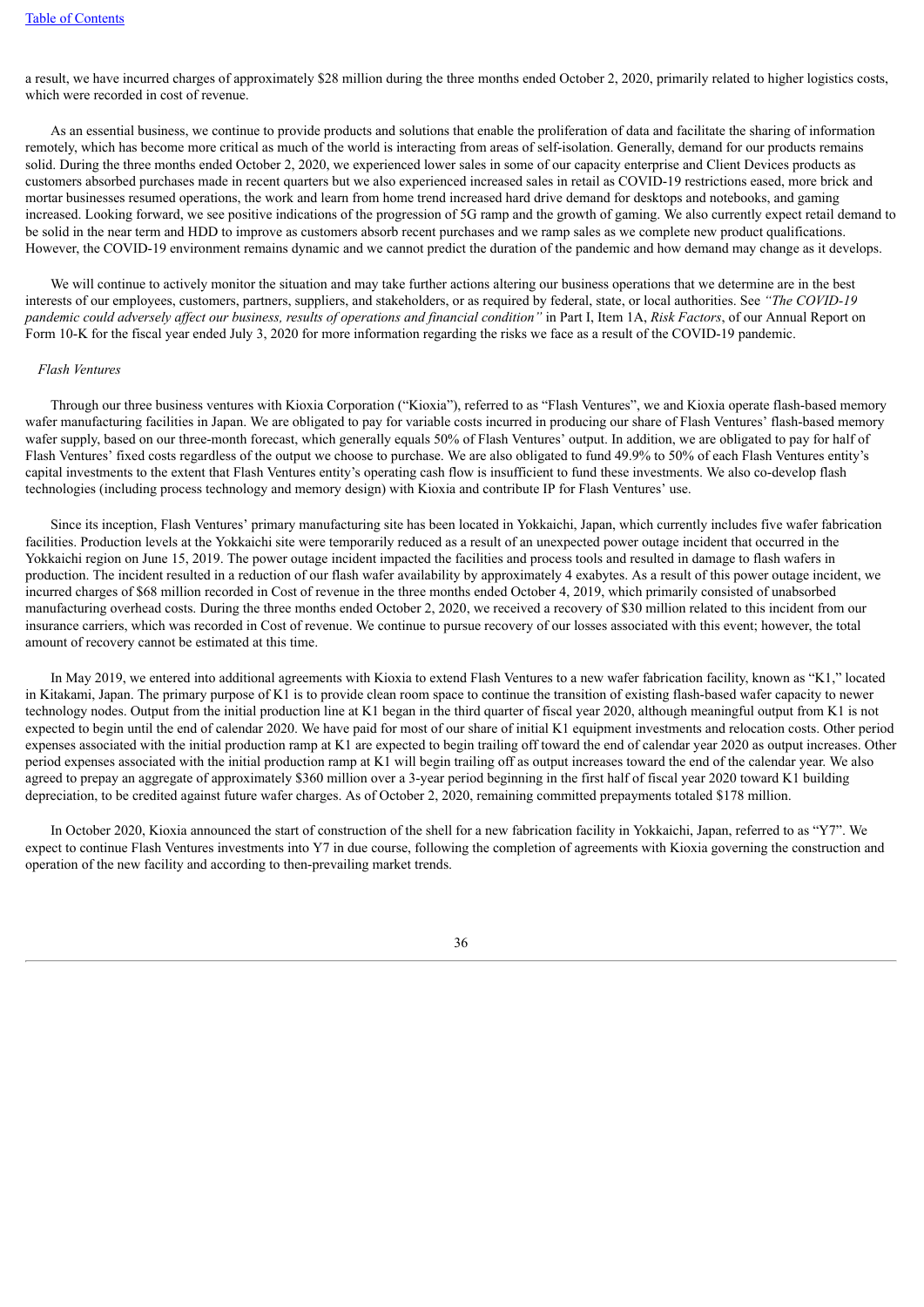# **Results of Operations**

# *First Quarter Overview*

The following table sets forth, for the periods presented, selected summary information from our Condensed Consolidated Statements of Operations by dollars and percentage of net revenue $<sup>(1)</sup>$ :</sup>

|                                                           | <b>Three Months Ended</b> |                    |               |  |                    |                  |           |          |
|-----------------------------------------------------------|---------------------------|--------------------|---------------|--|--------------------|------------------|-----------|----------|
|                                                           |                           | October 2,<br>2020 |               |  | October 4,<br>2019 |                  | \$ Change | % Change |
|                                                           |                           |                    |               |  |                    | (\$ in millions) |           |          |
| Revenue, net                                              | \$                        | 3,922              | $100.0 \%$ \$ |  | 4,040              | $100.0 \%$ \$    | (118)     | $(3)\%$  |
| Cost of revenue                                           |                           | 3,018              | 77.0          |  | 3,282              | 81.2             | (264)     | (8)      |
| Gross profit                                              |                           | 904                | 23.0          |  | 758                | 18.8             | 146       | 19       |
| Operating Expenses:                                       |                           |                    |               |  |                    |                  |           |          |
| Research and development                                  |                           | 555                | 14.2          |  | 574                | 14.2             | (19)      | (3)      |
| Selling, general and administrative                       |                           | 256                | 6.5           |  | 305                | 7.5              | (49)      | (16)     |
| Employee termination, asset impairment, and other charges |                           | 23                 | 0.6           |  | 8                  | 0.2              | 15        | 188      |
| Total operating expenses                                  |                           | 834                | 21.3          |  | 887                | 22.0             | (53)      | (6)      |
| Operating income (loss)                                   |                           | 70                 | 1.8           |  | (129)              | (3.2)            | 199       | (154)    |
| Interest and other income (expense):                      |                           |                    |               |  |                    |                  |           |          |
| Interest income                                           |                           | $\overline{2}$     | 0.1           |  | 12                 | 0.3              | (10)      | (83)     |
| Interest expense                                          |                           | (84)               | (2.1)         |  | (122)              | (3.0)            | 38        | (31)     |
| Other income (expense), net                               |                           | 9                  | 0.2           |  |                    |                  |           | 350      |
| Total interest and other expense, net                     |                           | (73)               | (1.9)         |  | (108)              | (2.7)            | 35        | (32)     |
| Loss before taxes                                         |                           | (3)                | (0.1)         |  | (237)              | (5.9)            | 234       | (99)     |
| Income tax expense                                        |                           | 57                 | 1.5           |  | 39                 | 1.0              | 18        | 46       |
| Net loss                                                  |                           | (60)               | (1.5)         |  | (276)              | (6.8)            | 216       | (78)     |

 $(1)$  Percentages may not total due to rounding.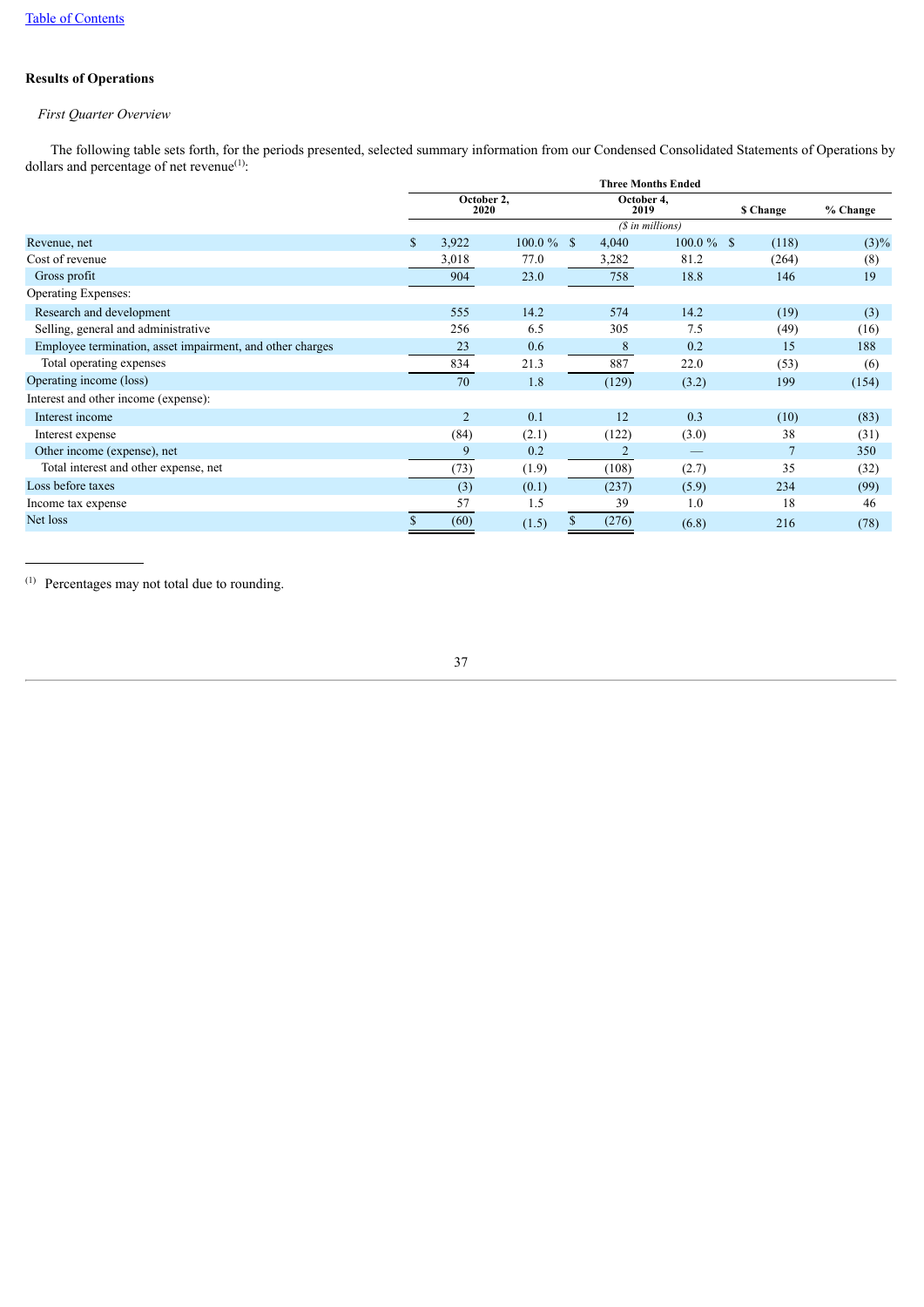The following table sets forth, for the periods presented, summary information regarding our revenue:

|                                 |              | <b>Three Months Ended</b> |               |                    |
|---------------------------------|--------------|---------------------------|---------------|--------------------|
|                                 |              | October 2,<br>2020        |               | October 4,<br>2019 |
|                                 |              |                           | (in millions) |                    |
| Revenue by Product              |              |                           |               |                    |
| Hard disk drives ("HDD")        | \$           | 1,844                     | - \$          | 2,408              |
| Flash-based                     |              | 2,078                     |               | 1,632              |
| <b>Total Revenue</b>            |              | 3,922                     | <sup>\$</sup> | 4,040              |
|                                 |              |                           |               |                    |
| Revenue by End Market           |              |                           |               |                    |
| <b>Client Devices</b>           | $\mathbb{S}$ | $1,946$ \$                |               | 1,616              |
| Data Center Devices & Solutions |              | 1,129                     |               | 1,532              |
| <b>Client Solutions</b>         |              | 847                       |               | 892                |
| <b>Total Revenue</b>            |              | 3,922                     | S             | 4,040              |
|                                 |              |                           |               |                    |
| Revenue by Geography            |              |                           |               |                    |
| Americas                        | $\mathbb{S}$ | 1,079                     | - \$          | 1,313              |
| Europe, Middle East and Africa  |              | 629                       |               | 779                |
| Asia                            |              | 2,214                     |               | 1,948              |
| <b>Total Revenue</b>            |              | 3,922                     |               | 4,040              |
|                                 |              |                           |               |                    |

#### *Net Revenue*

Net revenue decreased 2.9% for the three months ended October 2, 2020 compared to the three months ended October 4, 2019. The decrease in net revenue for the three months ended October 2, 2020 from the comparable period in the prior year reflects lower volumes of memory for HDD products and more competitive pricing for both HDD and flash products, which contributed approximately 9 and 5 percentage points of decline, respectively, and which were partially offset by higher volumes of flash products sold. Client Devices revenue increased 20% year over year. Higher volumes of flash memory contributed 38 percentage points of growth, primarily from client compute SSD due to increased demand for SSD-based notebook and desktop products resulting from work from home and remote learning trends as well as significant growth in gaming as upcoming game consoles transition from hard drivebased storage solutions to flash. These increases were partially offset by lower average pricing on both HDD and flash products. Our revenue for Data Center Devices and Solutions decreased 26% year over year, which predominantly reflected lower volumes of both HDD and flash-based products as Cloud and OEM customers absorbed some of the capacity purchased in recent quarters and as we continued to ramp up new product transitions in hard drive and flash-based storage solutions. Client Solutions revenue decreased 5% year over year with more competitive pricing driving approximately 8 percentage points of decline, primarily in retail flash products, partially offset by volume growth in both flash and hard drive-based products driven by increased demand for our products that support both remote learning and work from home applications.

The changes in net revenue by geography reflect an increase in Asia primarily driven by our increased sales of mobility products to manufacturers in the Asia region, and a decrease in the Americas driven by lower sales of capacity enterprise products.

Our top 10 customers accounted for 44% and 43% of our net revenue for the three months ended October 2, 2020 and October 4, 2019, respectively. For the three months ended October 2, 2020, no single customer accounted for 10% or more of our net revenue. For the three months ended October 4, 2019, one customer accounted for 11% of our net revenue.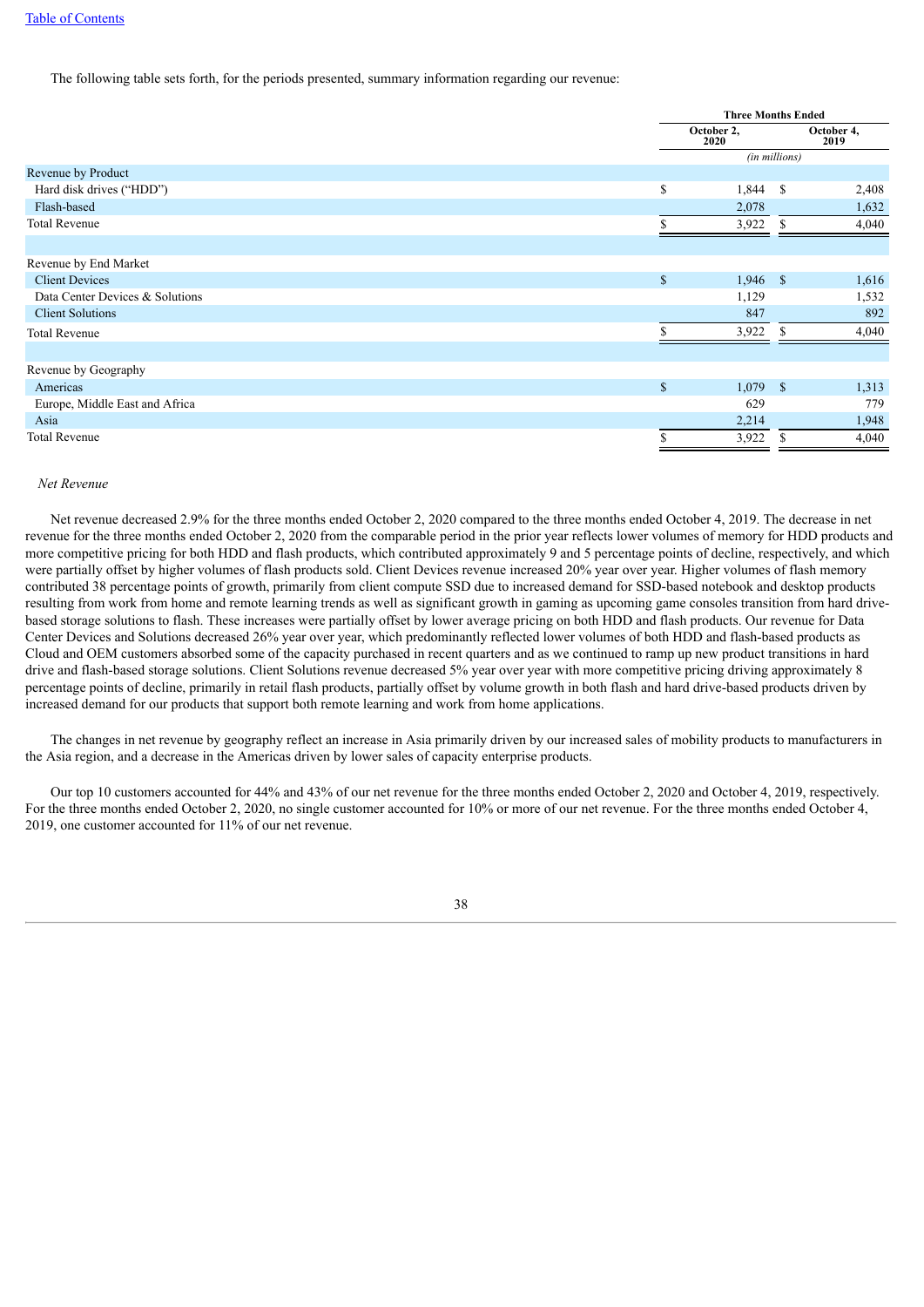Consistent with standard industry practice, we have sales incentive and marketing programs that provide customers with price protection and other incentives or reimbursements that are recorded as a reduction to gross revenue. For the three months ended October 2, 2020 and October 4, 2019, these programs represented 18% and 15%, respectively, of gross revenues, and adjustments to revenue due to changes in accruals for these programs have generally averaged less than 1% of gross revenue year over year. The amounts attributed to our sales incentive and marketing programs generally vary according to several factors including industry conditions, list pricing strategies, seasonal demand, competitor actions, channel mix and overall availability of products. Changes in future customer demand and market conditions may require us to adjust our incentive programs as a percentage of gross revenue.

#### *Gross Profit and Gross Margin*

Gross profit increased by \$146 million for the three months ended October 2, 2020 from the comparable period in the prior year, which primarily reflects the power outage charges of \$68 million incurred in the prior year, the \$30 million partial recovery in the current year, a \$19 million decrease in charges in the current year related to amortization expense on acquired intangible assets and reduced manufacturing costs. These improvements were partially offset by COVID-19 related costs incurred in the current quarter.

Gross margin increased approximately 4 percentage points for the three months ended October 2, 2020 from the comparable period in the prior year, which primarily reflects the impacts of the lower charges noted above as well as reduced manufacturing costs as we ramp production of new products. Over the near term, we expect gross margin to be constrained by lower-margin retail products but expect improved gross margins over the longer term as we complete new product qualifications and ramp production on higher capacity drives.

#### *Operating Expenses*

Research and development ("R&D") expense decreased \$19 million for the three months ended October 2, 2020 from the comparable period in the prior year primarily reflecting additional expense related to the additional week in the prior year.

Selling, general and administrative ("SG&A") expense decreased \$49 million for the three months ended October 2, 2020 from the comparable period in the prior year primarily reflecting a \$10 million reduction of expenses related to the additional week in the prior year, approximately \$10 million in lower costs in the current year for travel and entertainment and marketing expenses as a result of COVID-19 as well as savings from the exit of our storage systems business and our cost reduction actions.

Employee termination, asset impairment and other charges increased from the comparable period in the prior year as we initiated incremental actions to align our operations with current market demand. For information regarding employee termination, asset impairment and other charges, see Part I, Item 1, Note 14, *Employee Termination, Asset Impairment and Other Charges*, of the Notes to Condensed Consolidated Financial Statements included in this Quarterly Report on Form 10-Q.

#### *Interest and Other Income (Expense)*

The decrease in total interest and other expense, net for the three months ended October 2, 2020 primarily reflects lower interest expense resulting from the pay-down of principal on our debt and lower index rates.

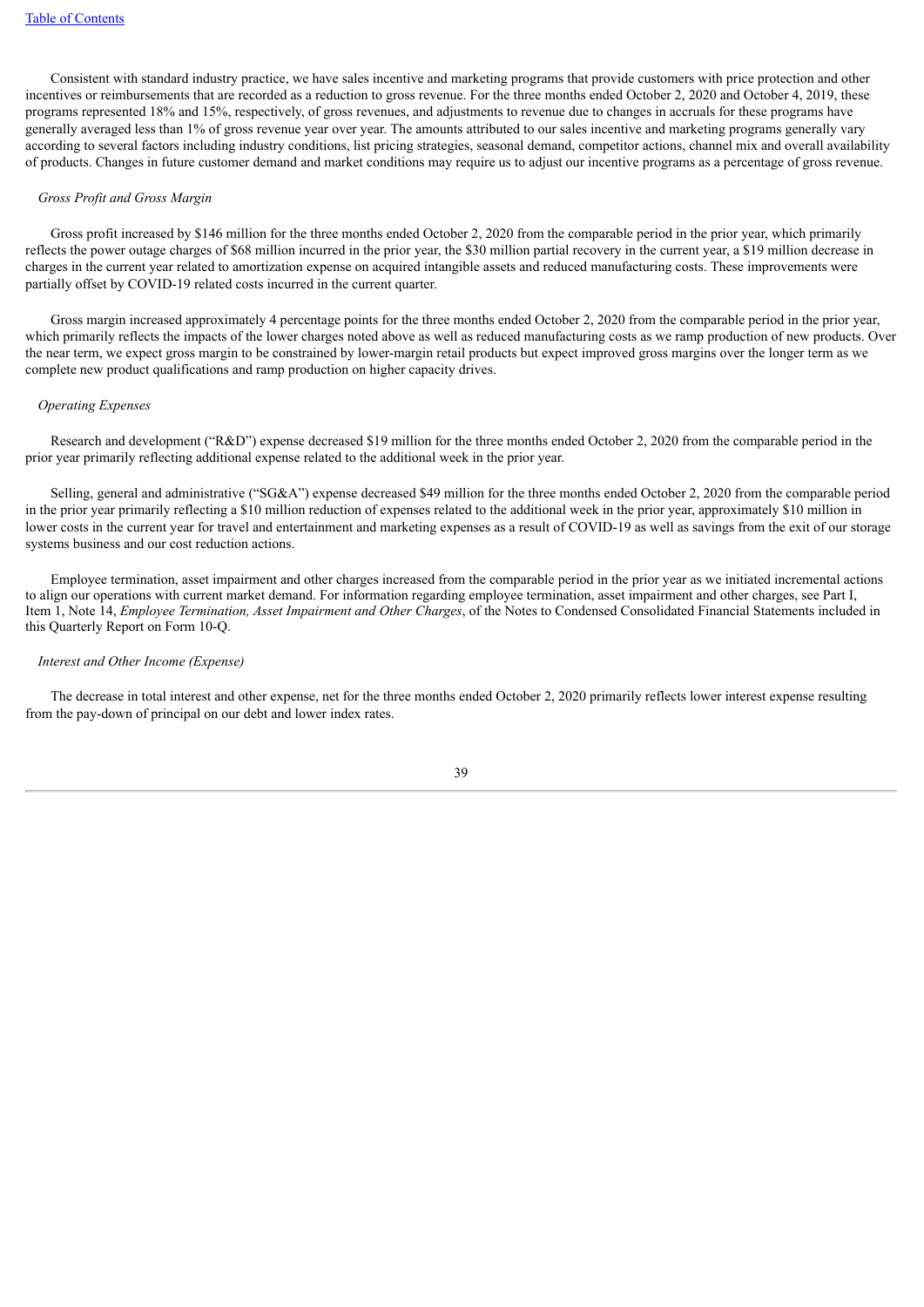#### *Income Tax Expense*

The Tax Cuts and Jobs Act (the "2017 Act") includes a broad range of tax reform proposals affecting businesses. We completed our accounting for the tax effects of the enactment of the 2017 Act during the second quarter of fiscal 2019. However, the U.S. Treasury and the Internal Revenue Service ("IRS") have issued tax guidance on certain provisions of the 2017 Act since the enactment date, and we anticipate the issuance of additional regulatory and interpretive guidance. We applied a reasonable interpretation of the 2017 Act along with the then-available guidance in finalizing our accounting for the tax effects of the 2017 Act. Any additional regulatory or interpretive guidance would constitute new information, which may require further refinements to our estimates in future periods.

The following table sets forth income tax information from our Condensed Consolidated Statements of Operations by dollar and effective tax rate:

|                    | <b>Three Months Ended</b> |                  |                    |
|--------------------|---------------------------|------------------|--------------------|
|                    | October 2,<br>2020        |                  | October 4,<br>2019 |
|                    |                           | (\$ in millions) |                    |
| Loss before taxes  | (3)                       |                  | (237)              |
| Income tax expense | 57                        |                  | 39                 |
| Effective tax rate | $(1,900)\%$               |                  | $(16)\%$           |

The primary drivers of the difference between the effective tax rate for the three months ended October 2, 2020 and the U.S. Federal statutory rate of 21% are the relative mix of earnings and losses by jurisdiction, the deduction for foreign derived intangible income, credits and tax holidays in Malaysia, the Philippines and Thailand that will expire at various dates during fiscal years 2021 through 2030. In addition, the effective tax rate for the three months ended October 2, 2020 includes the discrete effects of net tax deficiencies from shortfalls of \$11 million related to the vesting of stock-based awards and additional tax expense of \$10 million from the re-measurement of purchase accounting deferred tax liabilities due to restructuring activities. The discrete items have no impact on the amount of income taxes paid by us.

The primary driver of the difference between the effective tax rate for the three months ended October 4, 2019 and the U.S. Federal statutory rate of 21% are the relative mix of earnings and losses by jurisdiction, the deduction for foreign derived intangible income, credits, and tax holidays in Malaysia, Philippines and Thailand that expired or will expire at various dates during fiscal years 2020 through 2030.

Our future effective tax rate is subject to future regulatory developments and changes in the mix of our U.S. earnings compared to foreign earnings. Our total tax expense in future fiscal years may also vary as a result of discrete items such as excess tax benefits or deficiencies.

For additional information regarding Income tax expense (benefit), see Part I, Item 1, Note 12, *Income Tax Expense*, of the Notes to Condensed Consolidated Financial Statements included in this Quarterly Report on Form 10-Q.

# **Liquidity and Capital Resources**

The following table summarizes our statements of cash flows:

|                                           |                    | <b>Three Months Ended</b> |       |  |
|-------------------------------------------|--------------------|---------------------------|-------|--|
|                                           | October 2,<br>2020 | October 4,<br>2019        |       |  |
|                                           |                    | (in millions)             |       |  |
| Net cash provided by (used in):           |                    |                           |       |  |
| Operating activities                      | 363S               |                           | 253   |  |
| Investing activities                      | (166)              |                           | 34    |  |
| Financing activities                      | (253)              |                           | (492) |  |
| Effect of exchange rate changes on cash   |                    |                           | (2)   |  |
| Net decrease in cash and cash equivalents | (53)               |                           | (207) |  |
|                                           |                    |                           |       |  |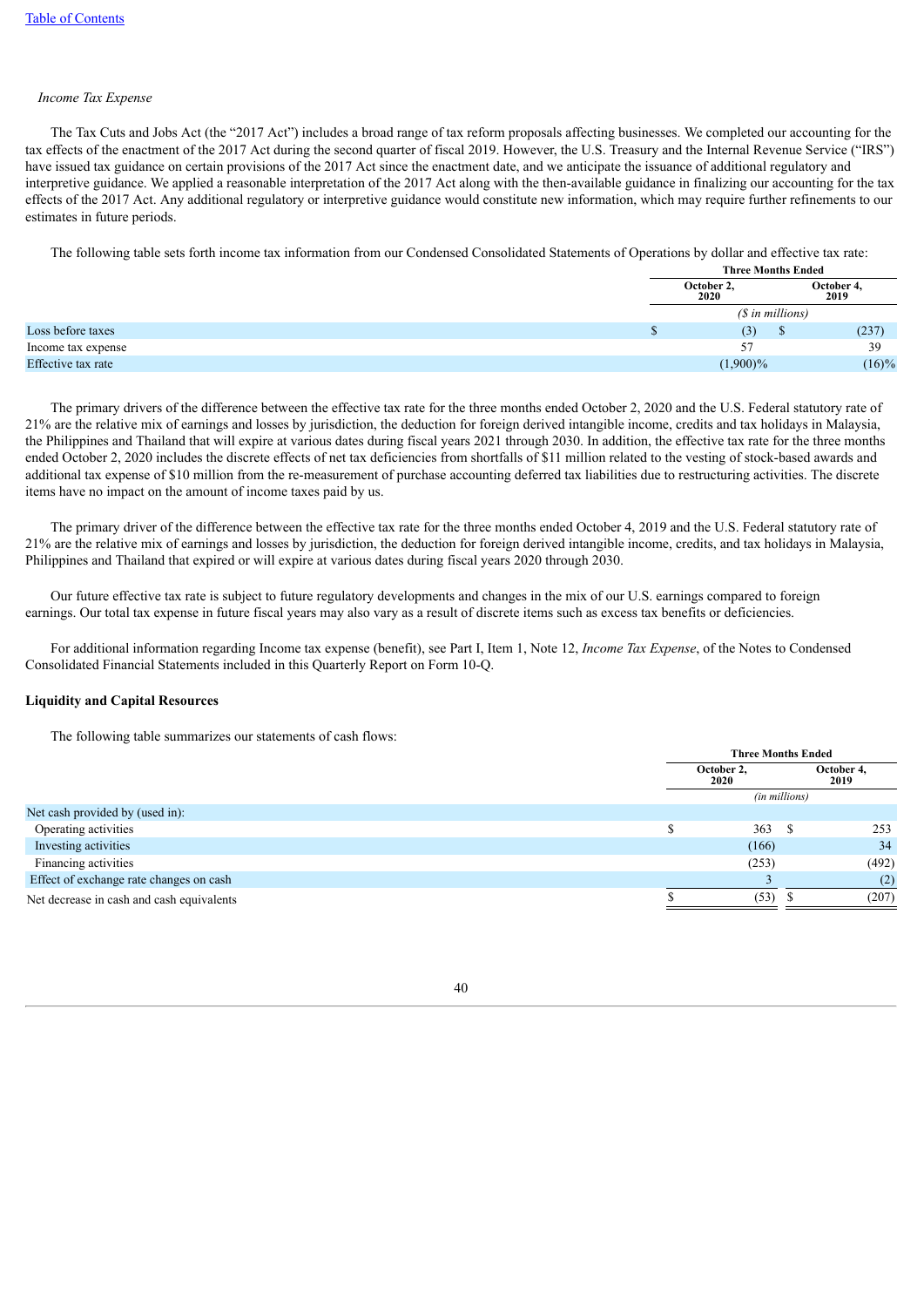We believe our cash, cash equivalents and cash generated from operations as well as our available credit facilities will be sufficient to meet our working capital, debt and capital expenditure needs for at least the next twelve months. Our ability to sustain our working capital position is subject to a number of risks that we discuss in Part I, Item 1A, *Risk Factors,* in our Annual Report on Form 10-K for the fiscal year ended July 3, 2020.

During fiscal 2021, we expect expenditures for property, plant and equipment for our company plus our portion of the capital expenditures by our Flash Ventures joint venture with Kioxia for its operations to aggregate approximately \$3.1 billion. After consideration of the Flash Ventures' lease financing of its capital expenditures and net operating cash flow, we expect net cash used for our purchases of property, plant and equipment and net activity in notes receivable relating to Flash Ventures to be a cash outflow of approximately \$1.3 billion during fiscal 2021. The total expected cash to be used could vary depending on the timing and completion of various capital projects and the availability, timing and terms of related financing.

During fiscal 2019, we determined that it was our intention to repatriate all of our foreign undistributed earnings as a result of the 2017 Act, except a portion of our foreign undistributed earnings, which could result in additional federal taxes based on interpretive guidance issued by the IRS. After consideration of this interpretative guidance affecting the taxation of a certain portion of our foreign undistributed earnings, we determined that we do not intend to repatriate this portion of our foreign undistributed earnings and did not establish an accrual for this liability.

A total of \$1.97 billion and \$2.60 billion of our Cash and cash equivalents was held outside of the U.S. as of October 2, 2020 and October 4, 2019, respectively. As a result of the change in our permanent reinvestment assertion, there are no material tax consequences that were not previously accrued for on the repatriation of this cash.

#### *Operating Activities*

Cash flow from operating activities primarily consists of net income, adjusted for non-cash charges, plus or minus changes in operating assets and liabilities. This represents our principal source of cash. Net cash used for changes in operating assets and liabilities was \$43 million for the three months ended October 2, 2020, as compared to \$82 million of net cash used for changes in operating assets and liabilities for the three months ended October 4, 2019. Changes in our operating assets and liabilities are largely affected by our working capital requirements, which are dependent on the effective management of our cash conversion cycle as well as timing of payments for taxes. Our cash conversion cycle measures how quickly we can convert our products into cash through sales. The cash conversion cycles were as follows:

|                           | <b>Three Months Ended</b> |                    |
|---------------------------|---------------------------|--------------------|
|                           | October 2,<br>2020        | October 4,<br>2019 |
|                           | $(in \, days)$            |                    |
| Days sales outstanding    | 49                        | 35                 |
| Days in inventory         | 101                       | 98                 |
| Days payables outstanding | (71)                      | (67)               |
| Cash conversion cycle     | 79                        | -66                |
|                           |                           |                    |

Changes in days sales outstanding ("DSO") are generally due to the linearity of shipments. Changes in days in inventory ("DIO") are generally related to the timing of inventory builds. Changes in days payables outstanding ("DPO") are generally related to production volume and the timing of purchases during the period. From time to time, we modify the timing of payments to our vendors. We make modifications primarily to manage our vendor relationships and to manage our cash flows, including our cash balances. Generally, we make the payment term modifications through negotiations with our vendors or by granting to, or receiving from, our vendors' payment term accommodations.

For the three months ended October 2, 2020, DSO increased by 14 days over the prior year, primarily reflecting the timing of shipments and customer collections. We have seen no significant deterioration in our receivables as a result of COVID-19. DIO increased by 3 days over the prior year, primarily reflecting higher stocking levels of HDD inventory. With supply chains experiencing disruptions as a result of COVID-19, we are taking actions to ensure that we have the components we need to build products and are stocking higher levels of inventory so that we can ship by ocean and reduce higher cost air freight. DPO increased by 4 days over the prior year, primarily reflecting resumptions of flash production volumes as well as routine variations in the timing of purchases and payments during the period.

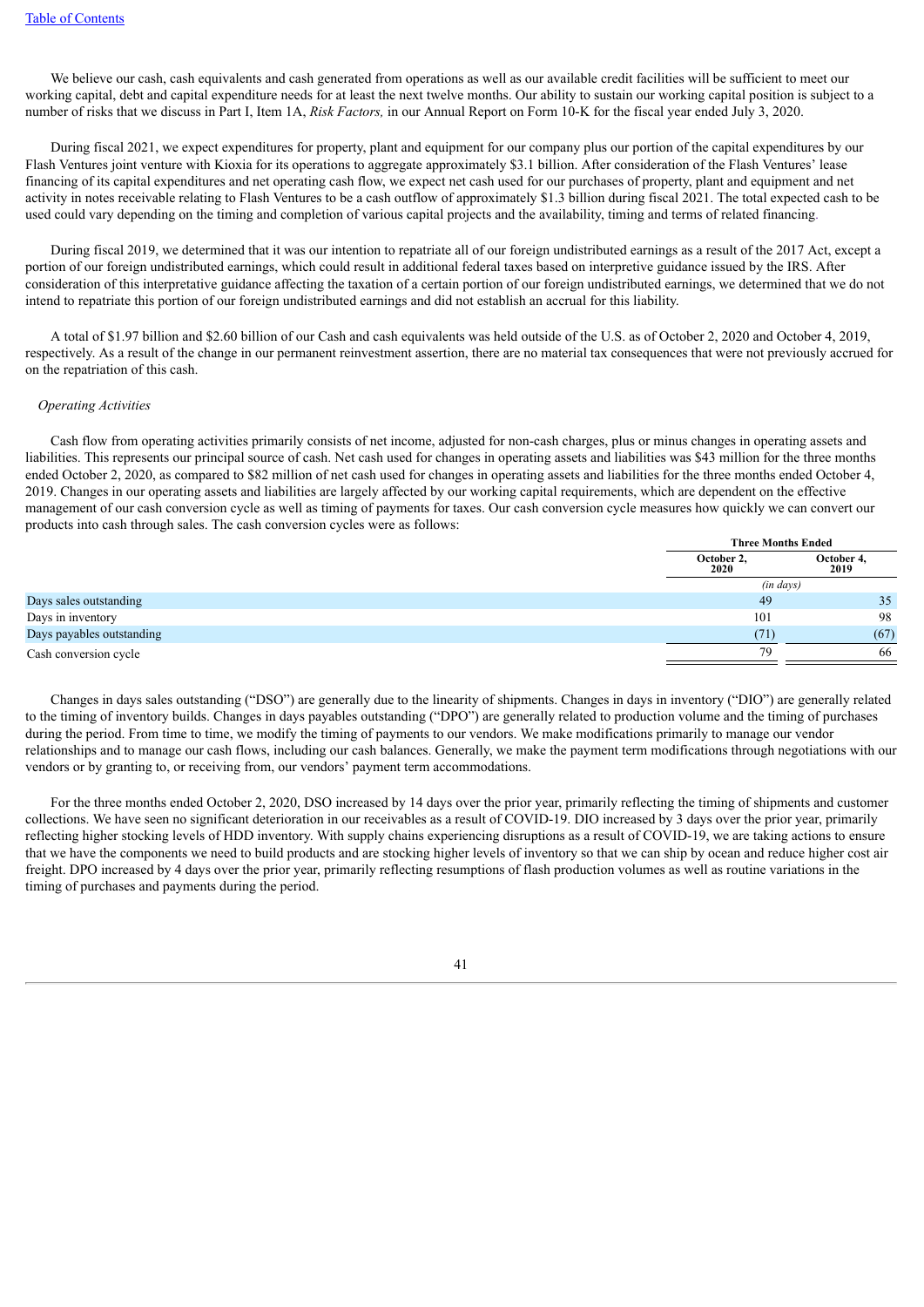# *Investing Activities*

Net cash used in investing activities for the three months ended October 2, 2020 primarily consisted of a \$163 million net decrease in notes receivable issuances to Flash Ventures, partially offset by \$337 million of capital expenditures. Net cash used in investing activities for the three months ended October 4, 2019 primarily consisted of \$277 million of capital expenditures and a net \$186 million decrease in notes receivable issuances to Flash Ventures to fund its capital expansion.

Our cash equivalents are primarily invested in money market funds that invest in U.S. Treasury securities and U.S. Government agency securities. In addition, from time to time, we invest directly in U.S. Treasury securities, U.S. and international government agency securities, certificates of deposit, asset backed securities and corporate and municipal notes and bonds.

#### *Financing Activities*

During the three months ended October 2, 2020, net cash used in financing activities primarily consisted of \$213 million for repayment of debt, which included a \$150 million voluntary prepayment on our Term Loan B-4, and \$41 million for taxes paid on vested stock awards under employee stock plans. Net cash used in financing activities for the three months ended October 4, 2019 primarily consisted of \$319 million for the repayment of our debt, \$147 million to pay dividends on our common stock and \$52 million for taxes paid on vested stock awards under employee stock plans.

In April 2020, we suspended our dividend to reinvest in the business and to support our ongoing deleveraging efforts. We will reevaluate our dividend policy as our leverage ratio improves.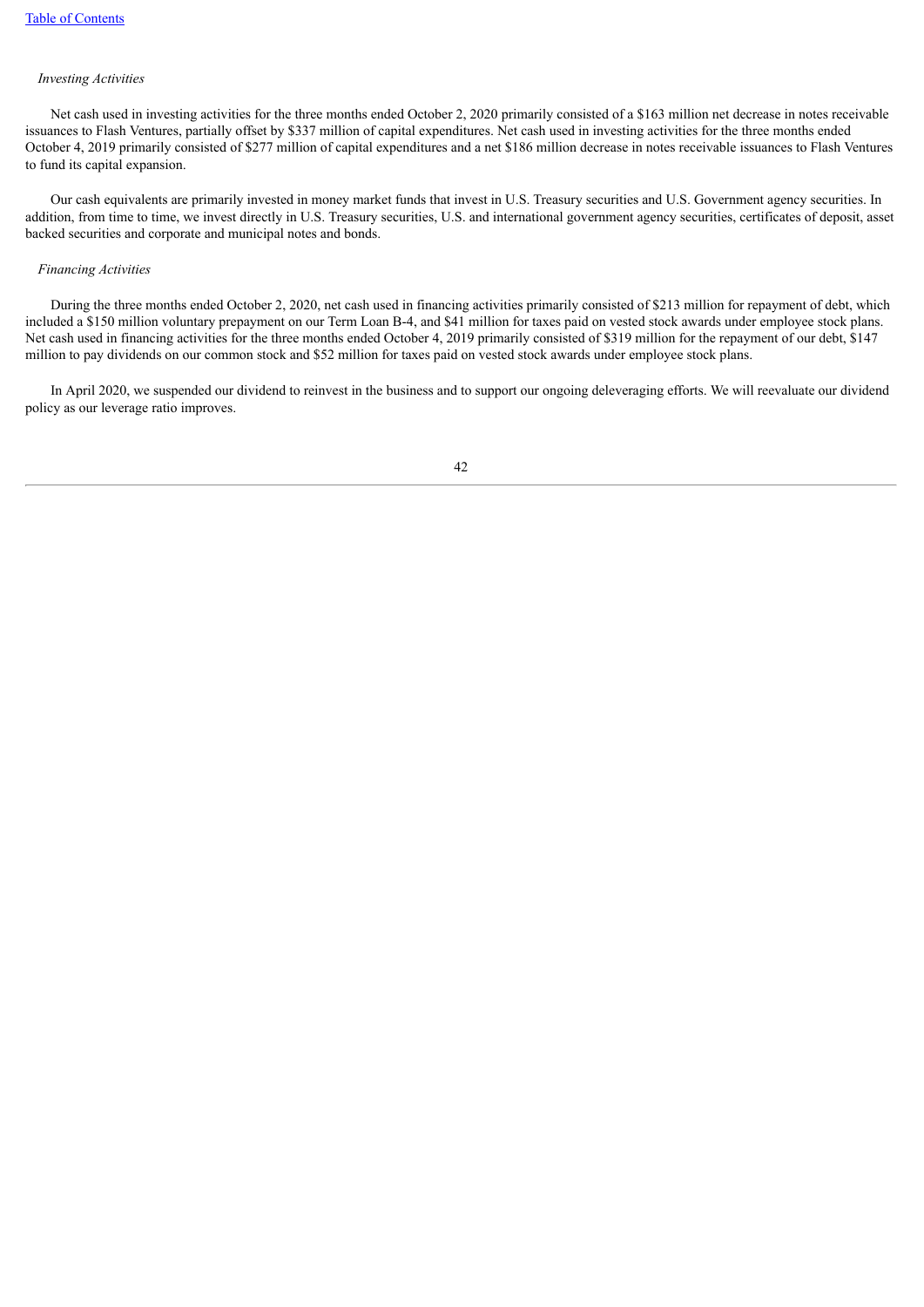# **Off-Balance Sheet Arrangements**

Other than the commitments related to Flash Ventures incurred in the normal course of business and certain indemnification provisions (see "Short and Long-term Liquidity-Contractual Obligations and Commitments" below), we do not have any other material off-balance sheet financing arrangements or liabilities, guarantee contracts, retained or contingent interests in transferred assets, or any other obligation arising out of a material variable interest in an unconsolidated entity. We do not have any majority-owned subsidiaries that are not included in the Condensed Consolidated Financial Statements. Additionally, with the exception of Flash Ventures and our joint venture with Unisplendour Corporation Limited and Unissoft (Wuxi) Group Co. Ltd. ("Unis"), referred to as the "Unis Venture", we do not have an interest in, or relationships with, any variable interest entities. For additional information regarding our off-balance sheet arrangements, see Part I, Item 1, Note 9, *Related Parties and Related Commitments and Contingencies*, of the Notes to Condensed Consolidated Financial Statements included in this Quarterly Report on Form 10-Q.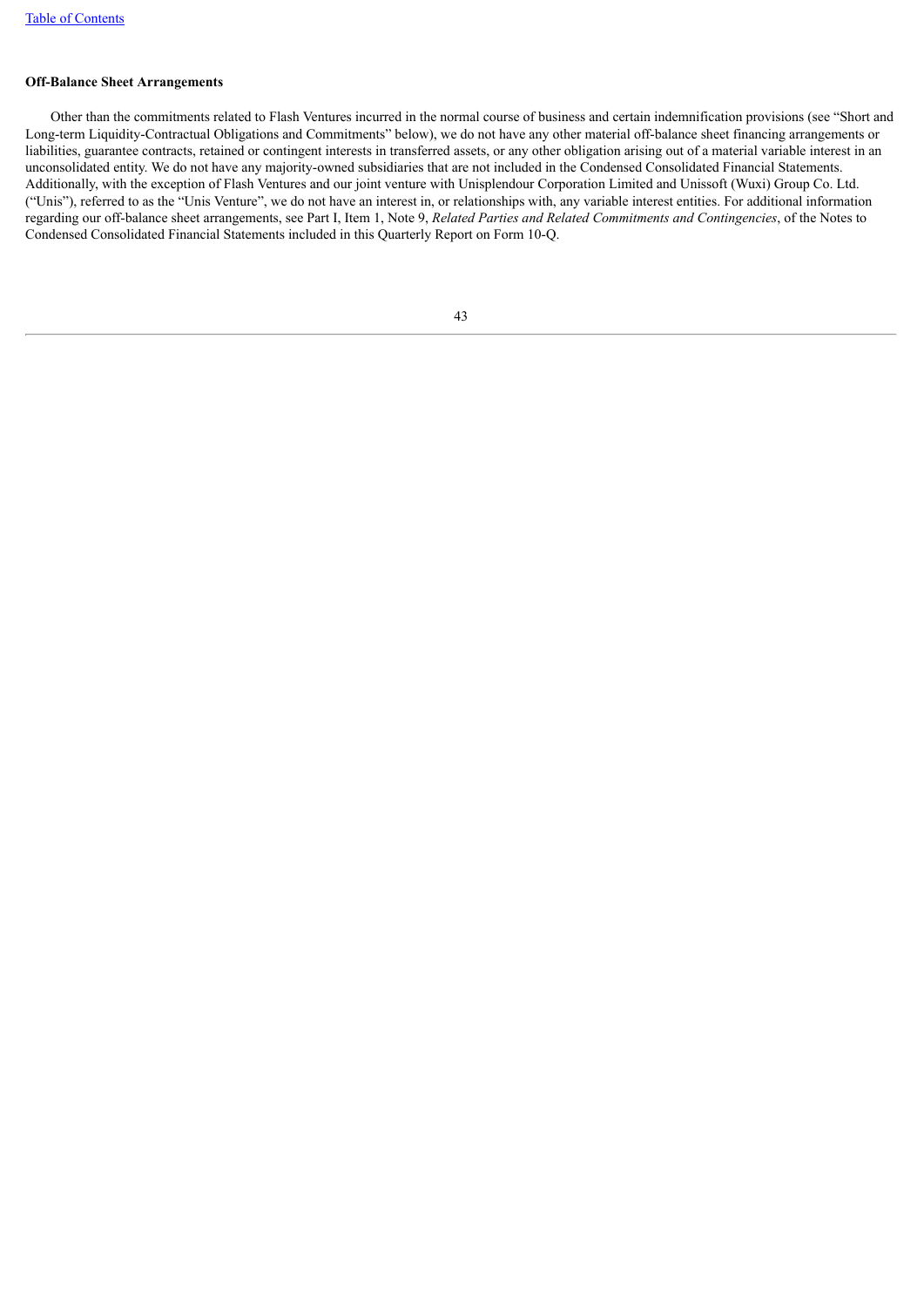# **Short- and Long-term Liquidity**

# *Contractual Obligations and Commitments*

The following is a summary of our known contractual cash obligations and commercial commitments as of October 2, 2020:

|                                                                | Total      | <b>Remaining nine</b><br>months of $2021$ | 2022-2023     | 2024-2025 | Bevond 2025 |
|----------------------------------------------------------------|------------|-------------------------------------------|---------------|-----------|-------------|
|                                                                |            |                                           | (in millions) |           |             |
| Long-term debt, including current portion $(1)$                | $9,498$ \$ | 223                                       | 5,875         | 1,100     | 2,300       |
| Interest on debt                                               | 1,039      | 182                                       | 513           | 235       | 109         |
| Flash Ventures related commitments <sup><math>(2)</math></sup> | 6.420      | 2,643                                     | 2,590         | 1,014     | 173         |
| Operating leases                                               | 299        | 35                                        | 64            | 56        | 144         |
| Purchase obligations and other commitments                     | 4,370      | 2,556                                     | 1,154         | 470       | 190         |
| Mandatory Deemed Repatriation Tax                              | 925        |                                           | 210           | 417       | 298         |
| Total                                                          | 22.551     | 5,639                                     | 10,406        | 3,292     | 3,214       |

#### $(1)$  Principal portion of debt, excluding discounts and issuance costs.

Includes reimbursement for depreciation and lease payments on owned and committed equipment, funding commitments for loans and equity investments and payments for other committed expenses, including R&D and building depreciation. Funding commitments assume no additional operating lease guarantees. Additional operating lease guarantees can reduce funding commitments. (2)

#### *Debt*

In addition to our existing debt, we have \$2.25 billion available for borrowing under our revolving credit facility, subject to customary conditions under the credit agreement. Additional information regarding our indebtedness, including information about availability under our revolving credit facility and the principal repayment terms, interest rates, covenants and other key terms of our outstanding indebtedness, is included in Part I, Item 1, Note 6, *Debt,* of the Notes to Condensed Consolidated Financial Statements in this Quarterly Report on Form 10-Q and in Part II, Item 8, Note 7, *Debt*, of the Notes to Consolidated Financial Statements included in our Annual Report on Form 10-K for the fiscal year ended July 3, 2020. The credit agreement governing our revolving credit facility and Term Loan A-1 requires us to comply with certain financial covenants, consisting of a leverage ratio and an interest coverage ratio. As of October 2, 2020, we were in compliance with these financial covenants.

#### *Flash Ventures*

Flash Ventures sells to and leases back from a consortium of financial institutions a portion of its tools and has entered into equipment lease agreements of which we guarantee half or all of the outstanding obligations under each lease agreement. The leases are subject to customary covenants and cancellation events that relate to Flash Ventures and each of the guarantors. The occurrence of a cancellation event could result in an acceleration of the lease obligations and a call on our guarantees. As of October 2, 2020, we were in compliance with all covenants under these Japanese lease facilities. See Part I, Item 1, Note 9, *Related Parties and Related Commitments and Contingencies*, of the Notes to Condensed Consolidated Financial Statements included in this Quarterly Report on Form 10-Q for information regarding Flash Ventures.

# *Purchase Obligations and Other Commitments*

In the normal course of business, we enter into purchase orders with suppliers for the purchase of components used to manufacture our products. These purchase orders generally cover forecasted component supplies needed for production during the next quarter, are recorded as a liability upon receipt of the components, and generally may be changed or canceled at any time prior to shipment of the components. We also enter into long-term agreements with suppliers that contain fixed future commitments, which are contingent on certain conditions such as performance, quality and technology of the vendor's components. These arrangements are included under "Purchase obligations and other commitments" in the table above.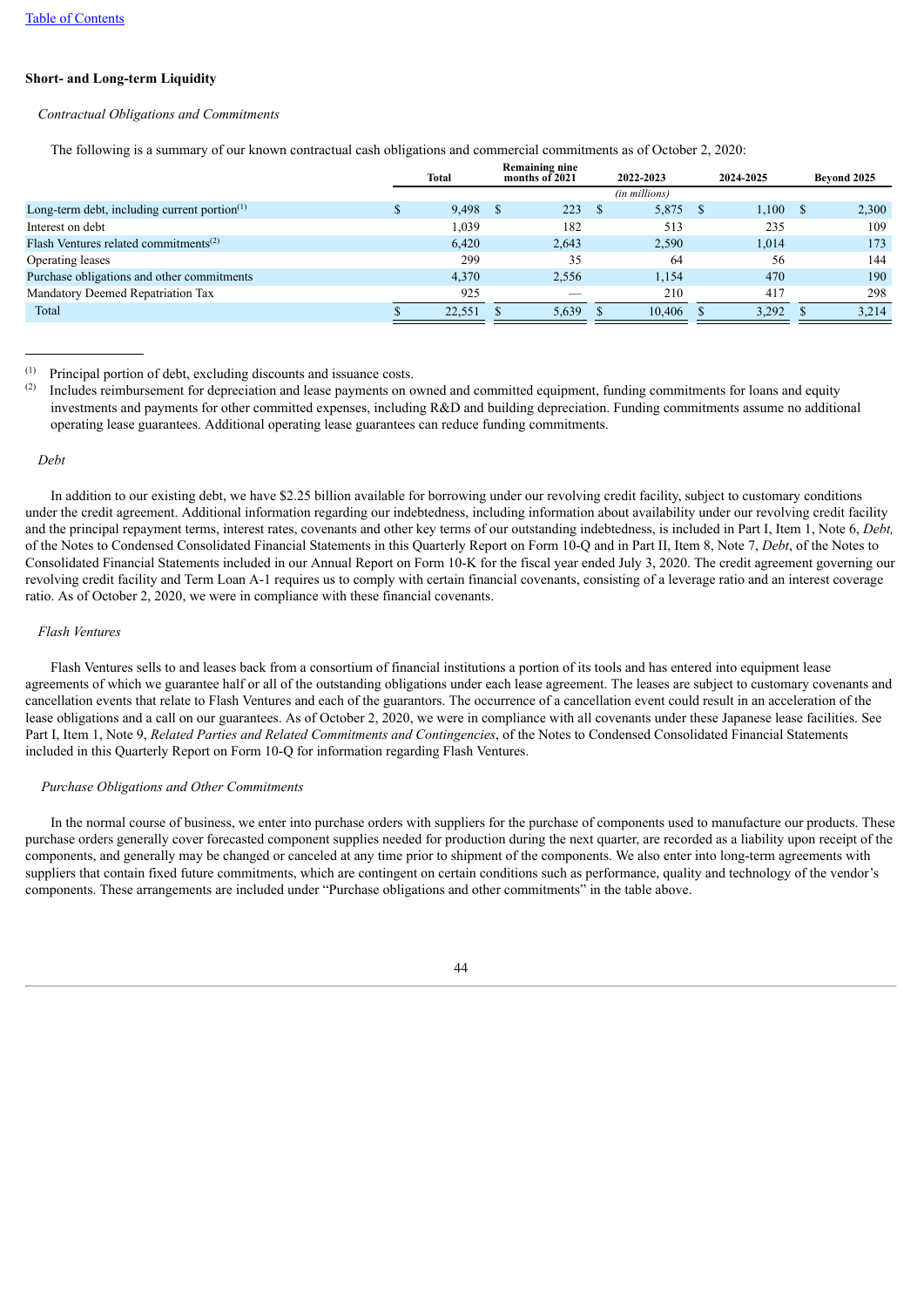# *Mandatory Deemed Repatriation Tax*

The following is a summary of our estimated mandatory deemed repatriation tax obligations that are payable in the following fiscal years (in millions): **October 2,**

|                          | October 2,<br>2020 |
|--------------------------|--------------------|
| Remainder of fiscal 2021 |                    |
| 2022                     | 106                |
| 2023                     | 104                |
| 2024                     | 179                |
| 2025                     | 238                |
| 2026                     | 298                |
| Total                    | 925                |
|                          |                    |

For additional information regarding our estimate of the total tax liability for the mandatory deemed repatriation tax, see Part II, Item 8, Note 13, *Income Tax Expense*, of the Notes to Consolidated Financial Statements included in our Annual Report on Form 10-K for the fiscal year ended June 28, 2019.

# *Unrecognized Tax Benefits*

As of October 2, 2020, the liability for unrecognized tax benefits (excluding accrued interest and penalties) was approximately \$711 million. Accrued interest and penalties related to unrecognized tax benefits as of October 2, 2020 was approximately \$141 million. Of these amounts, approximately \$715 million could result in potential cash payments. We are not able to provide a reasonable estimate of the timing of future tax payments related to these obligations.

#### *Interest Rate Swap*

We have generally held a balance of fixed and variable rate debt. At October 2, 2020, we had \$6.06 billion of variable rate debt, comprising 64% of the par value of our debt. To balance the portfolio and moderate our exposure to fluctuations in interest rates underlying our variable debt, we entered into payfixed interest rate swaps on \$2.00 billion notional amount, which effectively converts a portion of our term loan to fixed rates through February 2023. After giving effect to the \$2.00 billion of interest rate swaps, we effectively had \$4.06 billion of Long-term debt subject to variations in interest rates and a one percent increase in the variable rate of interest would increase annual interest expense by \$41 million.

# *Foreign Exchange Contracts*

We purchase foreign exchange contracts to hedge the impact of foreign currency fluctuations on certain underlying assets, liabilities and commitments for Operating expenses and product costs denominated in foreign currencies. For a description of our current foreign exchange contract commitments, see Part I, Item 1, Note 6, *Derivative Instruments and Hedging Activities*, of the Notes to Condensed Consolidated Financial Statements included in this Quarterly Report on Form 10-Q.

#### *Indemnifications*

In the ordinary course of business, we may provide indemnifications of varying scope and terms to customers, vendors, lessors, business partners and other parties with respect to certain matters, including, but not limited to, losses arising out of our breach of agreements, products or services to be provided by us, environmental compliance or from IP infringement claims made by third parties. In addition, we have entered into indemnification agreements with our directors and certain of our officers that will require us, among other things, to indemnify them against certain liabilities that may arise by reason of their status or service as directors or officers. We maintain director and officer insurance, which may cover certain liabilities arising from our obligation to indemnify our directors and officers in certain circumstances.

It is not possible to determine the maximum potential amount under these indemnification agreements due to the limited history of prior indemnification claims and the unique facts and circumstances involved in each particular agreement. Such indemnification agreements may not be subject to maximum loss clauses. Historically, we have not incurred material costs as a result of obligations under these agreements.

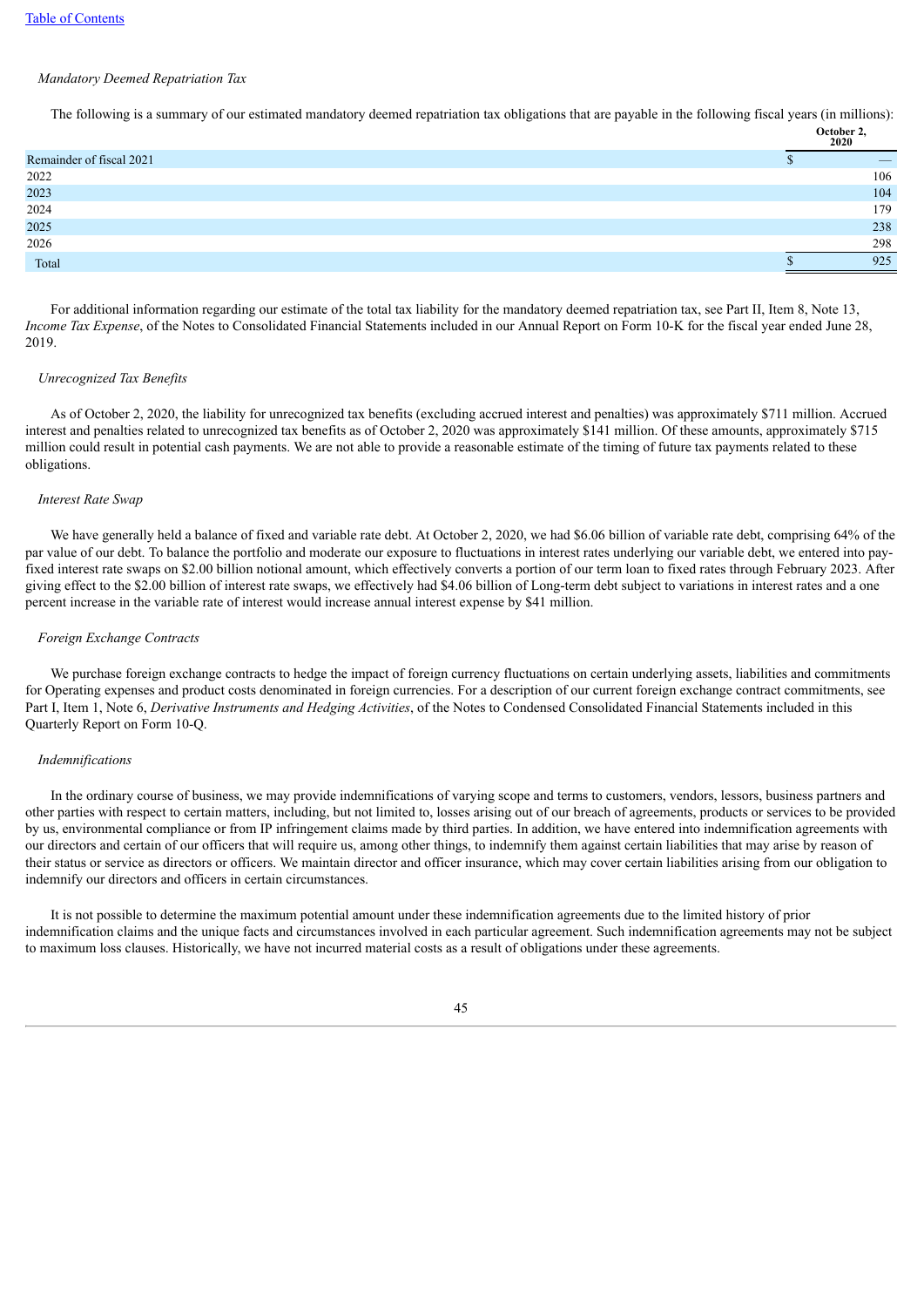#### *Stock Repurchase Program*

Our Board of Directors has authorized a stock repurchase program for the repurchase of up to \$5.0 billion of our common stock, which authorization is effective through July 25, 2023. We did not make any stock repurchases during the three months ended October 2, 2020 and have not repurchased any shares of our common stock pursuant to our stock repurchase program since the first quarter of fiscal 2019. Although we will reevaluate the repurchasing of our common stock when appropriate, there can be no assurance if, when or at what level we may resume such activity. The remaining amount available to be repurchased under our current stock repurchase program as of October 2, 2020 was \$4.5 billion. Repurchases under the stock repurchase program may be made in the open market or in privately negotiated transactions and may be made under a Rule 10b5-1 plan.

#### *Cash Dividend*

We issued a quarterly cash dividend from the first quarter of fiscal 2013 through the third quarter of fiscal 2020. In April 2020, we suspended our dividend to reinvest in the business and to support our ongoing deleveraging efforts. We will reevaluate our dividend policy as our leverage ratio improves.

#### **Recent Accounting Pronouncements**

For a description of recently issued and adopted accounting pronouncements, including the respective dates of adoption and expected effects on our results of operations and financial condition, see Part I, Item 1, Note 2, *Recent Accounting Pronouncements*, of the Notes to Condensed Consolidated Financial Statements included in this Quarterly Report on Form 10-Q.

# **Critical Accounting Policies and Estimates**

We have prepared the accompanying unaudited Condensed Consolidated Financial Statements in accordance with accounting principles generally accepted in the United States (U.S. GAAP). The preparation of the financial statements requires the use of judgments and estimates that affect the reported amounts of revenues, expenses, assets, liabilities and shareholders' equity. We have adopted accounting policies and practices that are generally accepted in the industry in which we operate. If these estimates differ significantly from actual results, the impact to the Condensed Consolidated Financial Statements may be material.

<span id="page-45-0"></span>There have been no material changes in our critical accounting policies and estimates from those disclosed in our Annual Report on Form 10‑K for the fiscal year ended July 3, 2020. Please refer to Part II, Item 7 of our Annual Report on Form 10‑K for the fiscal year ended July 3, 2020 for a discussion of our critical accounting policies and estimates.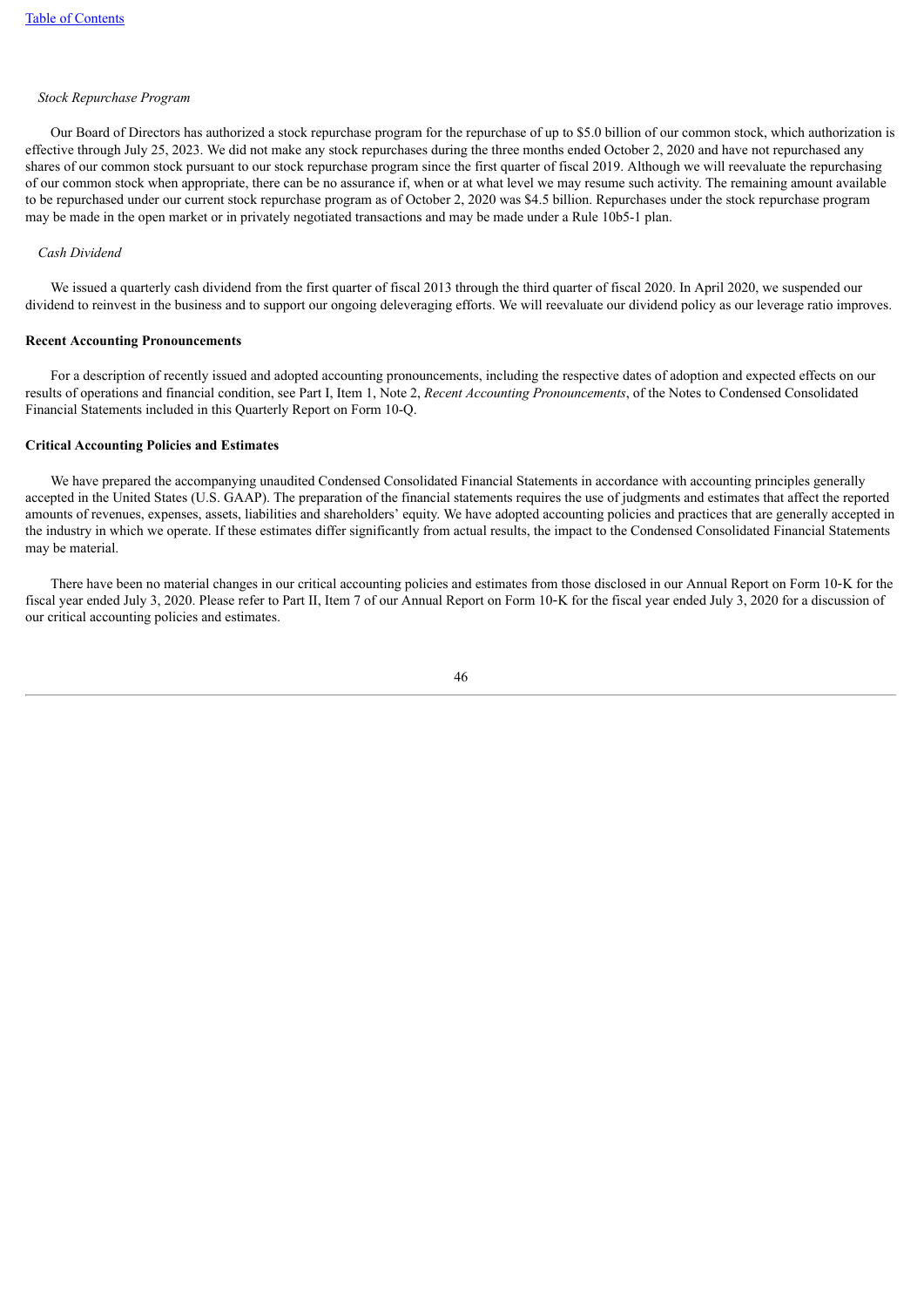# **Item 3.** *Quantitative and Qualitative Disclosures About Market Risk*

There have been no material changes to our market risk during the three months ended October 2, 2020. For a discussion of our exposure to market risk, see Part II, Item 7A, "Quantitative and Qualitative Disclosures About Market Risk" in our Annual Report on Form 10-K for the fiscal year ended July 3, 2020.

#### <span id="page-46-0"></span>**Item 4.** *Controls and Procedures*

As required by Rule 13a-15(b) promulgated by the Securities and Exchange Commission under the Securities Exchange Act of 1934, as amended (the "Exchange Act"), we carried out an evaluation, under the supervision and with the participation of our management, including our Chief Executive Officer and Chief Financial Officer, of the effectiveness of the design and operation of our disclosure controls and procedures (as such term is defined in Rule 13a-15(e) under the Exchange Act) as of the end of the period covered by this Quarterly Report on Form 10-Q. Based on that evaluation, our Chief Executive Officer and Chief Financial Officer concluded that, as of the end of the period covered by this Quarterly Report on Form 10-Q, our disclosure controls and procedures were effective.

There were no changes in our internal control over financial reporting that occurred during our most recently completed fiscal quarter that have materially affected, or are reasonably likely to materially affect, our internal control over financial reporting.

We are implementing an enterprise resource planning ("ERP") system on a worldwide basis, which is expected to improve the efficiency of certain financial and related transactional processes. The gradual implementation is expected to occur in phases over the next several years. We have completed the implementation of certain processes, including the financial consolidation and reporting, fixed assets, supplier management and indirect procure-to-pay processes, and have revised and updated the related controls. These changes did not materially affect our internal control over financial reporting. As we implement the remaining functionality under this ERP system over the next several years, we will continue to assess the impact on our internal control over financial reporting.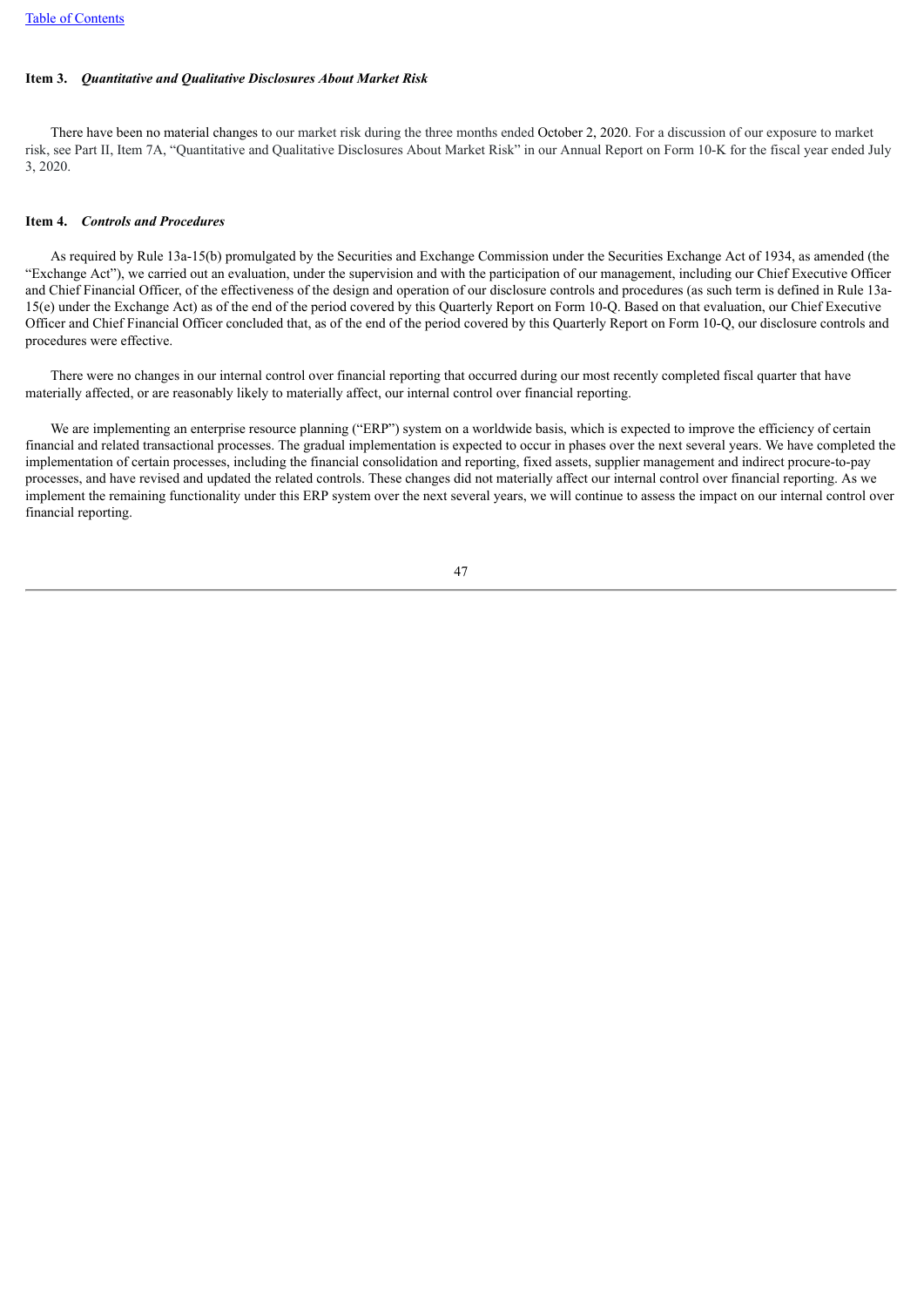# **PART II. OTHER INFORMATION**

# <span id="page-47-0"></span>**Item 1.** *Legal Proceedings*

None.

#### <span id="page-47-1"></span>**Item 1A.** *Risk Factors*

<span id="page-47-2"></span>We have described under the heading "Risk Factors" in Part I, Item 1A of our Annual Report on Form 10-K for the fiscal year ended July 3, 2020 risks and uncertainties that could cause our actual results of operations and financial condition to vary materially from past, or from anticipated future, results of operations and financial condition. There have been no material changes from these risk factors previously described in our Annual Report on Form 10-K for the fiscal year ended July 3, 2020. These risks and uncertainties are not the only risks facing us. Additional risks and uncertainties not presently known to us or that we currently deem immaterial may also adversely affect our business, financial condition, results of operations or the market price of our common stock.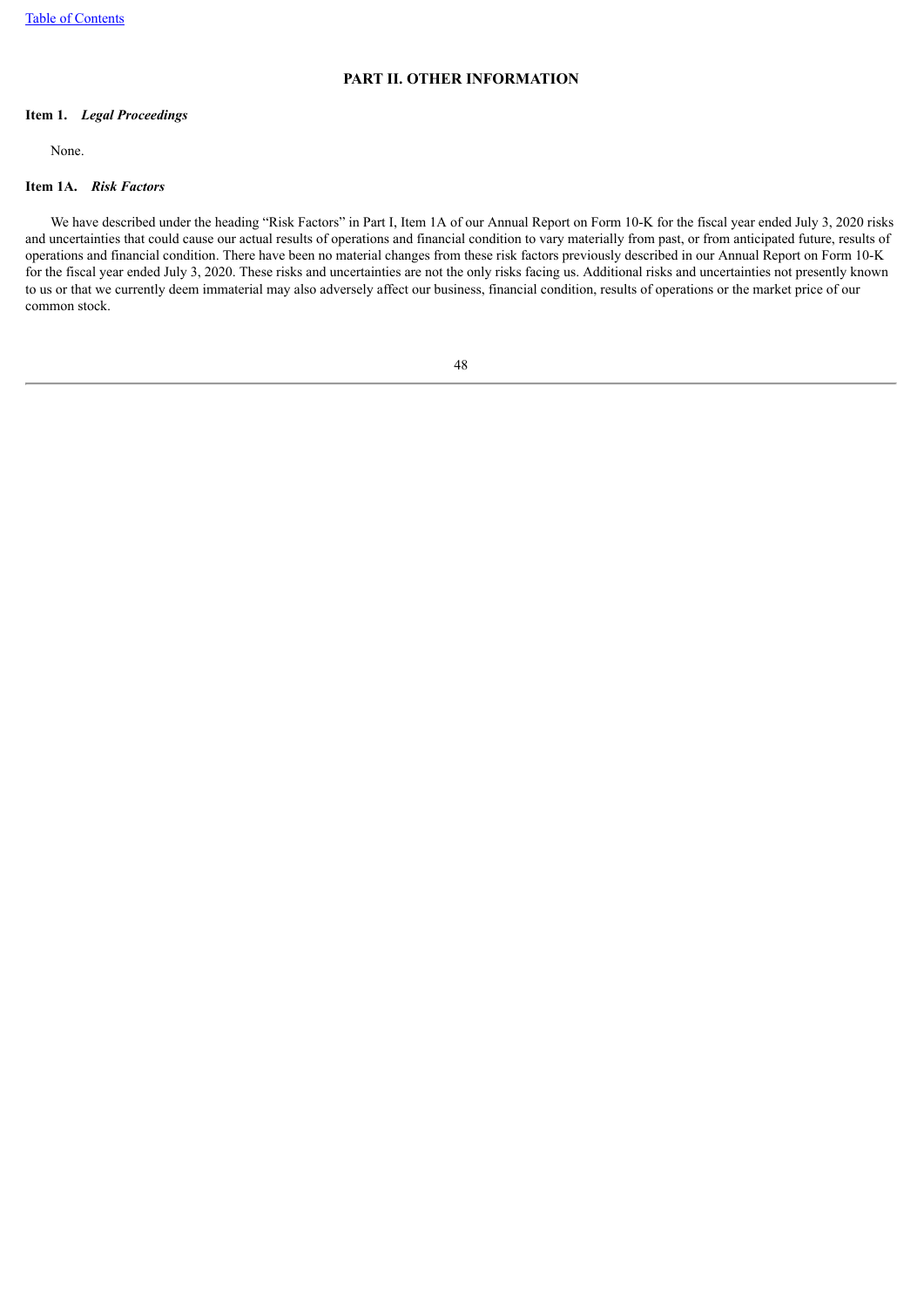# **Item 6.** *Exhibits*

The exhibits listed in the Exhibit Index below are filed with, or incorporated by reference in, this Quarterly Report on Form 10-Q, as specified in the Exhibit List, from exhibits previously filed with the Securities and Exchange Commission. Certain agreements listed in the Exhibit Index that we have filed or incorporated by reference may contain representations and warranties by us or our subsidiaries. These representations and warranties have been made solely for the benefit of the other party or parties to such agreements and (i) may have been qualified by disclosures made to such other party or parties. (ii) were made only as of the date of such agreements or such other date(s) as may be specified in such agreements and are subject to more recent developments, which may not be fully reflected in our public disclosures, (iii) may reflect the allocation of risk among the parties to such agreements and (iv) may apply materiality standards different from what may be viewed as material to investors. Accordingly, these representations and warranties may not describe the actual state of affairs at the date hereof and should not be relied upon.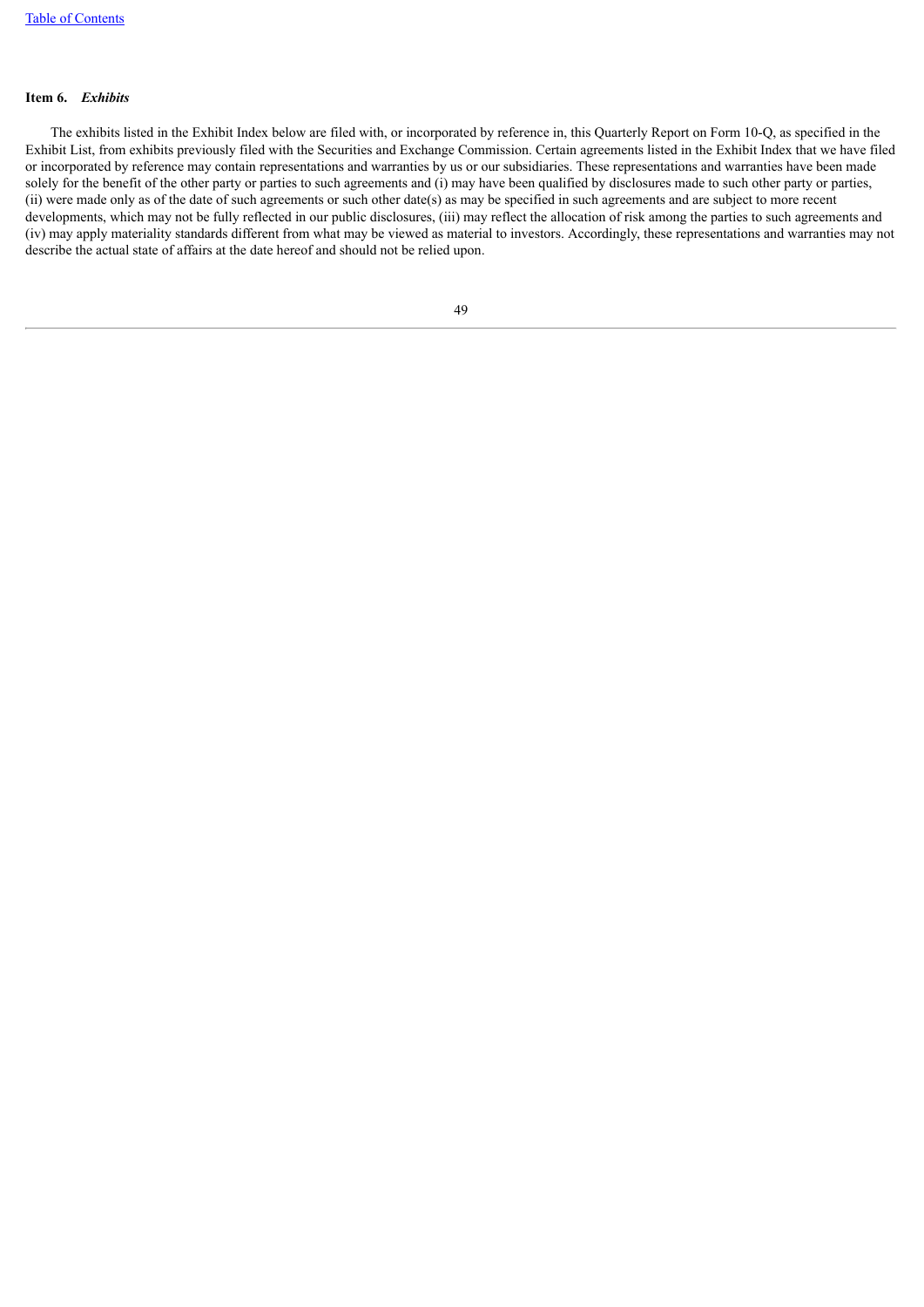# **EXHIBIT INDEX**

| Exhibit<br>Number | Description                                                                                                                                                                                                                                                      |
|-------------------|------------------------------------------------------------------------------------------------------------------------------------------------------------------------------------------------------------------------------------------------------------------|
| 3.1               | Amended and Restated Certificate of Incorporation of Western Digital Corporation, as amended to date (Filed as Exhibit 3.1 to the<br>Company's Quarterly Report on Form 10-Q (File No. 1-08703) with the Securities and Exchange Commission on February 8, 2006) |
| 3.2               | Amended and Restated By-Laws of Western Digital Corporation, as amended effective as of May 2, 2018 (Filed as Exhibit 3.1 to the<br>Company's Current Report on Form 8-K (File No. 1-08703) with the Securities and Exchange Commission on May 7, 2018)          |
| 10.1              | Special Retention Agreement, dated as of August 26, 2019, with Michael C. Ray†*                                                                                                                                                                                  |
| 10.2              | Confidential Separation and General Release Agreement, dated as of August 14, 2020, with Michael D. Cordano <sup>†*</sup>                                                                                                                                        |
| 31.1              | Certification of Principal Executive Officer Pursuant to Section 302 of the Sarbanes-Oxley Act of 2002†                                                                                                                                                          |
| 31.2              | Certification of Principal Financial Officer Pursuant to Section 302 of the Sarbanes-Oxley Act of 2002†                                                                                                                                                          |
| 32.1              | Certification of Chief Executive Officer Pursuant to 18 U.S.C. Section 1350, as adopted pursuant to Section 906 of the Sarbanes-Oxley<br>Act of $2002**$                                                                                                         |
| 32.2              | Certification of Chief Financial Officer Pursuant to 18 U.S.C. Section 1350, as adopted pursuant to Section 906 of the Sarbanes-Oxley<br>Act of $2002**$                                                                                                         |
| 101.INS           | XBRL Instance Document - the instance document does not appear in the Interactive Data File because its XBRL tags are embedded<br>within the Inline XBRL document                                                                                                |
| 101.SCH           | XBRL Taxonomy Extension Schema Document†                                                                                                                                                                                                                         |
| 101.CAL           | XBRL Taxonomy Extension Calculation Linkbase Document†                                                                                                                                                                                                           |
| 101.LAB           | XBRL Taxonomy Extension Label Linkbase Document†                                                                                                                                                                                                                 |
| 101.PRE           | XBRL Taxonomy Extension Presentation Linkbase Document†                                                                                                                                                                                                          |
| 101.DEF           | XBRL Taxonomy Extension Definition Linkbase Document†                                                                                                                                                                                                            |
| 104               | Cover Page Interactive Data File - formatted in Inline XBRL and contained in Exhibit 101                                                                                                                                                                         |
|                   |                                                                                                                                                                                                                                                                  |

<sup>†</sup> Filed with this report.

Management contract or compensatory plan or arrangement required to be filed as an exhibit pursuant to applicable rules of the Securities and Exchange Commission.

\*\* Furnished with this report.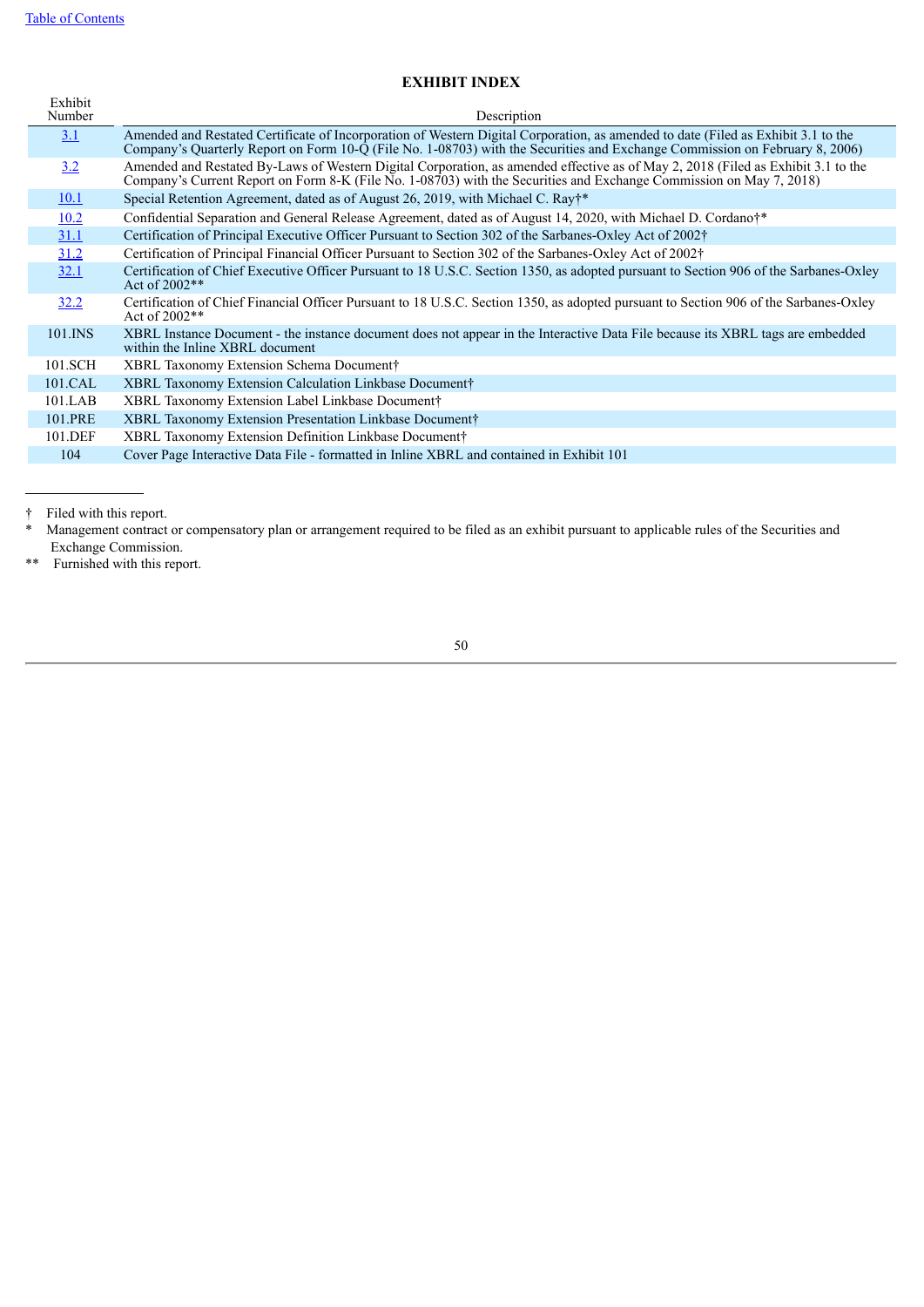# **SIGNATURES**

Pursuant to the requirements of Section 13 or 15(d) of the Securities Exchange Act of 1934, the Registrant has duly caused this Quarterly Report on Form 10-Q to be signed on its behalf by the undersigned, thereunto duly authorized.

# WESTERN DIGITAL CORPORATION

By: /s/ Gene Zamiska

Gene Zamiska *Vice President, Global Accounting and Chief Accounting Of icer* (Principal Accounting Officer)

Dated: November 6, 2020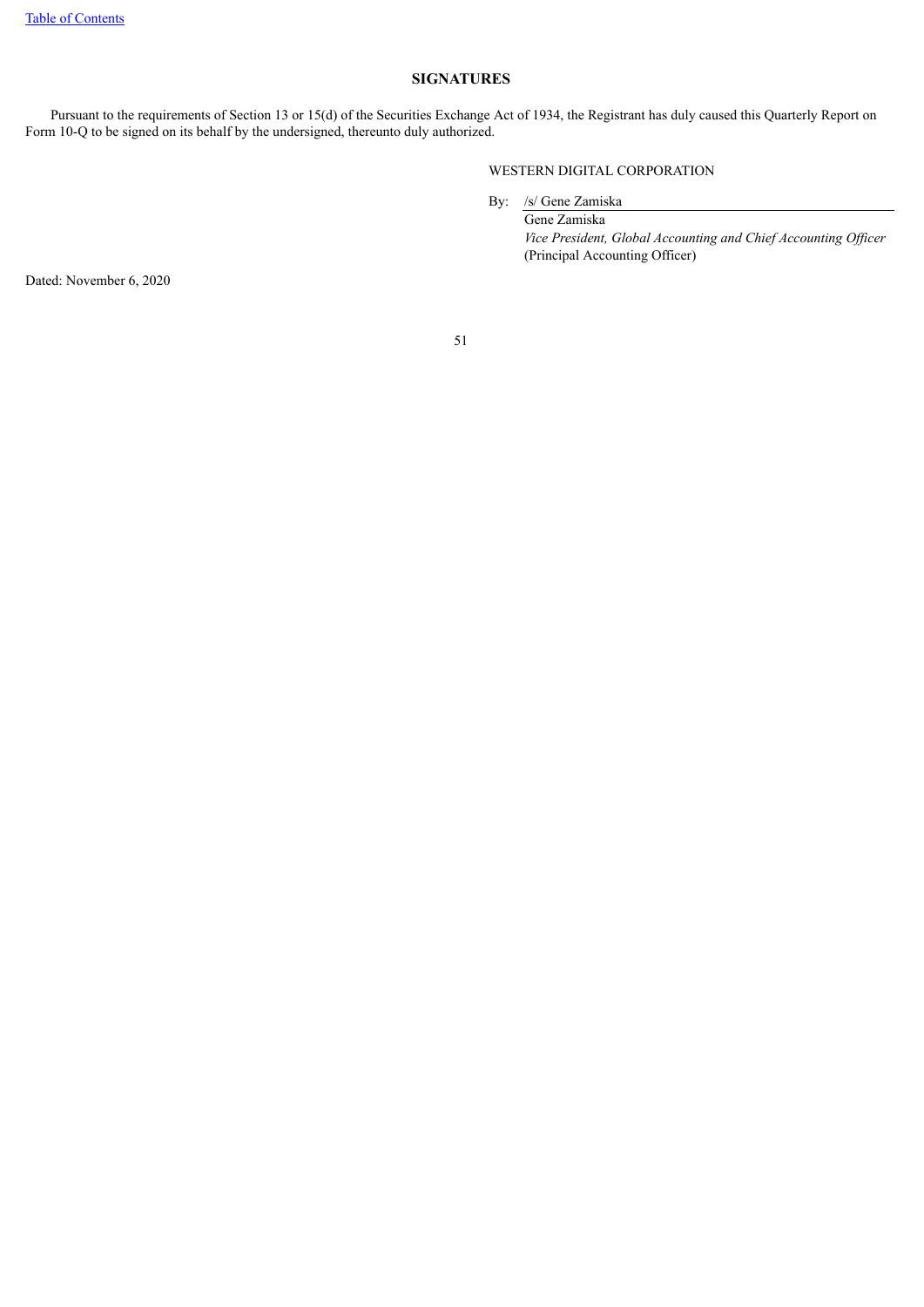# <span id="page-51-0"></span>**Western Digital.**

**Western Digital Corporation** 5601 Great Oaks Parkway San Jose, California 95119

August 26, 2019

# *Personal & Confidential*

Mr. Michael C. Ray [address redacted]

Re: Special Retention Agreement

Dear Michael,

Western Digital Corporation (the "Company") values the critical nature of the work you perform as Executive Vice President, Chief Legal Officer and Secretary, and your contributions and leadership are important to the Company's success. To encourage you to continue to devote your full attention and dedication to the success of the Company, we are pleased to offer you the following compensation adjustments and certain other compensation-related actions for the purpose of your retention with the Company.

# **Annual Base Salary**

Your annual base salary will increase to US\$625,000, effective on August 12, 2019 (hereinafter, the "Effective Date").

# **FY20 Annual LTI Award Commitment**

Contingent upon approval by the Compensation Committee of the Board of Directors (the "Committee") and your continued employment through the Grant Date, we will recommend a fiscal year 2020 (FY20) LTI Award for you with a grant date value of US\$3,125,000. The LTI Award grant date value will be converted to a number of stock units (rounded down to the nearest whole number) based on the closing price of a share of the Company's common stock as of the Grant Date (or the last such closing price preceding the Grant Date if the Grant Date is not a trading day). Your FY20 LTI Award will be presented to the Committee for final approval of the grant terms at the Committee meeting scheduled for September 4, 2019, which is the planned Grant Date. The number of stock units covered by your FY20 LTI Award will be split between 50% restricted stock units ("RSUs") and 50% performance stock units ("PSUs"), which is also subject to approval by the Committee. The RSUs and PSUs will be subject to vesting requirements and other terms and conditions as approved by the Committee.

Your Annual LTI Awards in future years, including the award values, form of award (mix of RSUs, PSUs or such other equity awards types), and other award terms are subject to change and will be determined at the discretion of the Committee.

#### **Cash Retention Bonus**

You will receive a Cash Retention Bonus opportunity in the aggregate amount of US\$2,000,000 ("Retention Bonus"), of which US\$500,000 ("Initial Retention Bonus") will vest (except as provided in the last sentence of this paragraph) on the Effective Date and US\$500,000 ("Annual Retention Bonus") will vest on each of the next three anniversaries of the Effective Date. Each installment of the Retention Bonus that vests will be paid within 30 days following the corresponding vesting date and will be subject to deductions for applicable taxes and certain other payroll deductions. Except as provided herein, payment of the Initial Retention Bonus or any Annual Retention Bonus amounts are subject to your continued employment with the Company through the applicable vesting date. If you voluntarily terminate your employment with the Company for any reason prior to August 12, 2020, you will promptly repay the Initial Bonus to the Company.

# **Western Digital Severance Plans**

Notwithstanding anything to contrary herein, if you become eligible to receive any severance benefits under the Western Digital Corporation Executive Severance Plan or the Western Digital Corporation Amended and Restated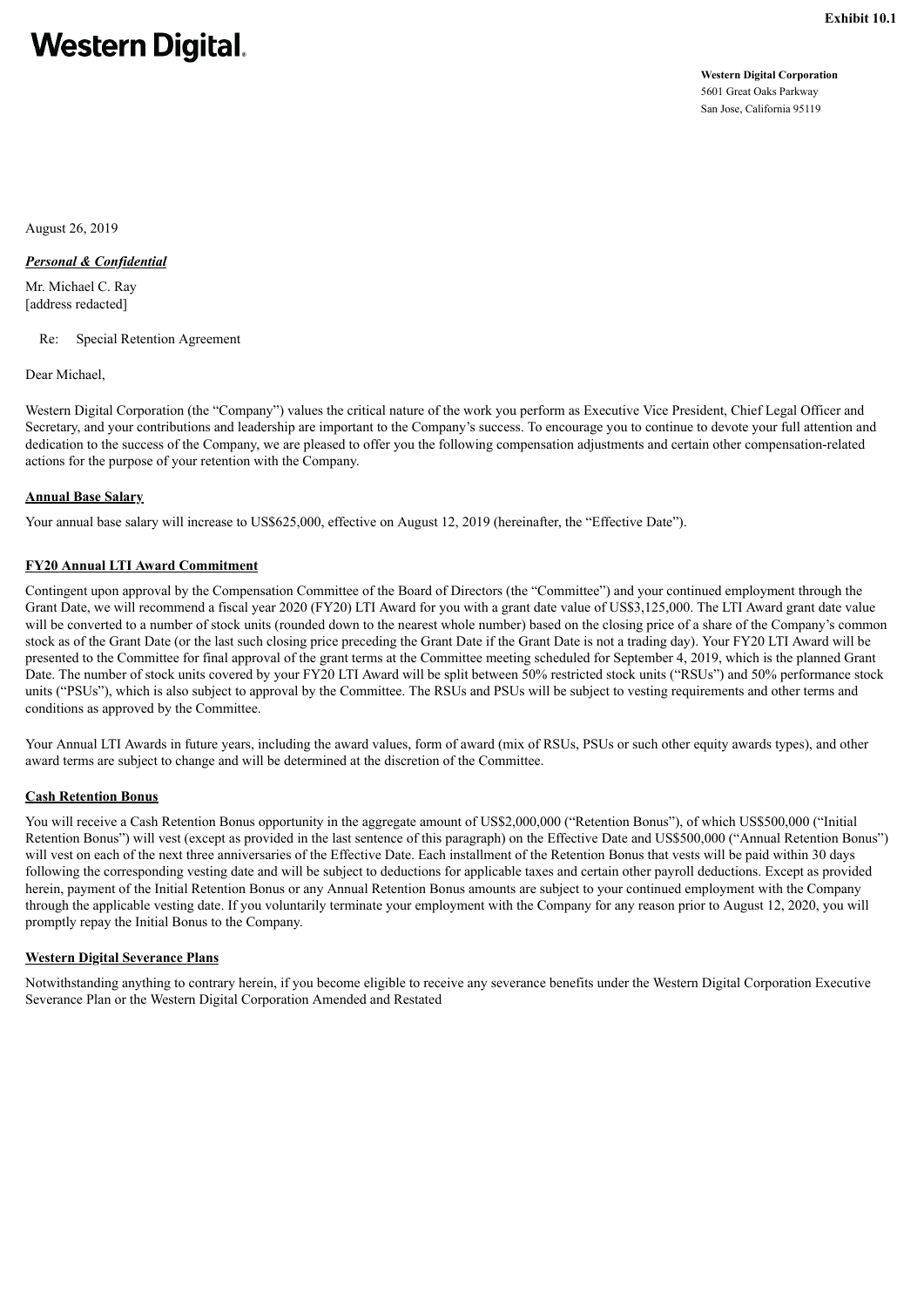Mr. Michael C. Ray August 26, 2019 Page 2

Change of Control Severance Plan (collectively, "Severance Plans"), you will also become eligible (subject to the release requirement noted below) to receive any previously unvested portion of the Cash Retention Bonus (representing the "Accelerated Bonus Payment") in addition to any compensation or benefits you would otherwise receive under the applicable Severance Plans. The Accelerated Bonus Payment shall be paid to you in a lump-sum payment, subject to deductions for applicable taxes and certain other payroll deductions, within sixty calendar days following the date your employment terminates, provided that you satisfy any applicable release requirement to receive severance benefits under the applicable Severance Plan. For the avoidance of doubt, if the provisions in this paragraph apply prior to the first anniversary of the Effective Date, you will vest in and have no obligation to repay the Initial Retention Bonus.

# **Compliance with IRS Section 409A**

This agreement shall be construed and interpreted to satisfy, and avoid any tax, penalty or interest under, Section 409A of the U.S. Internal Revenue Code of 1986, as amended.

\* \* \* \* \* \* \* \* \* \* \*

Please let me know if you have any questions about this Special Retention Agreement. Otherwise, please sign below to acknowledge that you have read, understand and agree to the terms set forth herein. This agreement shall be effective on the date indicated below.

Sincerely,

/s/Lori Sundberg

**Lori S. Sundberg** EVP & Chief Human Resources Officer Western Digital Corporation

Copy to: Stephen D. Milligan, Chief Executive Officer

**Acknowledged and Agreed:**

By: /s/ Michael Ray 8-26-19

**Michael C. Ray Date**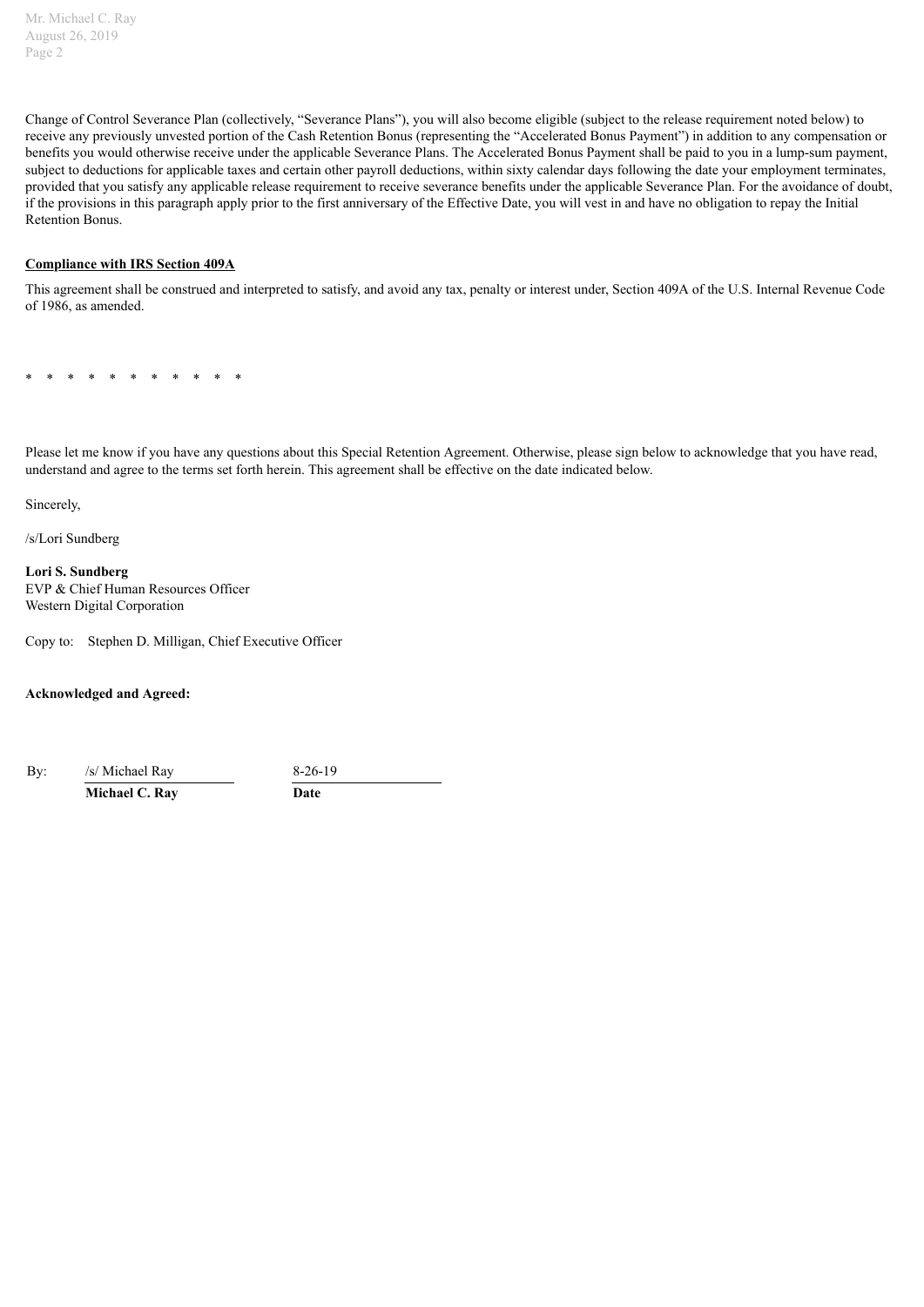#### CONFIDENTIAL SEPARATION AND GENERAL RELEASE AGREEMENT

<span id="page-53-0"></span>In consideration of the covenants undertaken and releases contained in this Confidential Separation and General Release Agreement (this "Agreement"), Mike Cordano ("Executive") and Western Digital Technologies, Inc., a Delaware corporation, including its parent company and any related entities and subsidiaries (collectively referred to as "Western Digital"), agree as follows:

Separation from and Termination of Employment. Executive's employment with Western Digital and its affiliated and subsidiary businesses is terminated for all purposes effective August 14, 2020 ("Separation Date"). All salary, compensation, benefits and perquisites of employment ceased as of the Separation Date. Executive represents and agrees that he submitted his final expense report, if any, prior to the Separation Date, which Western Digital shall reimburse (to the extent not previously paid) in the ordinary course of business. Within thirty (30) days following the Separation Date, Executive shall receive payment in an amount equal to (a) all final amounts owed to Executive for Executive's regular and usual base salary (if any), and (b) all final amounts owed to Executive for Executive's earned and accrued but unpaid bonuses (if any), in accordance with the terms of the applicable bonus plan (in each case to the extent not previously paid). Executive is not required to sign this Agreement in order to receive the compensation and expense reimbursement described in this Section 1. All payments due to Executive from Western Digital after the Separation Date shall be determined under this Agreement.

# 2. Separation Benefits.

(a) The benefits ("Separation Benefits") provided under Section 2 of this Agreement are intended to be consistent with the Western Digital Corporation Executive Severance Plan, as such plan may be amended from time to time. Provided that Executive executes and delivers this Agreement to Western Digital and does not revoke this Agreement within the seven (7) day revocation period following the date Executive signs this Agreement, Western Digital shall pay or provide, as the case may be, the following Separation Benefits:

- A. Severance Benefit. Executive will receive a payment of **\$1,600,000**, less standard withholdings and authorized deductions, representing  $\frac{1}{2}$  twenty-four (24) months of pay, which payment shall be made on or within thirty (30) days following the Separation Date ("Severance" Payment").
- B. COBRA Payment. Executive shall receive a cash lump sum payment of \$**36,375**, less required tax withholdings and authorized deductions, which represents a payment equal to the equivalent of eighteen (18) months' payment for health care continuation costs under the Consolidated Omnibus Budget Reconciliation Act of 1985 ("COBRA") ("COBRA Payment"). Such payment shall be made on or within thirty (30) days following the Separation Date. Executive understands that Executive remains responsible for working with Western Digital's outside benefits administrator to elect COBRA benefits and must timely elect coverage in order to be eligible for COBRA benefits, should Executive elect COBRA. A COBRA election form and enrollment package will be mailed to Executive's home address approximately two weeks after the end of the month in which Executive's Separation Date occurs. Enrollment is not automatic. Executive understands that Executive must apply within sixty (60) days after the Separation Date or the date of Executive's notification letter, whichever is later, or Executive will forfeit Executive's right to COBRA coverage.
- C. Incentive Payment. Executive acknowledges and agrees that, except as set forth in this Section 2(a).C., he has been paid all incentive payments he is owed by Western Digital through the Separation Date. Although Executive has not earned the Short Term Incentive (STI) compensation pursuant to the Western Digital Corporation Executive Short Term Incentive Plan fiscal year 2021 ( FY21), the Company will pay the Executive the amount of **\$115,384.62**, less applicable taxes and withholdings, which payment assumes a 100% achievement of Executive's Target Incentive under the STI plan for FY21 prorated through the Separation Date.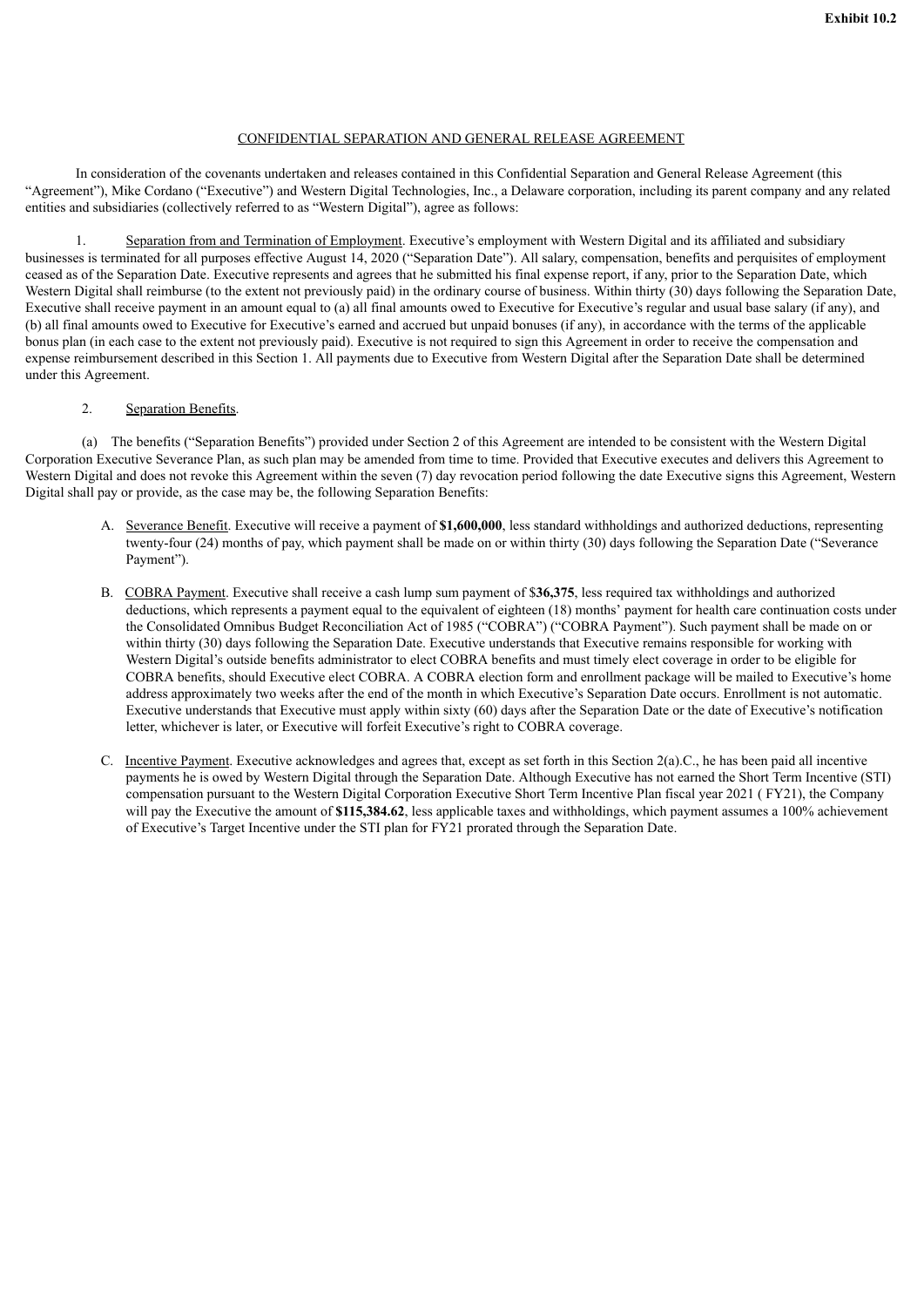- D. Options. Executive's then outstanding stock options, if any, shall vest and become exercisable as to any such stock options that would have vested if Executive had remained employed with Western Digital through February 14, 2021. Notwithstanding anything to the contrary herein, the exercisability of Executive's outstanding stock options shall continue to be governed by the stock incentive plans and stock option agreements applicable to such options. To the extent that any stock option is exercisable by the Executive on the Executive's Severance Date, it may be exercised by the Executive at any time within three months following the Executive's Severance Date (subject to earlier termination at the end of the option term or in connection with a change in control of Western Digital as provided in the applicable option documentation). Any stock option, to the extent it is exercisable for the three-month period following the Executive's Severance Date and not exercised during such period, shall terminate at the close of business on the last day of the three-month period. Notwithstanding anything to the contrary herein, Executive shall not be entitled to any further continued vesting under any stock option award following the Severance Date, and the Severance Date shall be deemed to be Executive's "Severance Date" for purposes of any outstanding stock option award agreements.
- E. Restricted Stock Units. Executive's then outstanding and unvested time-based restricted stock units granted prior to August 30, 2018, if any, shall vest and become payable as to any such units that would have vested if Executive had remained employed with Western Digital through February 14, 2021. Executive's restricted stock units granted on August 30, 2018 that are subject to only time-based vesting requirements and are outstanding and unvested on the Separation Date shall vest and become payable on March 1, 2021 as to any such units that would have vested after the Separation Date if Executive had remained employed with Western Digital through February 14, 2021. Executive's restricted stock units granted on September 4, 2019, that are subject to only time-based vesting requirements and are outstanding and unvested on the Separation Date shall vest on a pro rata basis and become payable on March 1, 2021 in accordance with the Notice of Grant of Restricted Stock Units and Restricted Stock Unit Award Agreement – Vice President and Above and Standard Terms and Conditions for Restricted Stock Unit Award – Vice President and Above. Executive will be subject to any applicable tax withholdings on this income. Any restricted stock unit that remains unvested as of the Separation Date (and is not to vest upon March 1, 2021 ) after giving effect to the acceleration contemplated by the preceding provisions of this Section 2(a).E shall terminate as of the Separation Date and Executive shall have no further right with respect thereto or in respect thereof. Notwithstanding anything to the contrary herein, Executive shall not be entitled to any further continued vesting under any restricted stock unit award following the Severance Date, and the Severance Date shall be deemed to be Executive's "Severance Date" for purposes of any outstanding restricted stock unit award agreements.
- F. Performance Stock Units. Executive's performance stock units ("PSUs") granted on August 30, 2018 that are outstanding and unvested on the Separation Date shall be prorated and will become vested on August 30, 2021 (the scheduled vesting date) with respect to the number of stock units credited by the Compensation and Talent Committee of the Board of Directors of Western Digital in the ordinary course (as well as any accrued dividend equivalents thereon, to the extent applicable), and prorated as referenced above, in accordance with the Notice of Grant of Performance Stock Units and Performance Stock Unit Award Agreement (for each Financial and TSR Measures) and Standard Terms and Conditions for Performance Stock Unit Award (for each Financial and TSR Measures). In addition, Executive's PSUs granted on September 4, 2019 that are outstanding and unvested on the Separation Date shall be prorated and will become vested on September 4, 2022 (the scheduled vesting date) with respect to the number of stock units credited by the Compensation and Talent Committee of the Board of Directors of Western Digital in the ordinary course (as well as any accrued dividend equivalents thereon, to the extent applicable), and prorated as referenced above, in accordance with the Notice of Grant of Performance Stock Units and Performance Stock Unit Award Agreement (for each Financial and TSR Measures) and Standard Terms and Conditions for Performance Stock Unit Award (for each Financial and TSR Measures). PSU payments will be subject to applicable tax withholding in accordance with the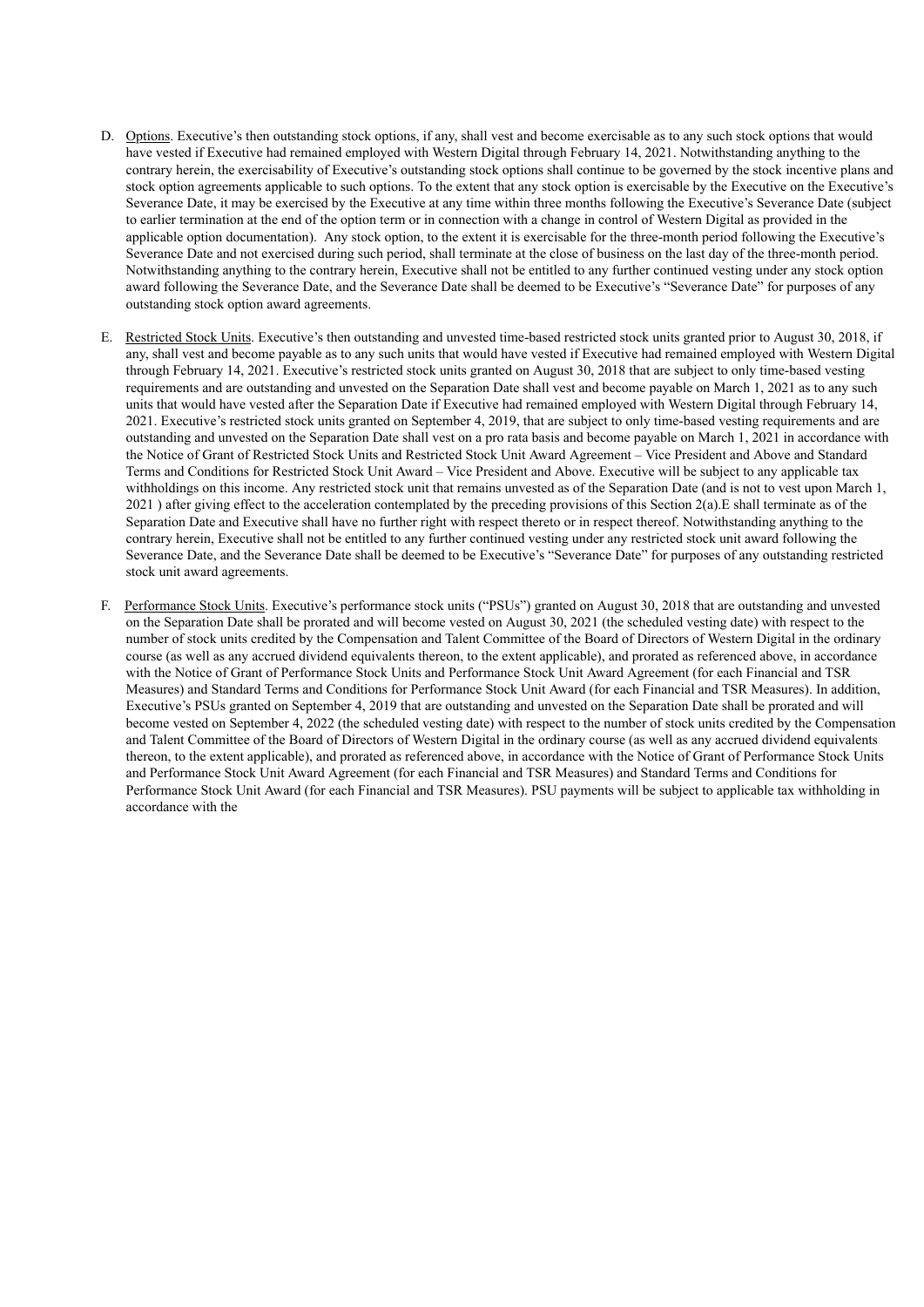applicable award terms and conditions. Any PSUs that remain unvested as of the Separation Date (and are not to vest on August 30, 2021 and September 4, 2022, respectively) after giving effect to the acceleration contemplated by the preceding provisions of this Section 2(a).F shall terminate as of the Separation Date and Executive shall have no further right with respect thereto or in respect thereof.

G. Outplacement Services. Executive shall receive Tier I Executive Outplacement Services for a period of 12 months to be provided by a vendor approved by Western Digital, at Western Digital's sole discretion, for the use of Executive only ("Outplacement Services"). These services are not transferable or assignable to any other person. Executive is not entitled to the cash value of these services, which must be commenced within 30 days of the Separation Date. If tax withholding is required with respect to the Outplacement Services, Executive will make arrangements satisfactory to Western Digital to satisfy such withholding obligations.

Notwithstanding anything to the contrary herein or in any other plan, agreement or arrangement, Executive shall not be entitled to any further additional or continued vesting as to any stock option, stock unit, RSU or other equity or equity-based award on or following the Separation Date except as expressly provided in Sections 2(a).D-G above, and the Separation Date shall be deemed to be Executive's "Separation Date" (or any similar applicable defined term) for purposes of any outstanding stock option, stock unit, PSU, or other equity or equity-based award agreements.

(b) By signing this Agreement, Executive acknowledges and agrees that Executive shall not accrue or be entitled to any payments or benefits beyond the Separation Date except for the Separation Benefits listed in Section 2(a) of the Agreement. Executive acknowledges that the Separation Benefits are an additional benefit beyond that to which Executive is entitled to, and given in consideration for Executive's promises in this Agreement, and that such Separation Benefits are contingent upon Executive's execution of and not revoking this Agreement. The Separation Benefits are inclusive of any and all of Executive's incurred or alleged fees, expenses, and/or costs which relate in any way to Western Digital, including attorney's fees.

(c) The amount of the Severance Payment, COBRA Payment, and the Incentive Payment provided for in Section 2(a).A-C and (if required under applicable tax law) the amounts paid or provided as the Outplacement Services, will be reported on Executive's Form W-2 as income for Executive in the applicable year. In addition, amounts relating to the vesting or payment of stock units and PSUs, as well as amounts relating to the exercise of certain stock options, will be reported on Executive's Form W-2 as income in the applicable year.

# 3. General Release By Executive

A. Executive understands and agrees that, by signing this Agreement, in exchange for the Separation Benefits that Executive will receive under Section 2(a) above, Executive is waiving, releasing and discharging, and promising not to sue, Western Digital Corporation and each and all of its divisions, subsidiaries, parents, predecessors, successors, assigns, and affiliated or related corporations and entities, past and present, including but not limited to Western Digital Technologies, Inc., Western Digital (Fremont), LLC, WD Media, LLC, and HGST, Inc., as well as each and all of its and their owners, trustees, officers, directors, managers, shareholders, members, partners, administrators, fiduciaries, representatives, attorneys, assignees, successors, insurers, benefit plans, agents and employees, past and present, and each of them (collectively, "Released Parties"), from and with respect to any and all claims, wages, demands, actions, class actions, rights, liens, agreements, contracts, covenants, suits, causes of action, charges, grievances, obligations, debts, costs, expenses, penalties, attorneys' fees, damages, judgments, orders and liabilities of any kind, known or unknown, suspected or unsuspected, and whether or not concealed or hidden, arising out of or in any way connected with Executive's employment relationship with, or the termination of Executive's employment with, any of the Released Parties, including but in no way limited to, any act or omission committed or omitted prior to the date of execution of this Agreement. This general release of claims includes, but is in no way limited to,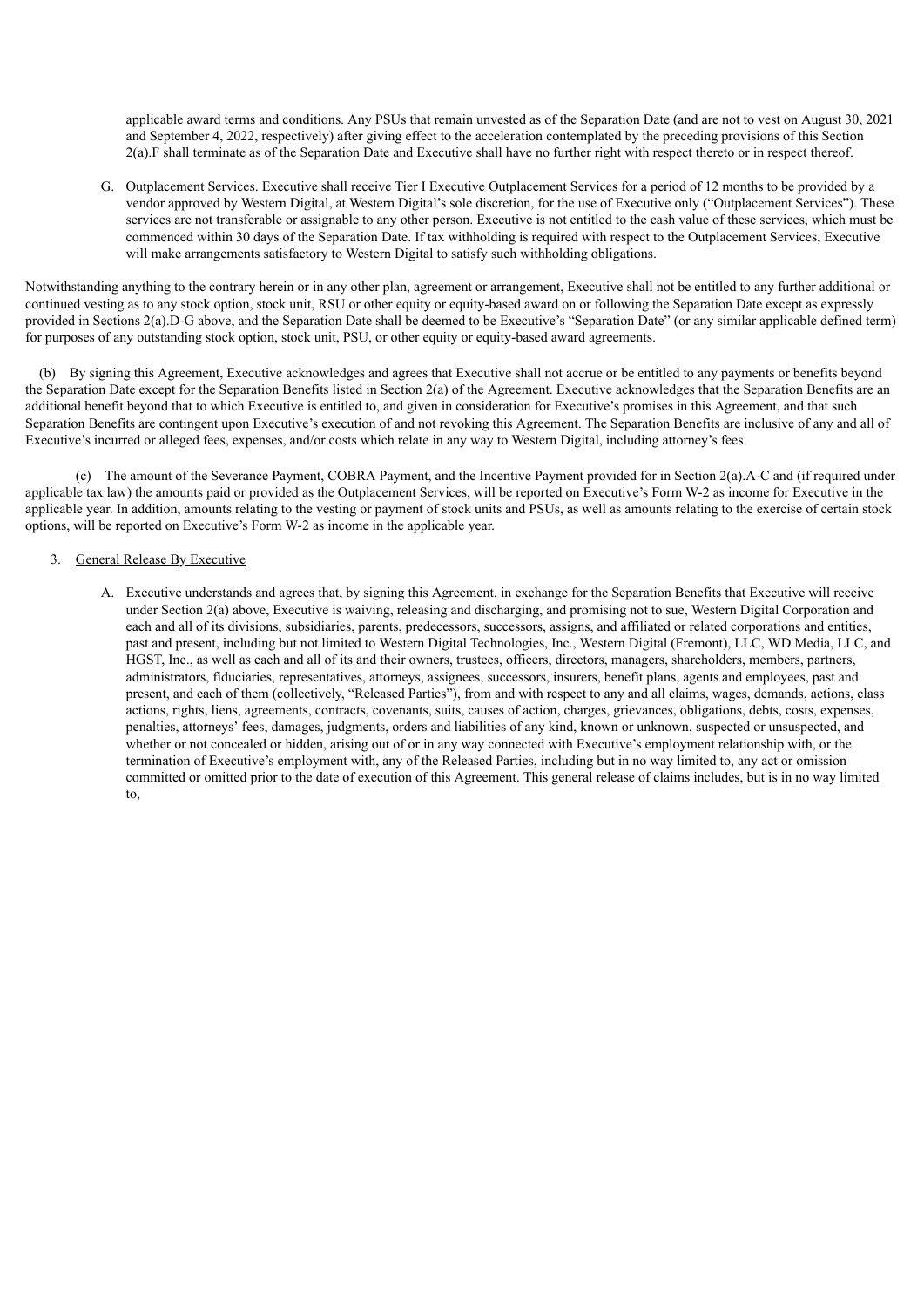any and all wage and hour claims, claims for wrongful discharge, breach of contract, violation of public policy, tort, or violation of any statute, constitution or regulation, including but not limited to any claim under Title VII of the Civil Rights Act of 1964, the Age Discrimination in Employment Act of 1967, as amended ("ADEA"), the Employee Retirement Income Security Act of 1974 ("ERISA"), the Americans with Disabilities Act of 1990, the Older Workers Benefits Protection Act ("OWBPA"), the Fair Labor Standards Act ("FLSA"), the federal Consolidated Omnibus Budget Reconciliation Act of 1985 ("COBRA") and Cal-COBRA, the Immigration and Nationality Act section 1324a, the federal Worker Adjustment and Retraining Notification Act ("WARN"), California WARN Labor Code sections 1400 *et seq*., the California Fair Employment and Housing Act ("FEHA"), the Family and Medical Leave Act of 1993 ("FMLA"), the California Family Rights Act ("CFRA"), the California Labor Code and Industrial Welfare Commission Wage Orders, or any other federal, state or local laws, regulations or ordinances, and any claim for severance pay, bonus, sick leave, holiday pay, vacation pay, life insurance, health or medical insurance or any other fringe benefit, or disability, and every type of relief (legal, equitable and otherwise) available to Executive, from the beginning of time to the date Executive signs this Agreement.

- B. The foregoing release does not extend to Executive's right to receive (i) any vested rights or benefits under the terms of any "employee benefit plan," as defined in Section 3(3) of ERISA or any Western Digital nonqualified deferred compensation plan; (ii) Executive's vested rights, if any, under any stock option grant or stock award pursuant to the terms of such grant agreement or applicable equity award plan; (iii) indemnification under California Labor Code § 2802 California Corporations Code §317, Western Digital's by-laws, any indemnification agreement between Western Digital and Executive, or any other federal or state statute, law, regulation or provision that confers upon Executive a right to defense or indemnification arising out of the services he performed for Western Digital or any of the Releasees; or (iv) any other rights or claims under applicable federal, state or local law that cannot be waived or released by private agreement as a matter of law. Executive understands that nothing in the release shall preclude Executive from filing a claim for unemployment or workers compensation insurance. Executive further understands that nothing in this Release or Agreement, including the provisions addressing General Release by Executive, Litigation and Investigation Cooperation, and/or confidentiality obligations, is intended to or shall limit, prevent, impede or interfere with Executive's participation in government investigations, testifying in proceedings brought by a government agency regarding the Company's past or future conduct, or voluntarily communicating, without prior notice to or approval by the Company, with the government (including, but not limited to, government agencies such as the Securities and Exchange Commission, Equal Employment Opportunity Commission, and the National Labor Relations Board) about a potential violation of law or regulation. Notwithstanding the above, unless otherwise prohibited by law, by signing this Agreement, Executive expressly acknowledges and agrees to release and waive any right to claim or recover, and will not accept, any form of monetary or other damages or any other form of relief from Western Digital in connection with any charge, complaint, or lawsuit filed by Executive or by anyone else on Executive's behalf, for any released claims.
- C. This general release applies to claims or rights that Executive may possess either individually or as a class member, and Executive waives and releases any right to participate in or receive money or benefits from any class action settlement or judgment after the date this Agreement is signed that relates in any way to Executive's employment with Western Digital.
- D. This general release is binding on Executive's heirs, family members, dependents, beneficiaries, executors, administrators, successors and assigns.
- E. The obligations stated in this general release are intended as full and complete satisfaction of any and all claims the Executive has now or has had in the past. By signing this general release, Executive specifically represents that Executive has made reasonable effort to become fully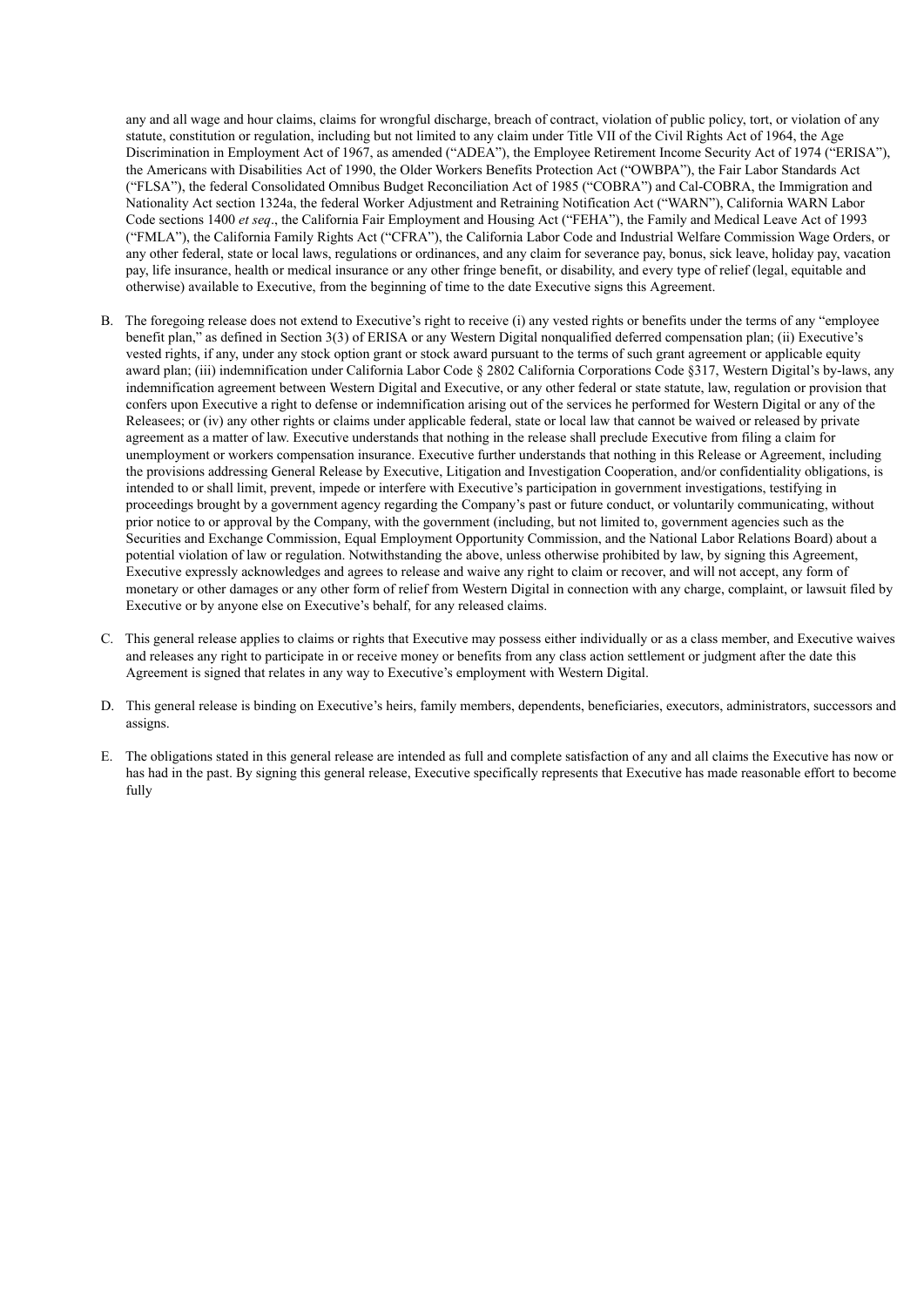apprised of the nature and consequences of this general release, and that Executive understands that if any facts with respect to any matter covered by this release are found to be different from the facts Executive now believes to be true, Executive accepts and assumes that risk and agrees that this general release shall be effective notwithstanding such differences. Executive expressly agrees that this release shall extend and apply to all unknown, unsuspected and unanticipated injuries and damages.

- F. Executive represents and warrants that neither Medicare nor Medicaid has made any payment for medical services or items pursuant to 42 U.S.C. § 1395y and the corresponding regulations, or otherwise, relating to the Released Matter. "Released Matter" means any released accident, occurrence, injury, illness, disease, loss, claim, demand, damages, or matter that is subject to this Agreement and the releases herein. Executive acknowledges and agrees that neither Western Digital nor any of the Released Parties has any obligation or responsibility to reimburse Medicare, Medicaid, the Centers for Medicare and Medicaid Services, or any other entity or person for any past or future injury related medical expenses that have arisen or may hereafter arise out or relate in any way to the Released Matters. Executive acknowledges and agrees that it is Executive's responsibility alone to reimburse such entities for any payments made on their behalf for such past or future medical expenses, if any, and Executive agrees to indemnify and hold harmless Western Digital and the Released Parties from any and all claims, demands, liens, subrogated interests and/or causes of action of any nature or character that have been or may in the future be asserted by Medicare and/or Medicaid and/or persons acting on behalf of Medicare and/or Medicaid concerning medical, hospital, or other expenses arising of the Released Matters, or concerning any claim based on inaccurate or inadequate information provided by Executive concerning Executive's status as a Medicare or Medicaid beneficiary.
- G. Executive promises not to pursue any claim that Executive has settled by this release. If Executive breaks this promise, Executive agrees to pay all of Western Digital's costs and expenses (including reasonable attorneys' fees) related to the defense of any claims. Executive understands that nothing in this Agreement shall be deemed to preclude Executive from challenging the knowing and voluntary nature of this release before a court or the Equal Employment Opportunity Commission ("EEOC"), or from filing a charge with the EEOC, the National Labor Relations Board, or any other federal, state or local agency charged with the enforcement of any employment laws. Executive expressly acknowledges and agrees, however, that, by signing this release, Executive is waiving the right to, and will not accept, any form of monetary or other damages or any other form of relief from Western Digital based on claims asserted in such a charge or complaint.

4. 1542 Waiver. It is Executive's intention in signing this Agreement that the general release of claims should be effective as a bar to each and every claim, demand and cause of action stated above. In furtherance of this intention, Executive hereby expressly waives any and all rights and benefits conferred upon Executive by the provisions of SECTION 1542 OF THE CALIFORNIA CIVIL CODE and expressly consents that this Agreement shall be given full force and effect according to each and all of its express terms and provisions, including those relating to unknown and unsuspected claims, demands and causes of action, if any, as well as those relating to any other claims, demands and causes of action referred to above. SECTION 1542 provides:

"A GENERAL RELEASE DOES NOT EXTEND TO CLAIMS THAT THE CREDITOR OR RELEASING PARTY DOES NOT KNOW OR SUSPECT TO EXIST IN HIS OR HER FAVOR AT THE TIME OF EXECUTING THE RELEASE, AND, THAT IF KNOWN BY HIM OR HER, WOULD HAVE MATERIALLY AFFECTED HIS OR HER SETTLEMENT WITH THE DEBTOR OR RELEASED PARTY."

Executive acknowledges and understands the significance and consequence of such release and such specific waiver of SECTION 1542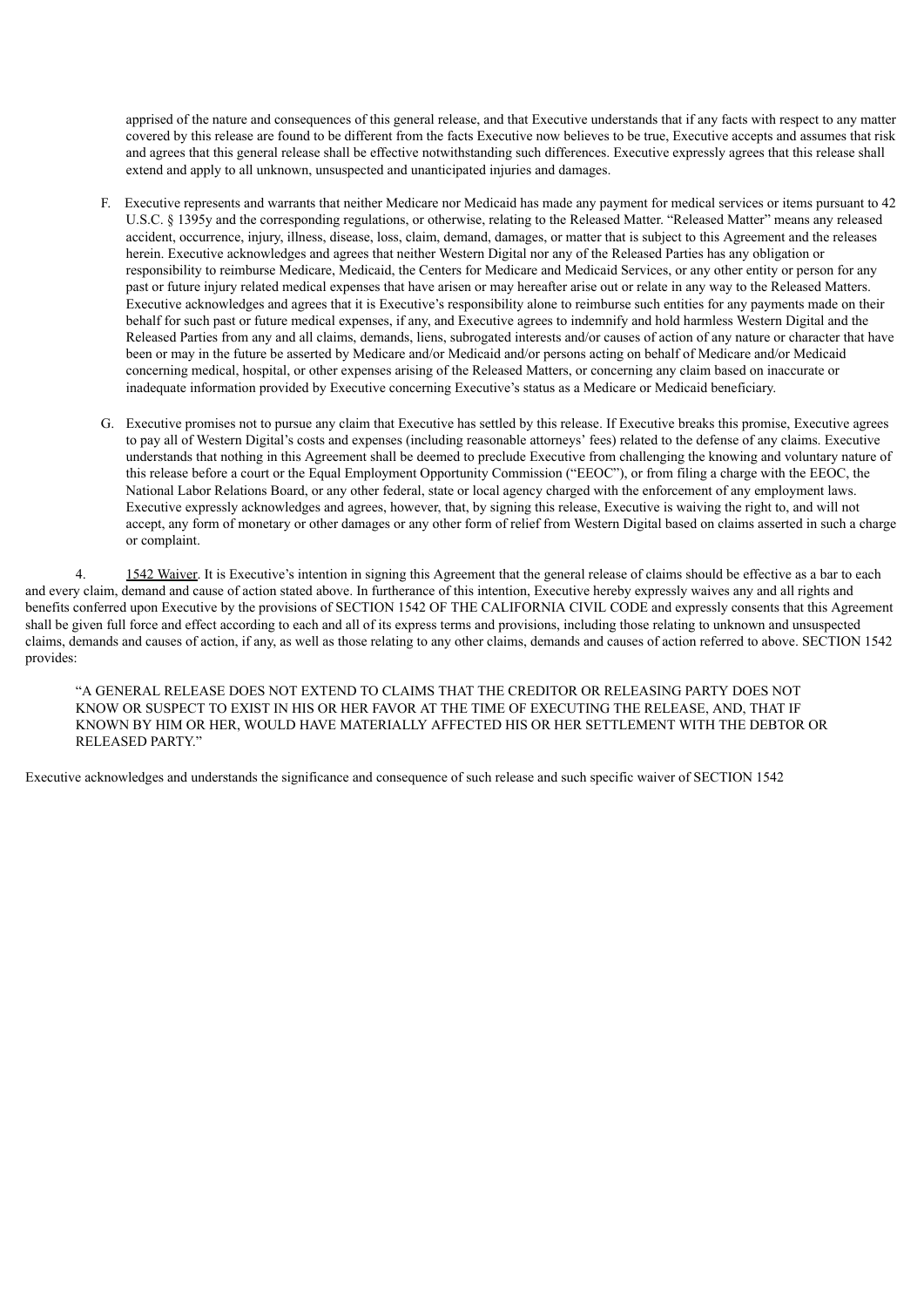5. Acknowledgements. Executive acknowledges and agrees that Executive has not suffered any on-the-job injury for which Executive has not already filed a claim. Executive has not been retaliated against for reporting any allegations of wrongdoing by Western Digital or its officers, including any allegations of corporate fraud.

Waiver of Rights Under Age Discrimination in Employment Act of 1967. Executive expressly acknowledges and agrees that, by entering into this General Release, Employee is waiving and releasing any rights or claims that Executive may have arising under the Age Discrimination in Employment Act of 1967 ("ADEA"), as amended, which may have arisen on or before the date of execution of this General Release, and that this waiver and release is knowing and voluntary. Executive also expressly acknowledges and agrees that:

(a) In return for this waiver and release, Executive will receive consideration, i.e., something of value, beyond that to which Executive was already entitled before entering into this General Release;

(b) Executive is hereby advised in writing by this General Release to consult with an attorney before signing this General Release;

(c) When given a copy of this General Release, Executive was informed that Executive had twenty-one (21) days within which to consider it; and

(d) Executive was informed that Executive has seven (7) days following Executive's execution of this General Release in which to revoke its execution, in writing to Western Digital's Executive Vice President and Chief Legal Officer, and that this General Release will not become effective or enforceable until the revocation period has expired.

In the event Executive signs this General Release and returns it to Western Digital in less than the 21-day period identified above, Executive hereby acknowledges that Executive has freely and voluntarily chosen to waive the time period allotted for consideration of this General Release. This General Release will become effective and enforceable seven (7) days following execution by Employee, unless Executive revokes it during the seven-day period consistent with the terms of this Section. The parties agree that no change to this General Release, whether material or immaterial, will restart the running of the twenty-one (21) day period. In the event that Executive exercises Executive's right of revocation during the seven-day revocation period, neither Western Digital nor Executive will have any obligations under this General Release. Nothing in this Paragraph prevents or precludes Executive from challenging or seeking a determination in good faith of the validity of this waiver under the ADEA, nor does it impose any condition precedent, penalties or costs from doing so, unless specifically authorized by federal law.

7. Denial of Liability. This Agreement does not constitute an admission by Western Digital of any violation of federal, state or local law, ordinance or regulation or of any liability or wrongdoing whatsoever. Neither this Agreement nor anything in this Agreement shall be construed to be or shall be admissible in any proceeding as evidence of liability or wrongdoing by Western Digital. This Agreement may be introduced, however, in any proceeding to enforce the Agreement.

8. Confidentiality. Executive agrees that the terms and conditions of this Agreement shall remain confidential as between the parties and, unless required by law, Executive shall not disclose them to any other person, other than to Executive's legal and financial advisors or members of Executive's immediate family, who shall also be advised of its confidentiality and who shall agree to be bound by this confidentiality agreement. Without limiting the generality of the foregoing, Executive specifically agrees not to disclose information regarding this Agreement to any current or former employee of Western Digital. Executive agrees that disclosure by Executive in violation of the foregoing shall constitute and be treated as a material breach of this Agreement.

Confidential and Proprietary Information. Executive acknowledges that by reason of Executive's position with Western Digital, Executive has been given access to confidential, trade secret, proprietary or private materials or information regarding Western Digital's business. Executive represents that Executive has held all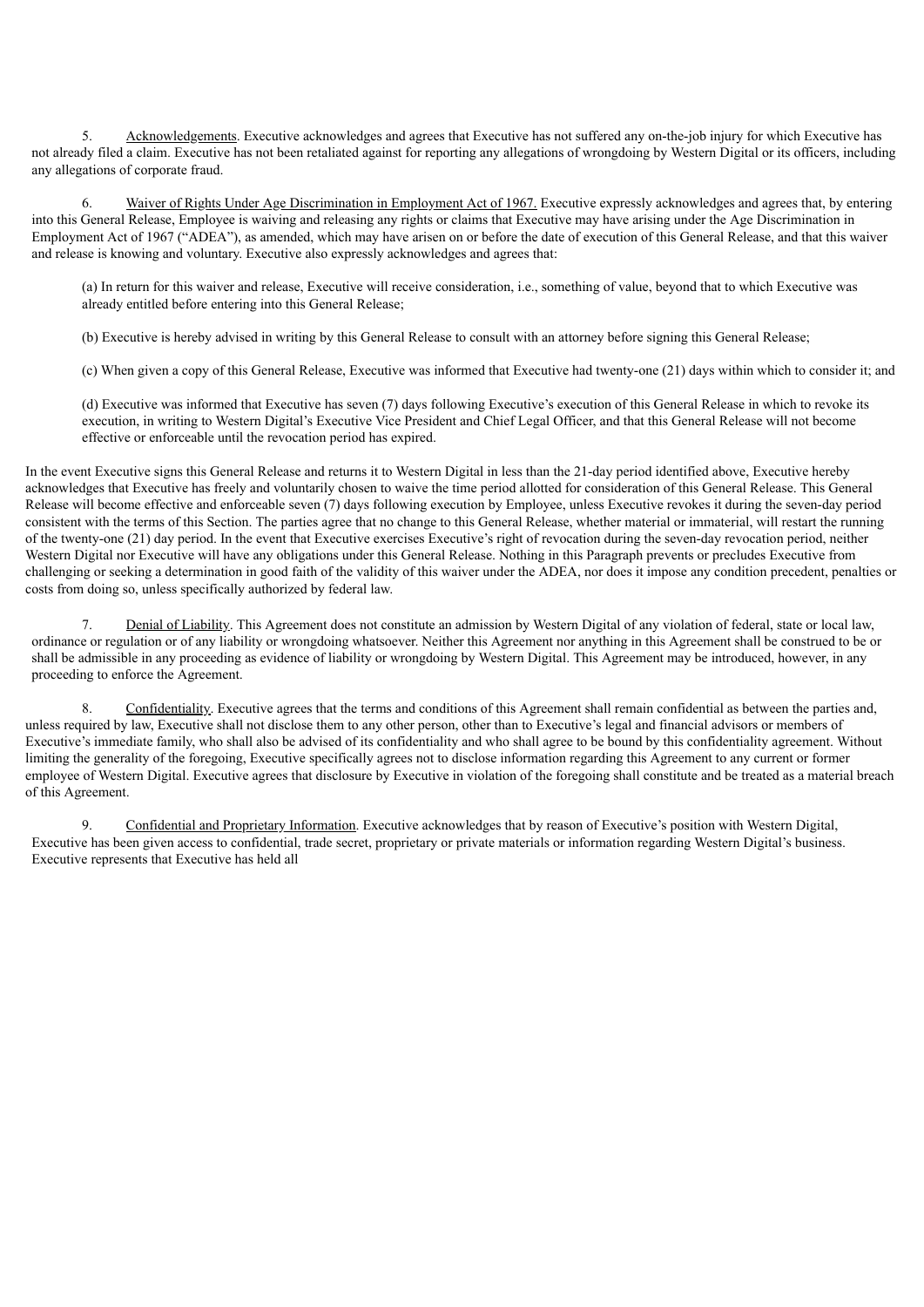such information confidential and will continue to do so, and that Executive will not use such information without the prior written consent of Western Digital. Executive may continue to receive and be entrusted with confidential material through the Separation Date. In addition, Executive agrees that Executive's obligations under the Employee Invention and Confidentiality Agreement, if Executive is subject to one, or any other similar Western Digital or Released Party agreement or policy relating to confidential information, employee inventions, nonsolicitation, noncompetition, or similar matters to which Executive is now subject ("Surviving Agreements") continue in effect per the terms of those agreements. Executive represents that Executive has returned all confidential, proprietary and trade secret information within Executive's possession or control to Western Digital or will make best efforts to do so on or before the Separation Date*.* Executive understands that confidential trade secrets, proprietary information and confidential business information of Western Digital affects the successful conduct of Western Digital's business and its goodwill. Executive hereby acknowledges that the sale or unauthorized use or disclosure of any confidential, trade secret, proprietary or private materials or information regarding Western Digital's business by any means whatsoever shall constitute "Unfair Competition." Executive agrees that Executive shall not engage in Unfair Competition at any time. Executive also understands that pursuant to the Defend Trade Secrets Act of 2016, 18 USC § 1833(b), Executive shall not be held criminally or civilly liable under any Federal or State Trade secret law for the disclosure of a trade secret that is made (a) in confidence to a Federal, State, or local government official, either directly or indirectly, or to an attorney, for the sole purpose of reporting or investigating a suspected violation of law; or (b) in a complaint or other document filed in a lawsuit or other proceeding, if such filing is made under seal.

Return of Company Property. Executive warrants and represents that Executive will return all company equipment, including, but not limited to, keys or means of access to Western Digital's facilities or parking structures, computers, cell phones, personal data assistants, and notebooks within Executive's possession or control, and not previously delivered to Western Digital, on or before Executive's Separation Date. Executive will also return all information, materials, documents, memoranda, reports, files, samples, books, correspondence, lists, programs, documentation, and/or other related materials produced as a result of Executive's employment with Western Digital (including copies) within Executive's possession or control, and not previously delivered to Western Digital, no later than Executive's Separation Date.

11. Non-Solicitation. Executive promises and agrees that she will not, during the twelve (12) months following the Separation Date, directly or indirectly (a) solicit or recruit any individual causing them to terminate employment with Western Digital in order to become an employee, consultant or independent contractor for Executive or any other person or entity; or (b) solicit for competitive business purposes any customer of Western Digital or its affiliates (who is or became a customer during the term of Executive's employment and whose information constitutes Western Digital's trade secret under applicable law). Executive acknowledges that the restrictions contained in this paragraph are reasonable to protect the stability of Western Digital's workforce and to protect the confidential, proprietary and trade secret information of Western Digital, and that Western Digital would suffer irreparable harm if Executive fails to comply with the promises in this paragraph.

Litigation and Investigation Cooperation. Executive agrees to cooperate with Western Digital regarding any threatened, pending or subsequently filed litigation, claims, or other disputes, or in any investigation or proceeding by any governmental agency or body, involving Western Digital that relate to matters within Executive's knowledge or responsibility during Executive's employment with Western Digital. Executive has disclosed to Western Digital's General Counsel all information within Executive's knowledge as of the date of this Agreement related to any pending or threated legal matter with which Executive has had any direct or indirect involvement. Furthermore, Executive agrees to cooperate in the prosecution of any claims and lawsuits brought by Western Digital that are currently outstanding or that may in the future be brought relating to matters which occurred during or prior to the term of Executive's employment with Western Digital. Without limiting the foregoing, Executive agrees (a) to meet with Western Digital representatives, its counsel, or other designees at mutually convenient times and places with respect to any items with the scope of this provision; (b) to provide truthful testimony regarding same to any court, agency, or other adjudicatory body; and (c) to provide Western Digital with notice of contact by any adverse party or such adverse party's representative, except as may be required by law. Western Digital will reimburse Executive for all reasonable expenses in connection with the assistance and cooperation described in this paragraph.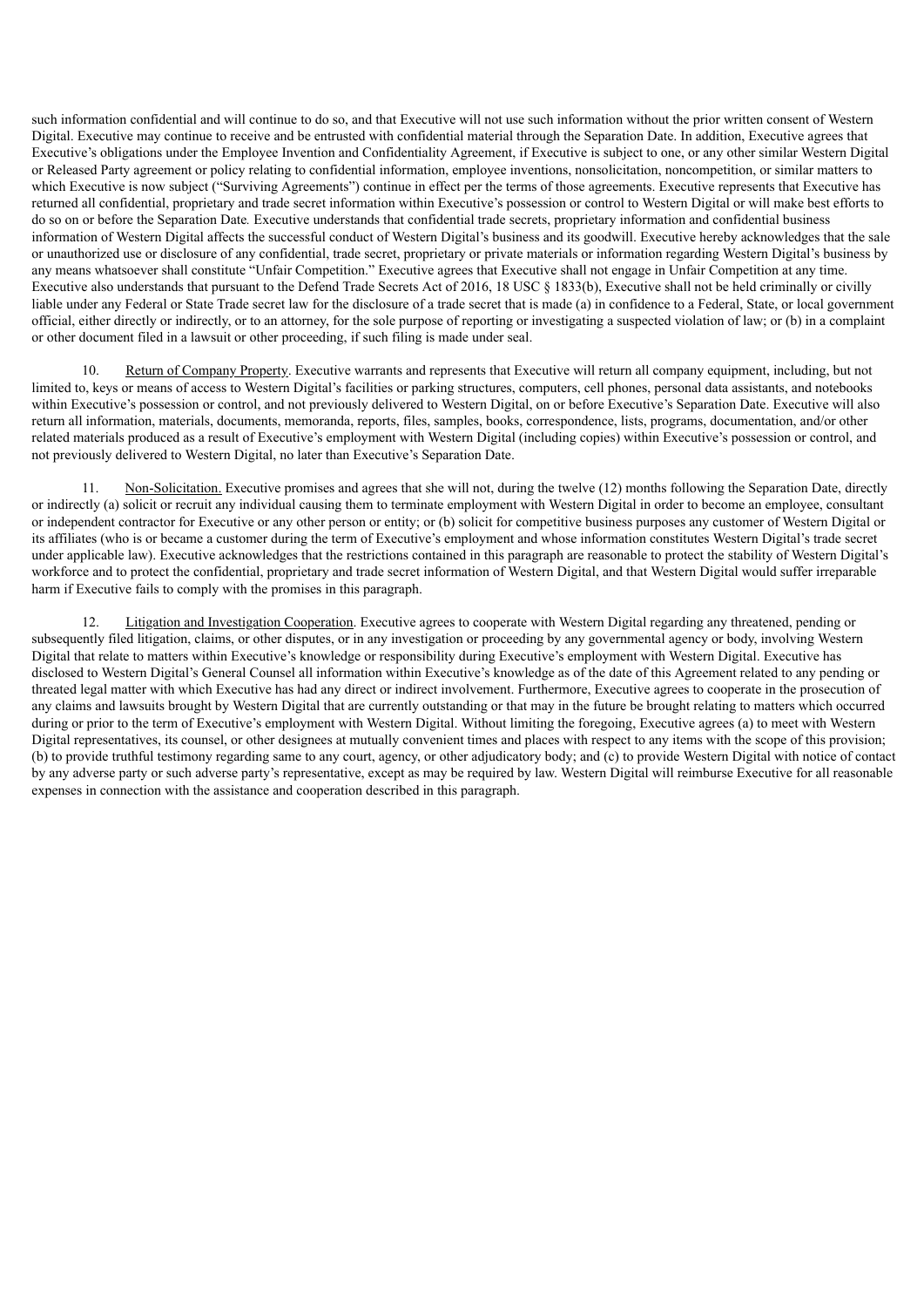13. Intellectual Property Assistance. Executive agrees to execute every lawful document that Western Digital requests her to execute (whether or not during Executive's employment with Western Digital) in connection with the protection of Western Digital's intellectual property rights. Such lawful documents include, but are not limited to, declarations and assignments including declarations of inventorship for filing and prosecuting patent applications on inventions, assignments to show title to such inventions and patent applications in Western Digital or Western Digital's designee, and assignments to show title to works of authorship and applications for copyright registration. Executive agrees that Executive shall give such further assistance, including but not limited to information and testimony pursuant to Western Digital's request (whether or not after Executive's Separation Date) in connection with its defense, assertion, or protection of Western Digital's intellectual property rights. Western Digital shall reimburse Executive for all reasonable out of pocket expenses incurred in providing assistance pursuant to this provision.

14. Non-Disparagement. Executive agrees that Executive shall not (a) directly or indirectly, make or ratify any statement, public or private, oral or written, to any person that disparages, either professionally or personally, Western Digital, as well as its directors, officers, and employees, past and present, and each of them, in each such case in his or her capacity as a service provider to Western Digital, or (b) make any statement or engage in any conduct that has the purpose of materially disrupting the business of Western Digital. In the event Western Digital receives inquiries from potential employers regarding Executive, Western Digital will provide only Executive's dates of employment, position history, and compensation. Executive agrees that Executive will direct all reference inquiries to HR department (HR Central at 866-823-8775). Nothing herein shall in any way prohibit Executive or Western Digital from disclosing such information as may be required by law, or by judicial or administrative process or order or the rules of any securities exchange or similar self-regulatory organization applicable to Executive or Western Digital.

15. Repayment Provision Upon Re-employment. Executive agrees to repay Western Digital a pro rata portion of the Separation Benefits paid to Executive under Section 2 of this Agreement if Executive obtains re-employment with Western Digital, including any of its related entities, within the period of time after execution of the Agreement as set forth in Section 2 for which Western Digital contemplates paying Executive Separation Benefits. For example, if Executive is paid two weeks of Separation Benefits, but is reemployed by Western Digital one week after Executive's Separation Date, Executive must repay one week of Separation Benefits to Western Digital.

Warranty Regarding Non-Assignment. Executive warrants and represents that Executive has not heretofore assigned or transferred to any person not a party to this Agreement any released matter or any part or portion thereof and Executive shall defend, indemnify and hold harmless Western Digital from and against any claim (including the payment of attorneys<sup>5</sup> fees and costs actually incurred whether or not litigation is commenced) based on or in connection with or arising out of any such assignment or transfer made, purported or claimed.

17. Termination of Relationship. Executive and Western Digital acknowledge that any employment or contractual relationship between them shall terminate on the Separation Date, and that they have no further employment or contractual relationship except as may arise out of this Agreement and Executive's continued obligations under the Surviving Agreements.

18. Warranty Regarding Taxes. Executive agrees that Executive shall be exclusively and fully liable for the payment of any and all federal. state, and local taxes which may be due, and tax consequences, including interest and penalties, if any, as the result of the consideration received as set forth herein. Executive agrees to indemnify Western Digital for, and to hold Western Digital harmless from, any obligation, liability, taxes, penalties, costs or attorney's fees (collectively, the "Tax Liability") it may incur in connection with the failure to withhold any tax, social security, FICA, or any other amounts associated with the above-referenced payment, except to the extent such Tax Liability directly results from Western Digital's gross negligence in connection with the failure to properly withhold or report any tax, social security, FICA or other amounts associated with the above-referenced payment. Executive has not relied upon any advice from Western Digital as to the taxability of any payments hereunder, whether pursuant to federal, state or local income tax statutes or otherwise. Executive acknowledges that Western Digital does not make and has not made any representations regarding the taxability of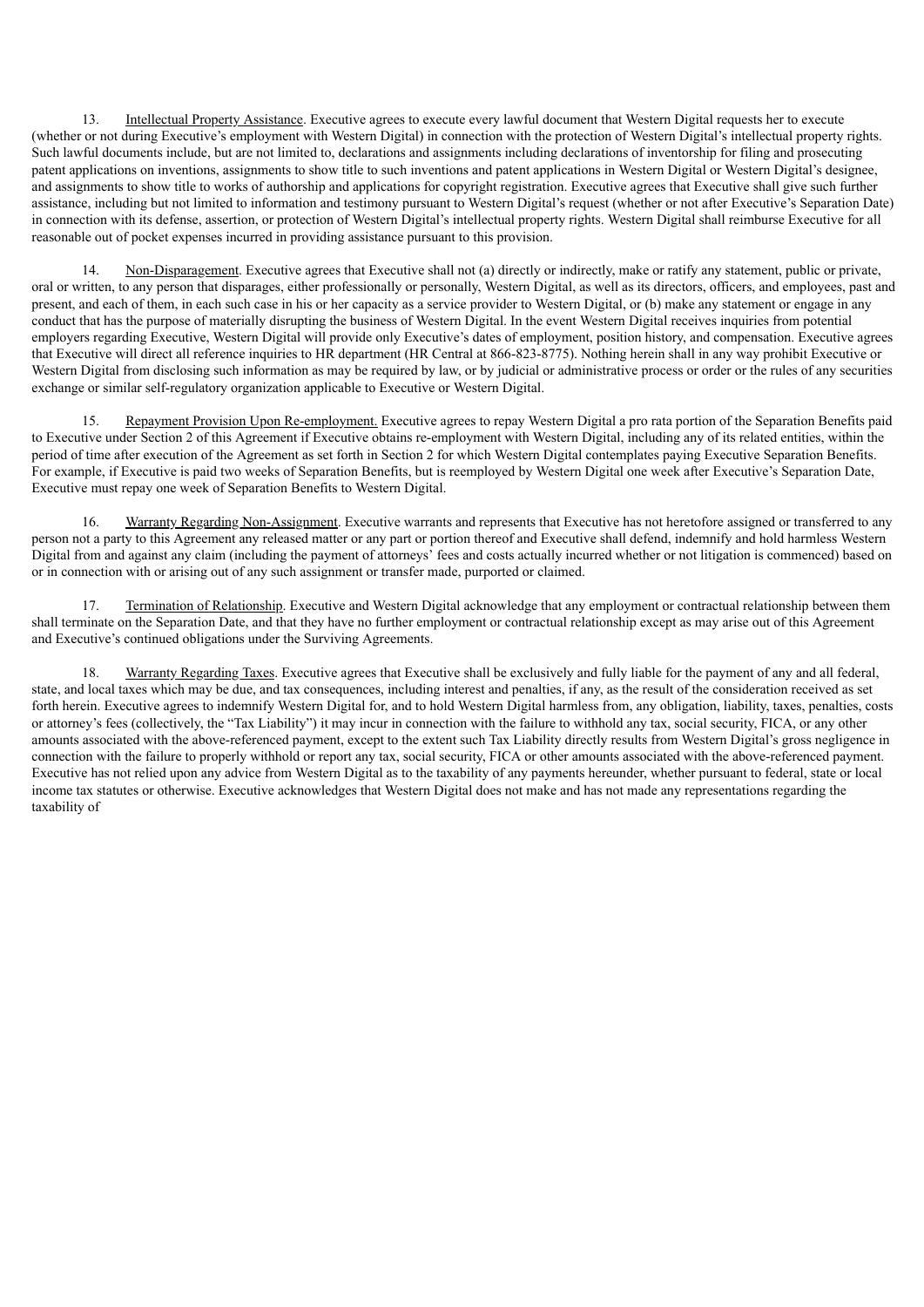the payment to Executive, and Executive has not relied upon any representation or advice by Western Digital on that subject. It is intended that the terms of this Agreement will not result in the imposition of any tax liability pursuant to Section 409A of the Internal Revenue Code of 1986, as amended. This Agreement shall be construed and interpreted consistent with that intent so as to avoid the imputation of any additional tax, penalty or interest under Section 409A of the Internal Revenue Code yet preserve (to the nearest extent possible) the intended benefit payable to the Executive.

19. Severability and Enforceability. If any provision of this Agreement or its application is held invalid, the invalidity shall not affect other provisions or applications of the Agreement which can be given effect without the invalid provision or application and, therefore, the provisions of this Agreement are declared to be severable. The parties agree that a waiver of a breach by the other party shall not operate or be construed as a waiver by that party of any subsequent breach of like or similar kind. No waiver shall be binding unless in writing and signed by the party waiving the breach.

20. Integration Clause. This Agreement, the Surviving Agreements, and the applicable equity award plans and award agreements governing outstanding equity awards (collectively, the "Integrated Agreements") constitute and contain the entire agreement and understanding concerning Executive's employment and the other matters addressed herein. The parties intend the Integrated Agreements to be a complete and exclusive statement of the terms of their agreement. The parties represent and acknowledge that they do not rely and have not relied upon any representation or statement not set forth in this Agreement. The Integrated Agreements supersede and replace all prior negotiations and agreements, proposed or otherwise, whether written or oral, between the parties concerning the subject matters contained herein. This is a fully integrated document. This Agreement may be modified only with a written instrument executed by both parties.

21. Counterparts. This Agreement may be executed in counterparts, and each counterpart, when executed, shall have the efficacy of a signed original. Photographic and facsimile copies of such signed counterparts may be used in lieu of the originals for any purpose.

22. Advice of Counsel. In entering this Agreement, the parties represent that they have had the opportunity to seek the advice of counsel of their choosing prior to executing this Agreement.

23. Attorney's Fees. The parties agree that each side shall bear their own costs and any attorney's fees incurred in connection with this Agreement, other than as may be set forth in Section 2 above. However, should Executive breach any of the provisions or obligations of this Agreement, all of which are deemed material for purposes of this Section 23, Western Digital shall be entitled to recover from Executive the reasonable attorney fees and costs that Western Digital incurs in connection with any legal dispute over Executive's breach of the Agreement.

24. Supplementary Documents. All parties agree to cooperate fully and to execute any and all supplementary documents and to take all additional actions that may be necessary or appropriate to give full force to the basic terms and intent of this Agreement and which are not inconsistent with its terms.

25. Cooperation in Drafting. Executive and Western Digital have cooperated in the drafting and preparation of this Agreement. Hence, in any construction to be made of this Agreement, the same shall not be construed against any party on the basis that the party was the drafter.

26. Headings. The section headings contained in this Agreement are inserted for convenience only and shall not affect in any way the meaning or interpretation of this Agreement.

27. Arbitration and Governing Law. This Agreement is made and entered into in the State of California and shall in all respects be interpreted, enforced and governed under the laws of said State without regard to principles of conflict of laws.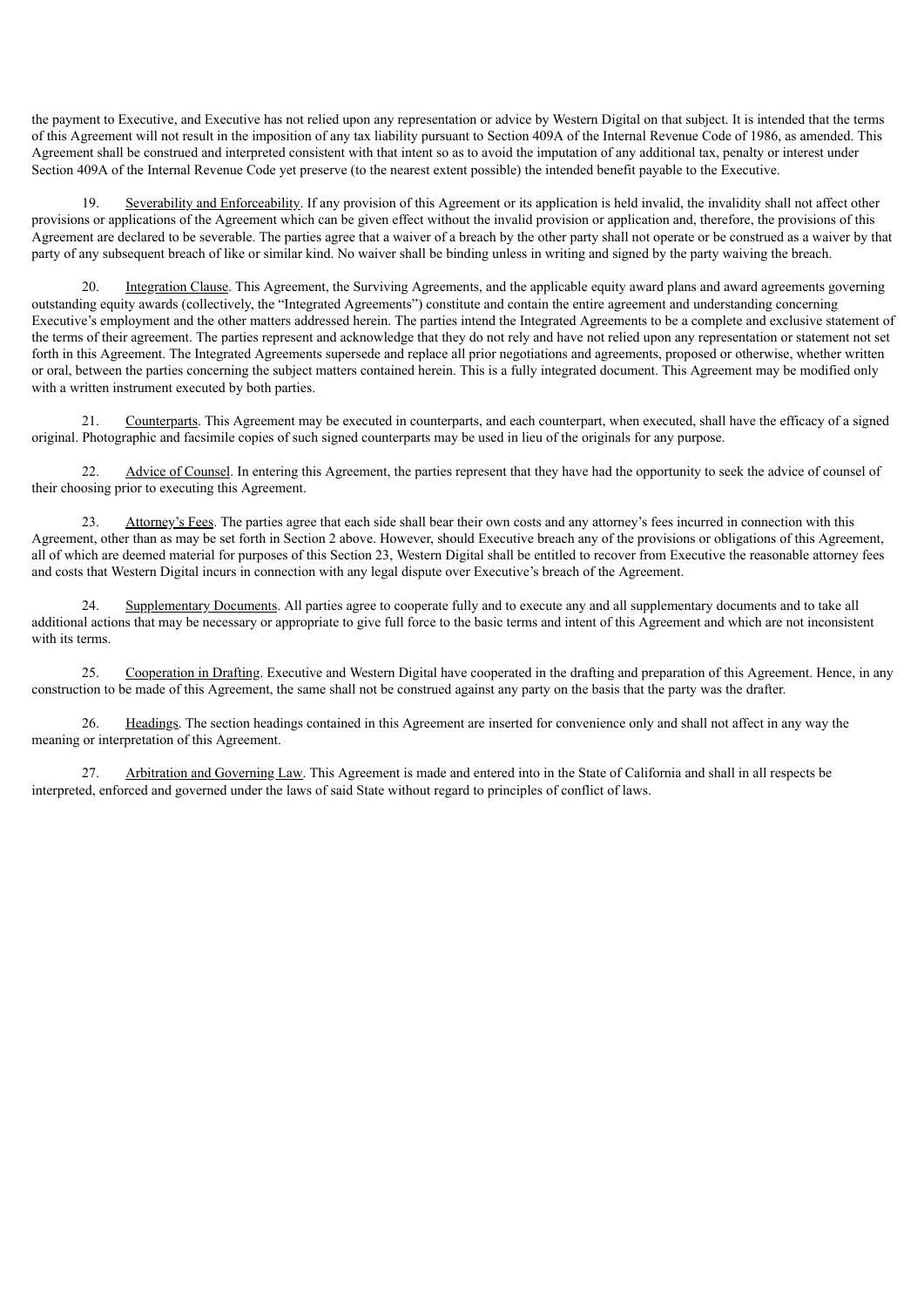- A. Provided that Executive has exhausted the claims and appeals procedure of the Plan with respect to any claim for benefits or for breach of fiduciary duty, any dispute regarding Executive's employment with Western Digital or termination of such employment, and any aspect of this Agreement (including but not limited to the enforceability, unconscionability, interpretation, construction, or breach of this Agreement), shall be governed by the Western Digital Dispute Resolution Agreement, in the event an enforceable one exists between Executive and Western Digital.
- B. In the event that an enforceable Western Digital Dispute Resolution Agreement between Executive and Western Digital does not exist, and provided that Executive has exhausted the claims and appeals procedure previously mentioned in this paragraph with respect to any claims for benefits or for breach of fiduciary duty, the following shall apply: Any dispute regarding Executive's employment with Western Digital or its termination, and any aspect of this Agreement (including but not limited to the enforceability, unconscionability, interpretation, construction, or breach of this Agreement, except as expressly provided otherwise herein) shall be settled by final and binding arbitration before a single arbitrator in the county in which Executive worked in accordance with the JAMS Employment Arbitration Rules and Procedures ("Rules") as the exclusive remedy for such dispute, and judgment upon the award rendered by the arbitrator may be entered in any court having jurisdiction thereof. A copy of the Rules can be found at: http://www.jamsadr.com/rulesemployment-arbitration. The arbitration proceedings do not provide for jury trials, but for a hearing before one independent, neutral arbitrator. Therefore, in agreeing to arbitrate claims, both Executive and Western Digital and its affiliates are waiving a trial or hearing before a jury. Any claim shall be brought in the parties' individual capacity, and not as a plaintiff or class member in any purported or actual class or collective action proceeding, and accordingly Executive waives all purported and actual class and collective action claims, unless applicable law prohibits such waiver, which itself, notwithstanding the foregoing, shall be a question for a court of competent jurisdiction to resolve. In the event of (1) a California Private Attorney General Action claim; (2) a purported or actual class or collective action claim determined to be non-waivable pursuant to applicable law; or (3) any claim determined to be non-arbitrable pursuant to applicable law, such claim(s) shall be brought as a civil action and the parties shall seek such civil action to be stayed pending resolution of all arbitrable claims in arbitration.
- C. This arbitration provision shall be viewed as a post-employment agreement, with both Executive and Western Digital splitting equally any fees of the arbitrator and JAMS.

28. Injunctive Relief. Either party may apply to the arbitrator for preliminary injunctive relief until the arbitration award is rendered or the controversy is otherwise resolved. Either party also may, without waiving any remedy under this paragraph, seek from any court having jurisdiction any interim or provisional relief that is necessary to protect the rights of that party, pending the establishment of the arbitral tribunal.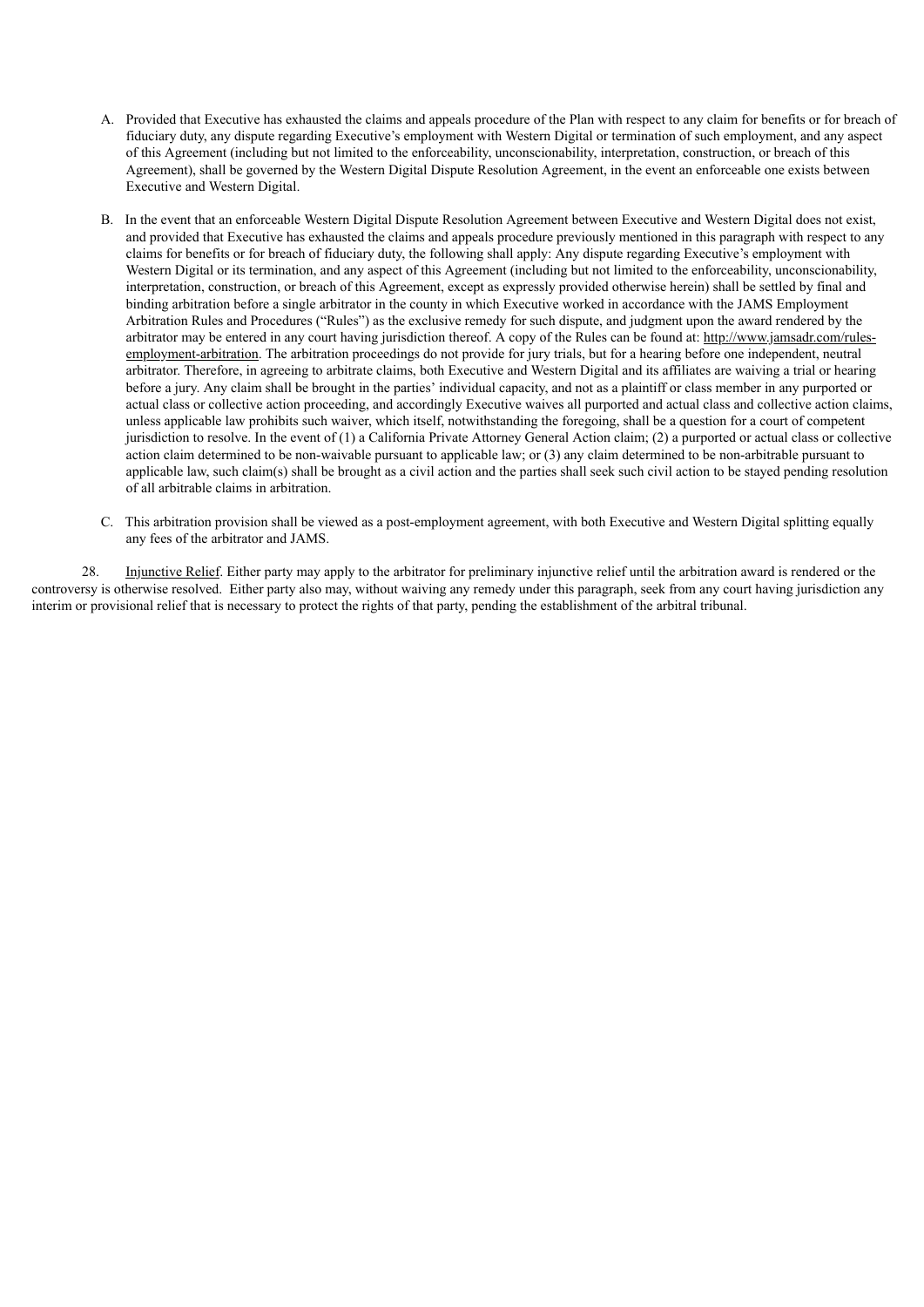IN WITNESS WHEREOF, the undersigned have read and understand the consequences of this Agreement and voluntarily sign it. The undersigned declare under penalty of perjury under the laws of the State of California that the foregoing is true and correct.

| day of<br>August, 2020 |                                   |
|------------------------|-----------------------------------|
|                        |                                   |
| Print Name:            | Mike Cordano                      |
| Signature:             | /s/Michael D. Cordano             |
| day of<br>August 2020  |                                   |
| "WESTERN<br>DIGITAL"   |                                   |
| Print Name:            | Lori Sundberg                     |
| Title:                 | Chief Human Resources Officer, HR |
| Signature:             | /s/Lori Sundberg                  |
|                        | "EXECUTIVE"                       |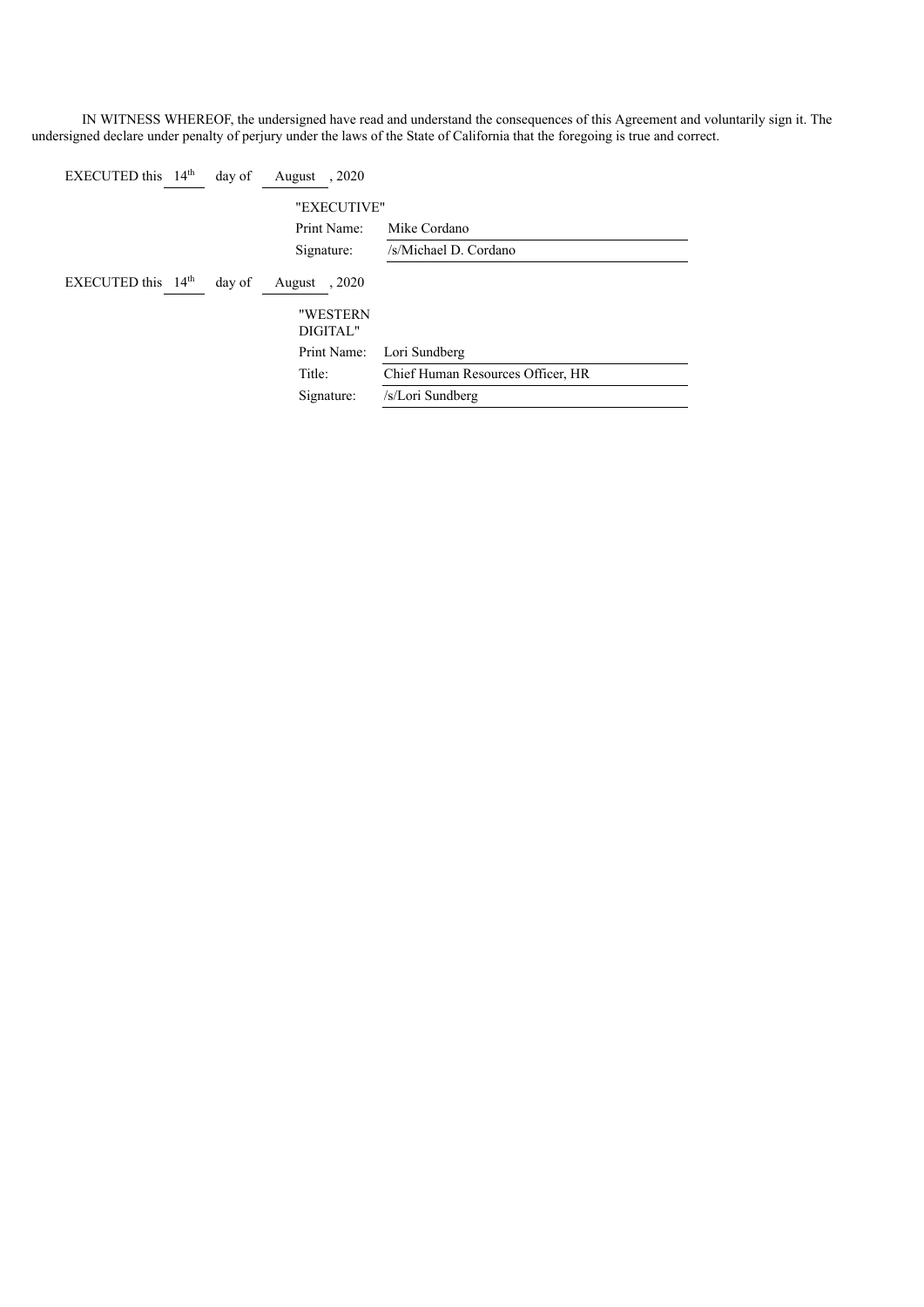# **CERTIFICATION OF PRINCIPAL EXECUTIVE OFFICER PURSUANT TO SECTION 302 OF THE SARBANES-OXLEY ACT OF 2002**

<span id="page-64-0"></span>I, David V. Goeckeler, certify that:

1. I have reviewed this Quarterly Report on Form 10-Q of Western Digital Corporation;

2. Based on my knowledge, this report does not contain any untrue statement of a material fact or omit to state a material fact necessary to make the statements made, in light of the circumstances under which such statements were made, not misleading with respect to the period covered by this report;

3. Based on my knowledge, the financial statements, and other financial information included in this report, fairly present in all material respects the financial condition, results of operations and cash flows of the registrant as of, and for, the periods presented in this report;

4. The registrant's other certifying officer(s) and I are responsible for establishing and maintaining disclosure controls and procedures (as defined in Exchange Act Rules 13a-15(e) and 15(d)-15(e)) and internal control over financial reporting (as defined in Exchange Act Rules 13a-15(f) and 15d-15(f)) for the registrant and have:

a. Designed such disclosure controls and procedures, or caused such disclosure controls and procedures to be designed under our supervision, to ensure that material information relating to the registrant, including its consolidated subsidiaries, is made known to us by others within those entities, particularly during the period in which this report is being prepared;

b. Designed such internal control over financial reporting, or caused such internal control over financial reporting to be designed under our supervision, to provide reasonable assurance regarding the reliability of financial reporting and the preparation of financial statements for external purposes in accordance with generally accepted accounting principles;

c. Evaluated the effectiveness of the registrant's disclosure controls and procedures and presented in this report our conclusions about the effectiveness of the disclosure controls and procedures, as of the end of the period covered by this report based on such evaluation; and

d. Disclosed in this report any change in the registrant's internal control over financial reporting that occurred during the registrant's most recent fiscal quarter (the registrant's fourth fiscal quarter in the case of an annual report) that has materially affected, or is reasonably likely to materially affect, the registrant's internal control over financial reporting; and

5. The registrant's other certifying officer(s) and I have disclosed, based on our most recent evaluation of internal control over financial reporting, to the registrant's auditors and the audit committee of the registrant's board of directors (or persons performing the equivalent functions):

a. All significant deficiencies and material weaknesses in the design or operation of internal control over financial reporting which are reasonably likely to adversely affect the registrant's ability to record, process, summarize and report financial information; and

b. Any fraud, whether or not material, that involves management or other employees who have a significant role in the registrant's internal control over financial reporting.

/s/ David V. Goeckeler

David V. Goeckeler *Chief Executive Of icer*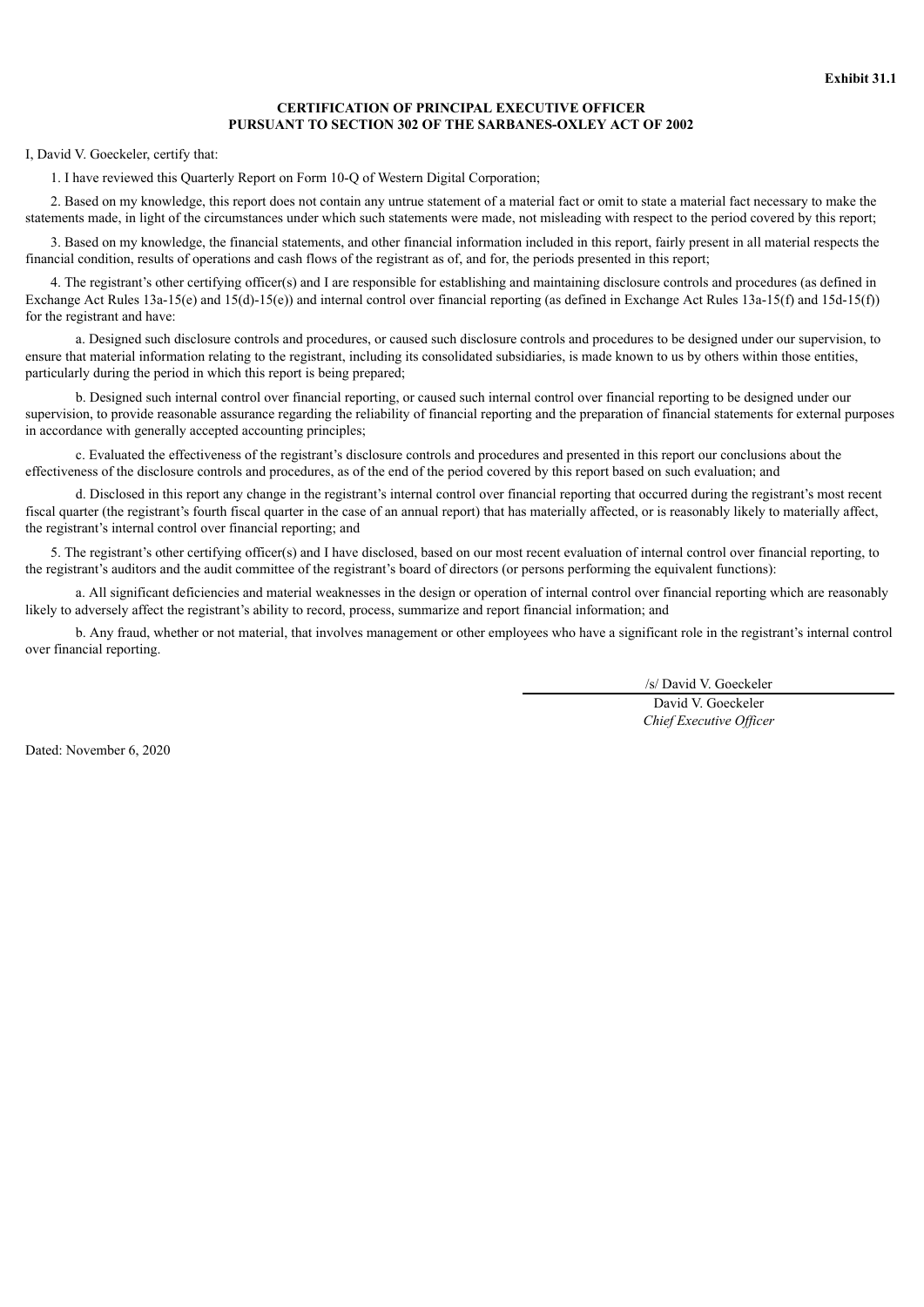# **CERTIFICATION OF PRINCIPAL FINANCIAL OFFICER PURSUANT TO SECTION 302 OF THE SARBANES-OXLEY ACT OF 2002**

<span id="page-65-0"></span>I, Robert K. Eulau, certify that:

1. I have reviewed this Quarterly Report on Form 10-Q of Western Digital Corporation;

2. Based on my knowledge, this report does not contain any untrue statement of a material fact or omit to state a material fact necessary to make the statements made, in light of the circumstances under which such statements were made, not misleading with respect to the period covered by this report;

3. Based on my knowledge, the financial statements, and other financial information included in this report, fairly present in all material respects the financial condition, results of operations and cash flows of the registrant as of, and for, the periods presented in this report;

4. The registrant's other certifying officer(s) and I are responsible for establishing and maintaining disclosure controls and procedures (as defined in Exchange Act Rules 13a-15(e) and 15(d)-15(e)) and internal control over financial reporting (as defined in Exchange Act Rules 13a-15(f) and 15d-15(f)) for the registrant and have:

a. Designed such disclosure controls and procedures, or caused such disclosure controls and procedures to be designed under our supervision, to ensure that material information relating to the registrant, including its consolidated subsidiaries, is made known to us by others within those entities, particularly during the period in which this report is being prepared;

b. Designed such internal control over financial reporting, or caused such internal control over financial reporting to be designed under our supervision, to provide reasonable assurance regarding the reliability of financial reporting and the preparation of financial statements for external purposes in accordance with generally accepted accounting principles;

c. Evaluated the effectiveness of the registrant's disclosure controls and procedures and presented in this report our conclusions about the effectiveness of the disclosure controls and procedures, as of the end of the period covered by this report based on such evaluation; and

d. Disclosed in this report any change in the registrant's internal control over financial reporting that occurred during the registrant's most recent fiscal quarter (the registrant's fourth fiscal quarter in the case of an annual report) that has materially affected, or is reasonably likely to materially affect, the registrant's internal control over financial reporting; and

5. The registrant's other certifying officer(s) and I have disclosed, based on our most recent evaluation of internal control over financial reporting, to the registrant's auditors and the audit committee of the registrant's board of directors (or persons performing the equivalent functions):

a. All significant deficiencies and material weaknesses in the design or operation of internal control over financial reporting which are reasonably likely to adversely affect the registrant's ability to record, process, summarize and report financial information; and

b. Any fraud, whether or not material, that involves management or other employees who have a significant role in the registrant's internal control over financial reporting.

/s/ Robert K. Eulau

Robert K. Eulau *Executive Vice President and Chief Financial Of icer (Principal Financial Of icer)*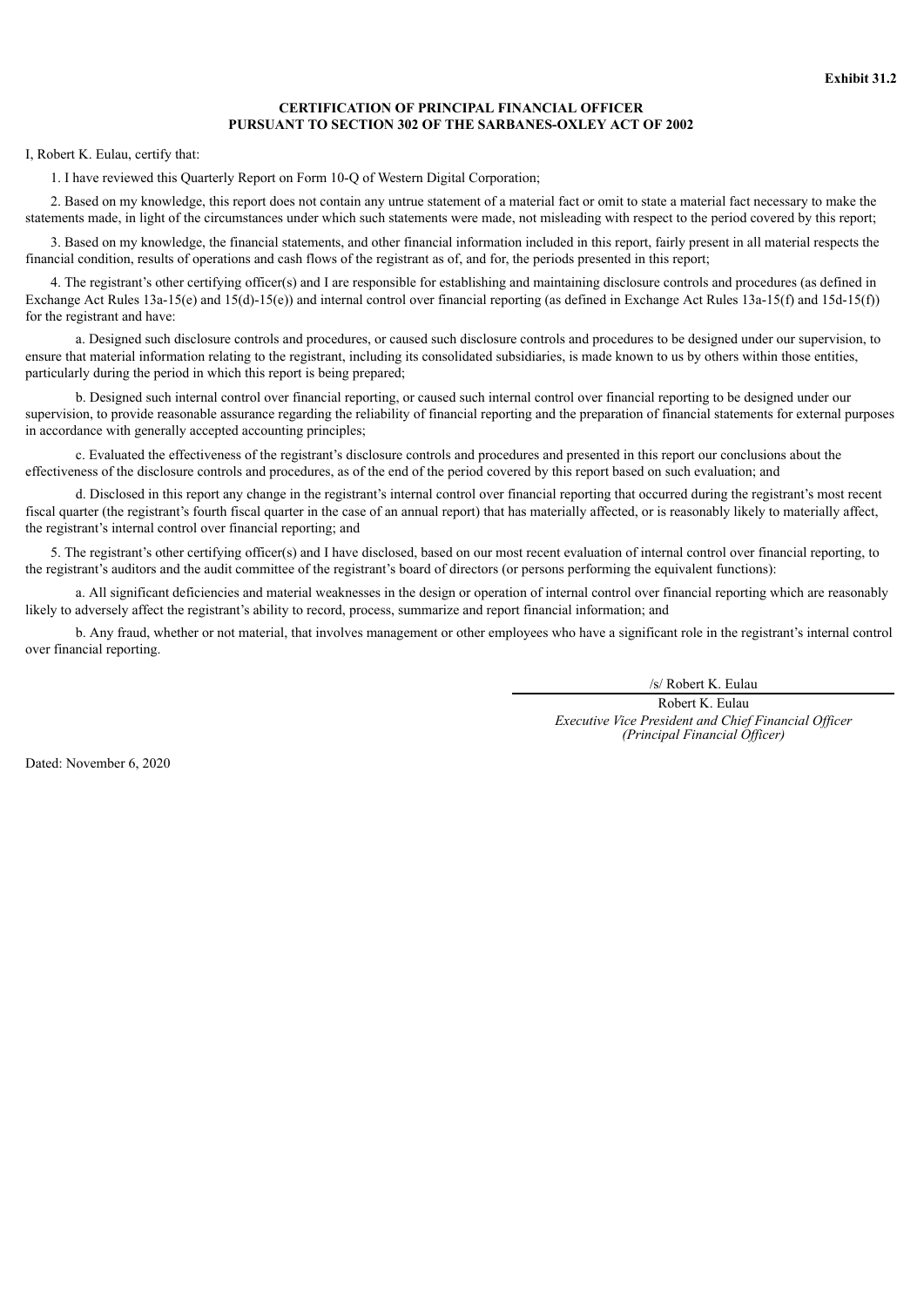## **Exhibit 32.1**

<span id="page-66-0"></span>The following certification is being furnished solely to accompany the Report pursuant to 18 U.S.C. § 1350 and in accordance with SEC Release No. 33-8238. This certification shall not be deemed "filed" for purposes of Section 18 of the Securities Exchange Act of 1934, as amended, or otherwise subject to the liability of that section, nor shall it be incorporated by reference into any filing of the Company under the Securities Act of 1933, as amended, or the Securities Exchange Act of 1934, as amended, except to the extent that Western Digital Corporation specifically incorporates it by reference.

#### **Certification of Chief Executive Officer**

Pursuant to 18 U.S.C. § 1350, as created by Section 906 of the Sarbanes-Oxley Act of 2002, the undersigned officer of Western Digital Corporation, a Delaware corporation (the "Company"), hereby certifies, to his knowledge, that:

(i) the accompanying Quarterly Report on Form 10-Q of the Company for the period ended October 2, 2020 (the "Report") fully complies with the requirements of Section 13(a) or Section 15(d), as applicable, of the Securities Exchange Act of 1934, as amended; and

(ii) the information contained in the Report fairly presents, in all material respects, the financial condition and results of operations of the Company.

/s/ David V. Goeckeler

David V. Goeckeler *Chief Executive Of icer*